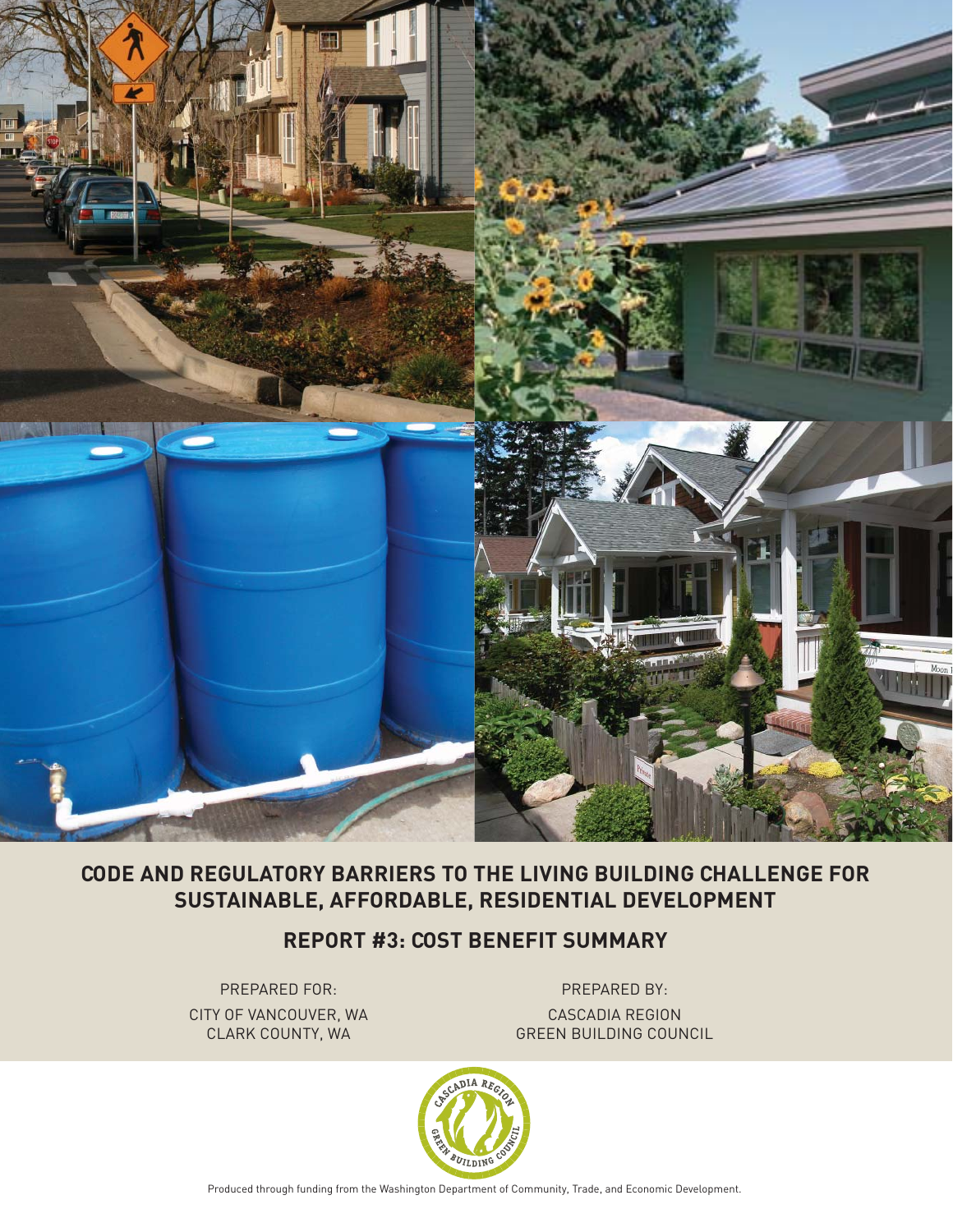# **PROJECT TEAM & CONTRIBUTORS**

This report is the third and final for the project: Code and Regulatory Barriers to the Living Building Challenge for Sustinable, Affordable, Residential Development (SARD). The SARD project is funded through the Washington State Department of Community, Trade and Economic Development and managed by the City of Vancouver, which contracted with the Cascadia Region Green Building Council to perform the study.

### **PROJECT LEADS**

**Marian Lahav**, Senior Planner City of Vancouver

**Gordy Euler**, Planner, Clark County

### **CONSULTANTS**

**Gina Franzosa**, Oregon State Director, Cascadia Region Green Building Council

**Lisa Petterson**, Associate, SERA Architects

**Eric Ridenour**, Associate, SERA Architects

**Steve Clem**, Director of PreConstruction, Skanska

### **ACKNOWLEDGEMENTS**

The following agencies provided real cost information and feedback for *Report #3*:

**City of Vancouver: Community Planning, Development Review Services/Building, Public Works, Transportation, Fire Marshal, Community Development Block Grant Program, and Human Resources**

**Clark County: Community Development, Community Planning, Public Works, Transportation, Fire, and Public Health**

**Clark Regional Wastewater District Engineering**

**Clark Public Utilities District**

**Vancouver Housing Authority**

**YW Housing**

The following individuals from local jurisdictions provided insight and information based on their experiences implementing innovative programs that Vancouver and Clark County may wish to undertake:

**Cynthia Moffit, King County** 

**Debbie Cleek**, City of Portland

**Jenna Garmon**, City of Eugene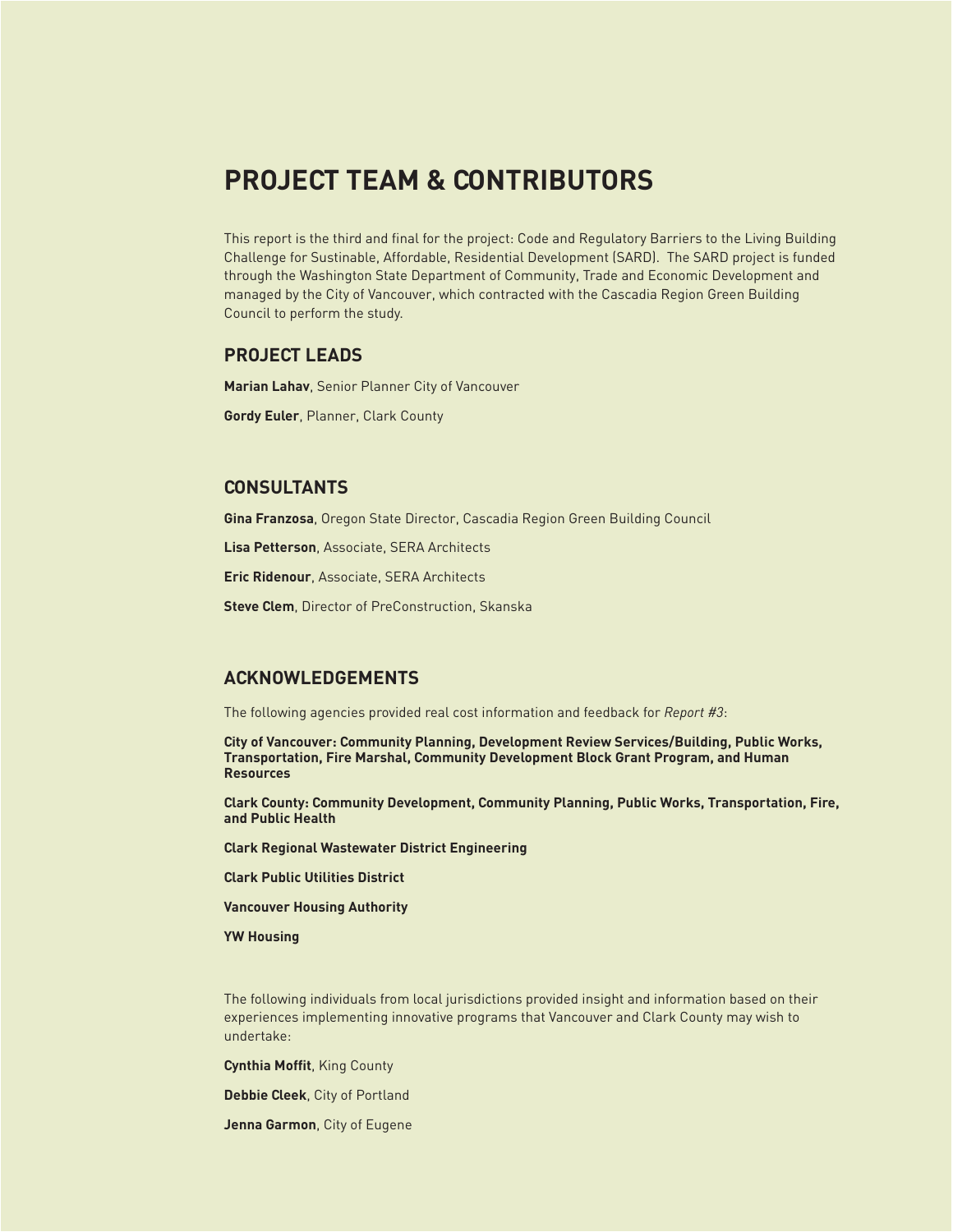# **TABLE OF CONTENTS**

| APPENDIX B: SUMMARY OF RESPONSES TO PUBLIC SECTOR SURVEY ON COST AND |  |
|----------------------------------------------------------------------|--|
| APPENDIX C: PRIVATE SECTOR COSTS / PAYBACK CALCULATIONS38            |  |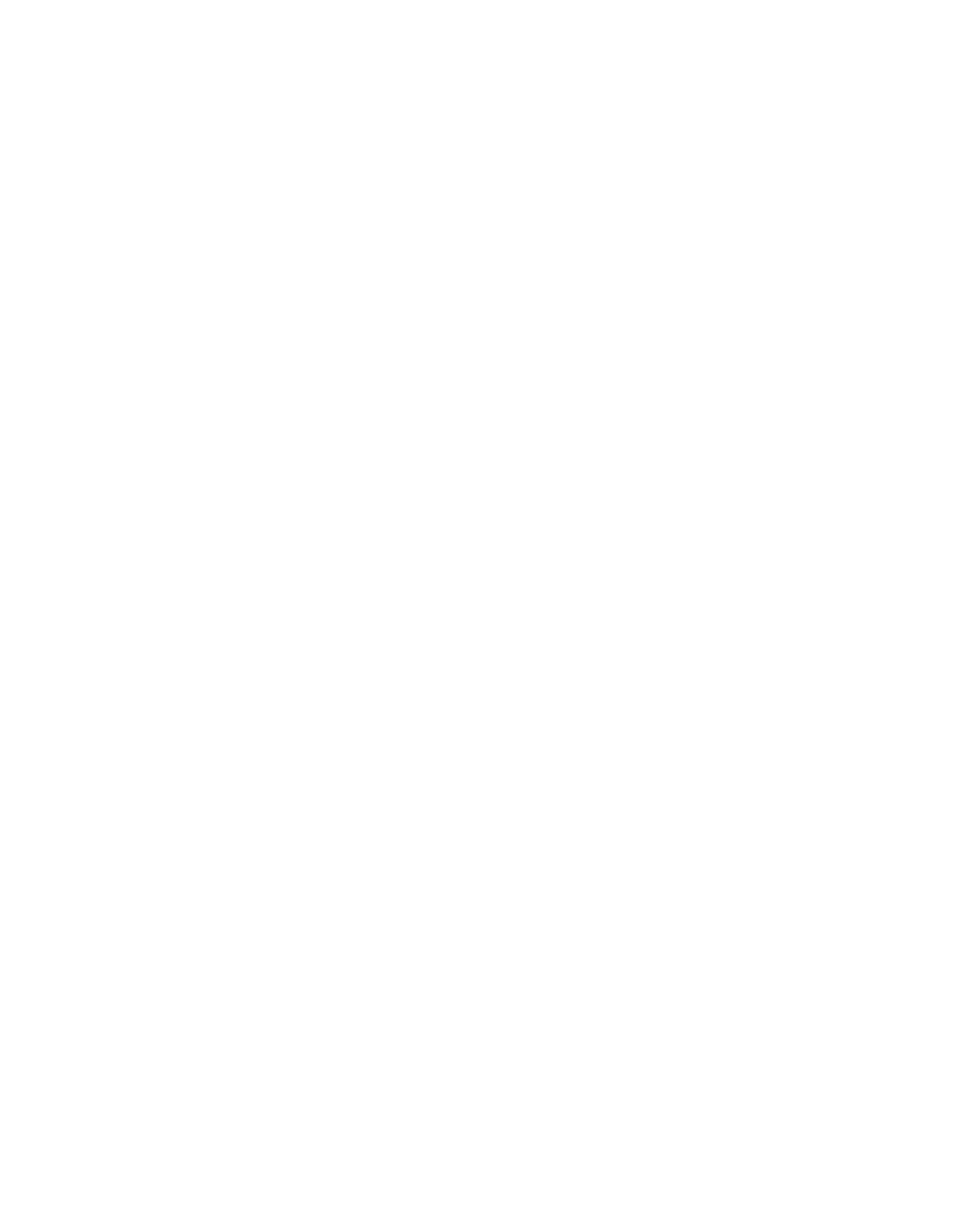# **EXECUTIVE SUMMARY**

This report quantifies the cost and benefits of removing barriers to sustainable, affordable, residential development (SARD) in Clark County and the City of Vancouver. Its purposes are:

- To provide an estimate of the benefits resulting from implementation of green building goals in the context of sustainable, affordable, residential development;
- To provide an estimate of the cost impacts of implementing the proposed code, standard, and policy recommendations delineated in *Report #2* to the City and County; and
- To provide an estimate of the cost impacts of sustainable development (as defined by the Living Building Challenge™) to developers and buyers of affordable, residential projects.

The Living Building Challenge, a rigorous performance-based standard developed by the Cascadia Region Green Building Council, was used as a metric to define sustainable development. The standard was selected because it is the most stringent standard established for green building projects available today, and thus represents the closest measure of true sustainability in the built environment.

*Report #1: Findings* highlighted the obstacles project teams may encounter when seeking approval for a Living Building project. Some of the barriers found were directly related to City and County regulations, while others extended beyond the authority of the local jurisdiction to the state level.

*Report #2: Strategies and Recommendations* provided a prioritized list of key barriers with short and long term recommendations for overcoming those barriers.

This report, *Report #3: Costs and Benefits*, provides some understanding of the costs of implementing each of the twenty-one recommendations identified in *Report #2* and provides a summary of the environmental, societal, and financial benefits of sustainable, affordable, residential development. The report also provides developers of single and multi-family residential projects with a range of additional first costs for developments which strive to achieve the Living Building Challenge. Finally, the payback period for investing in single and multi-family residential buildings, which strive to attain this high level of sustainability, was evaluated against water and energy costs in the City of Vancouver and Clark County.

The costs of implementing the twenty-one recommendations noted in *Report #2* were estimated in four general categories: additional staff needs, additional training needs, additional costs for a public outreach campaign, and infrastructure costs associated with implementing any of the other three. For the purposes of estimating the costs for each recommendation, it was assumed that all twenty-one measures were implemented in isolation. In reality, we recommend that the measures be combined, either with each other or with joint funding from the City and County to minimize duplication of effort and achieve economies of scale. The measures were prioritized in terms of long term and short term recommendations in the previous report. A next step for moving forward with the recommendations would be development of an implementation plan that thoroughly considers potential synergies between the various recommendations.

Quantifying the true costs of non-sustainable development is very difficult, as the larger societal costs of many current development practices are not often accounted for. For example, the global impacts of greenhouse gas emissions from the long distance transport of materials is not included in the current costs of materials, allowing materials from China to be cheaper than those manufactured in our own state. Similarly, the added health care costs that result from residents living or working around off-gassing materials is not included in the cost of the construction.

The cost of building a Living Building was estimated by comparing the cost estimates from two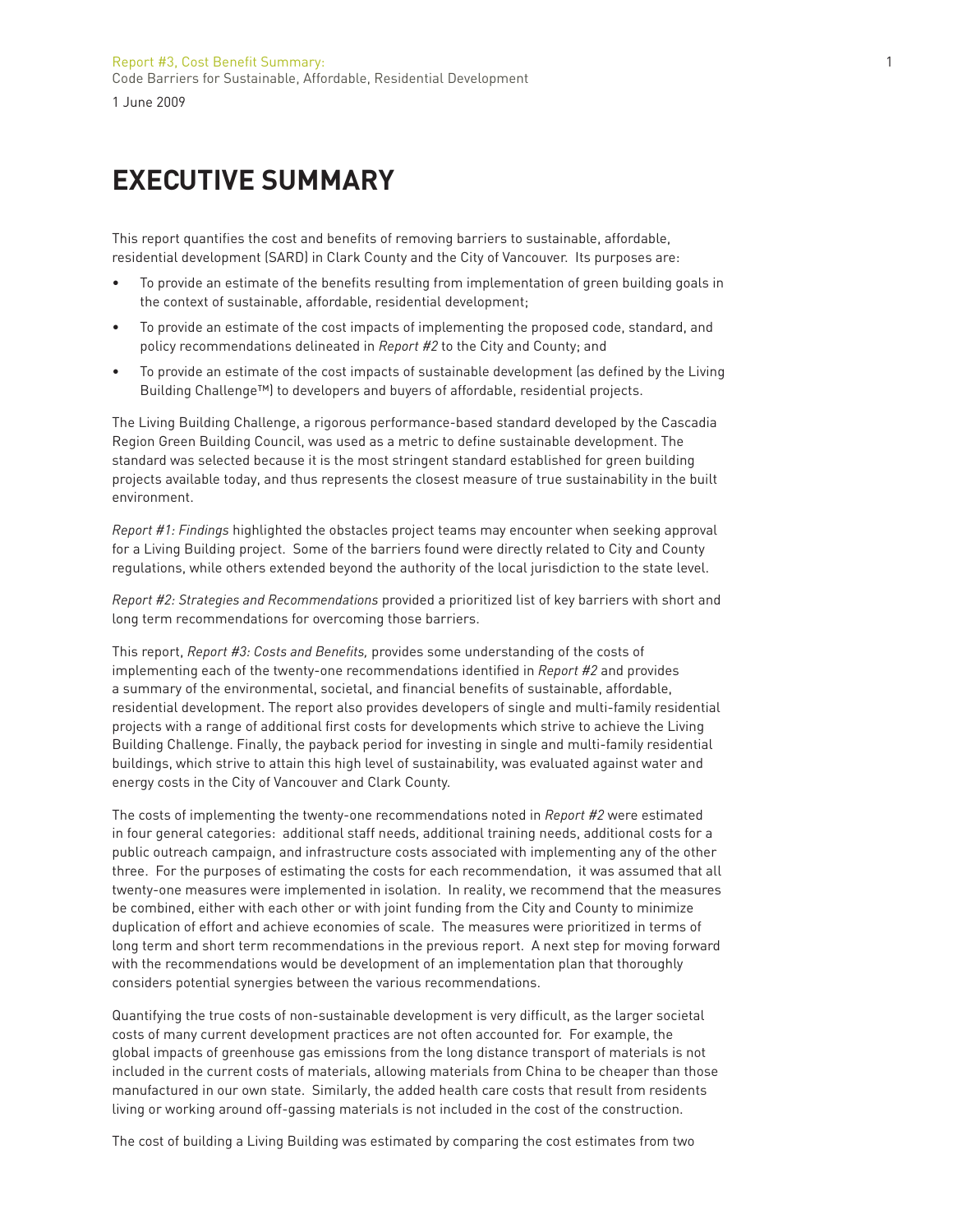real projects constructed locally to the same projects hypothetically redesigned to meet the Living Building Challenge. For the purposes of this cost estimating exercise, the societal costs of nonsustainable development were not accounted for. Only direct construction costs attributable to changes in the development's physical features and systems were considered for this analysis. Payback was calculated using only direct water and energy costs. The less tangible, but very real, benefits seen from improved quality of life are not included in the payback calculation.

In the City of Vancouver/Clark County, our analysis showed the payback period for projects striving to meet the Living Building Challenge were relatively high. This is due to the small scale of the residential projects and the comparatively low local utility rates charged in the area. The incentives available in a jurisdiction also have an effect on the first cost increase, which in turn affects payback. Projects in the City of Vancouver and Clark County can utilize federal and state incentives for many of the project's energy related features. Other jurisdictions offer additional incentives which lower first costs further.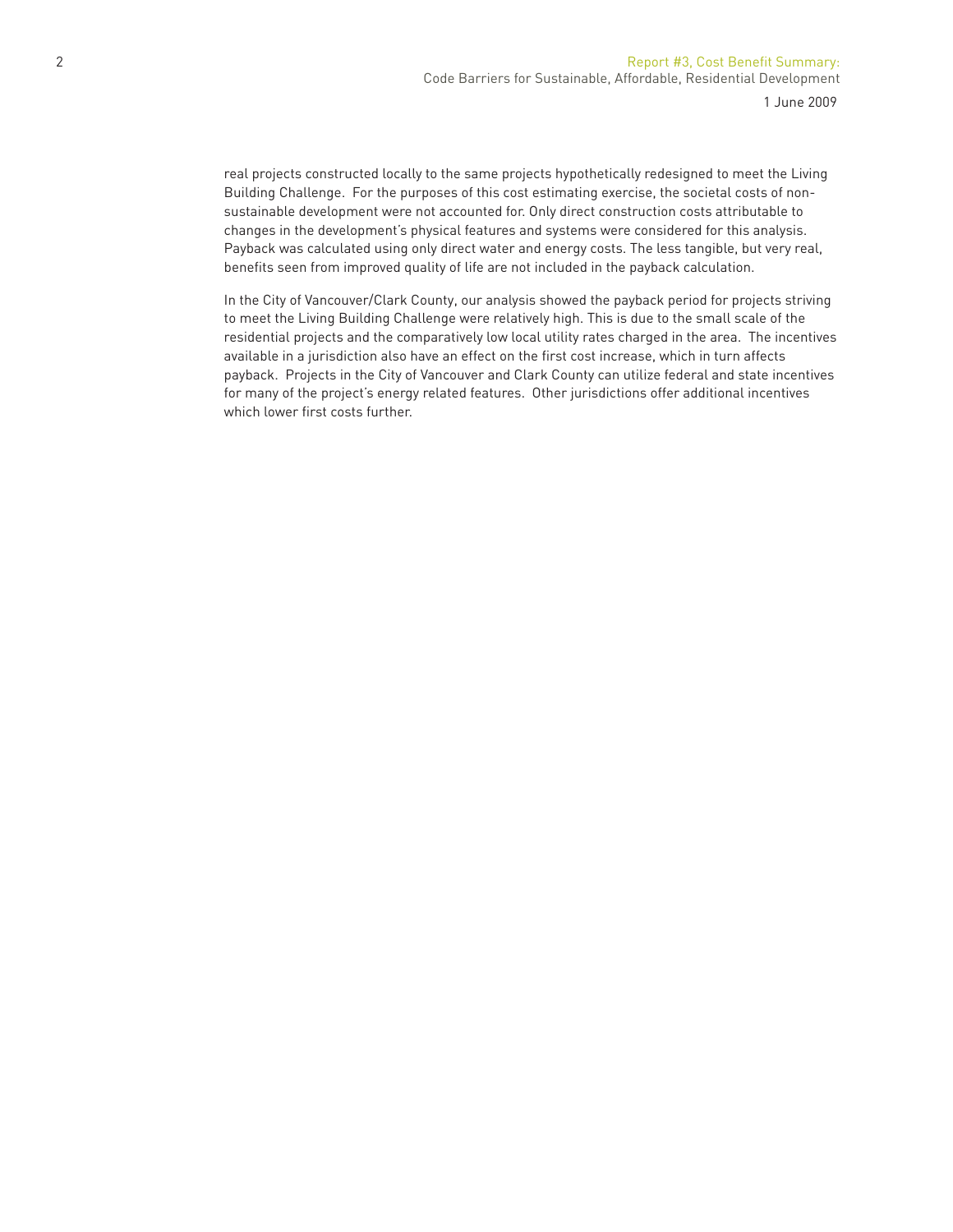# **TABLE 1: BENEFITS OF SUSTAINABLE, AFFORDABLE, RESIDENTIAL DEVELOPMENT**

This table lists benefits of sustainable affordable, residential development in three benefit categories: environmental, societal, and financial.

| <b>Benefit Category</b> | <b>Benefits</b>                                                                                                                                                               |
|-------------------------|-------------------------------------------------------------------------------------------------------------------------------------------------------------------------------|
| <b>I. ENVIRONMENTAL</b> | • Reduced fossil fuel use and dependence                                                                                                                                      |
|                         | • Reduced greenhouse gas emissions, which is linked to<br>reduced risk of global climate change                                                                               |
|                         | • Enhanced protection of ecosystems                                                                                                                                           |
|                         | • Improved air and water quality                                                                                                                                              |
|                         | • Reduced waste                                                                                                                                                               |
|                         | • Conservation of natural resources                                                                                                                                           |
|                         | • Reduced pollutants                                                                                                                                                          |
|                         | • Clean, renewable energy                                                                                                                                                     |
| <b>II. SOCIETAL</b>     | • Enhanced occupant comfort and health                                                                                                                                        |
|                         | Minimized strain on local infrastructure                                                                                                                                      |
|                         | • Improved enjoyment and quality of life                                                                                                                                      |
|                         | • Reduced pressure from sprawling development models on<br>prime agricultural lands which helps maintain localized<br>food production systems and reduce transportation costs |
| <b>III. FINANCIAL</b>   | • Reduced home/building operating costs                                                                                                                                       |
|                         | Increased jobs and economic development resulting from<br>$\bullet$<br>exporting green building technology beyond our region                                                  |
|                         | Improved occupant productivity and lower health care costs                                                                                                                    |
|                         | Optimized life-cycle economic performance                                                                                                                                     |
|                         | • Reduced costs to maintain and expand infrastructure                                                                                                                         |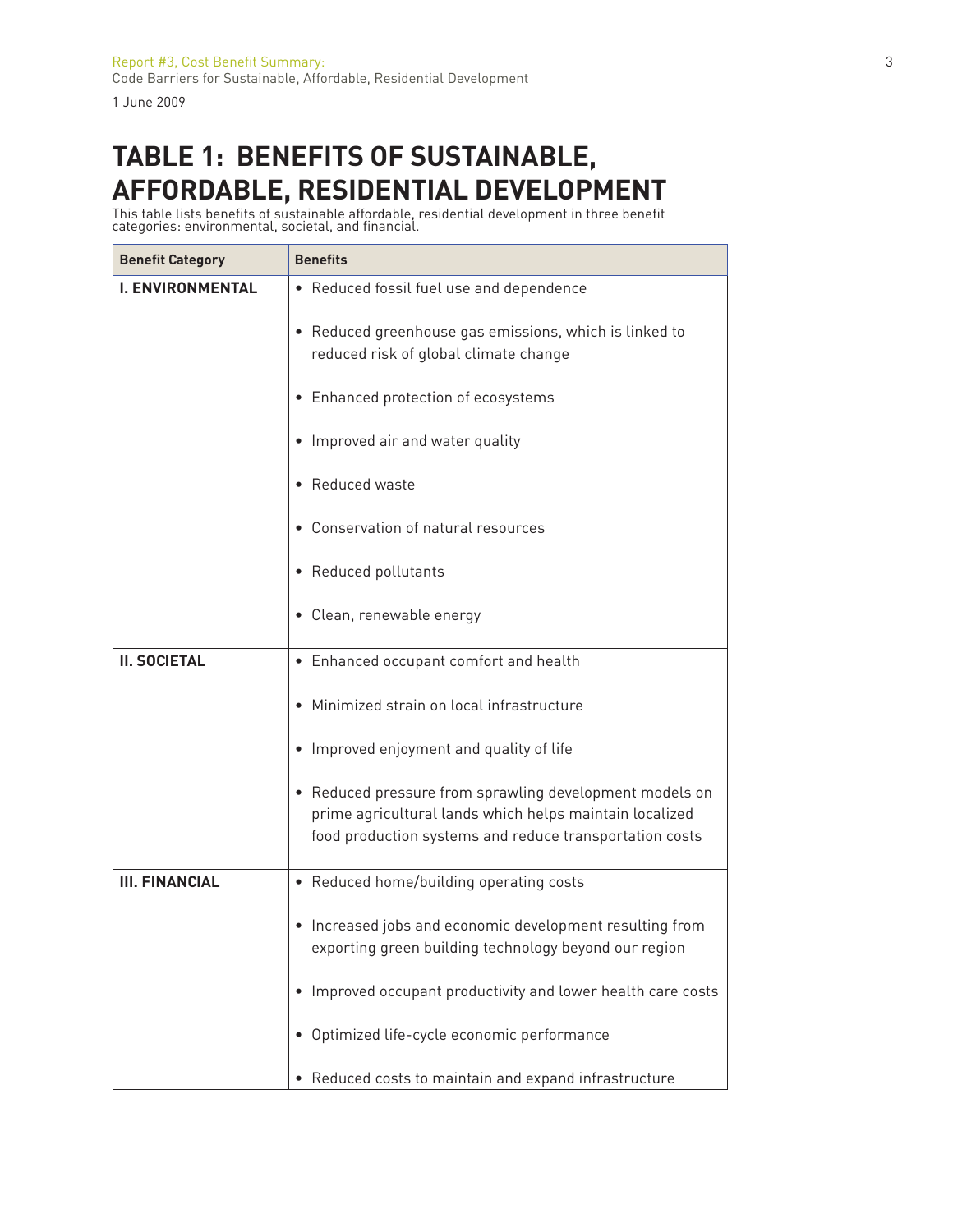# **TABLE 2: SUMMARY OF COST BY RECOMMENDATION**

This table reflects maximum aggregated costs. Costs could be minimized and economics of scale achieved by combining<br>strategies and implementing them jointly amoung departments and jurisdictions.

|                                                                                                                                                                                                         |                                                                                                        | <b>Maximum Estimated Costs</b> |                      |                        | <b>Potential Strategies to Control</b>                                           |
|---------------------------------------------------------------------------------------------------------------------------------------------------------------------------------------------------------|--------------------------------------------------------------------------------------------------------|--------------------------------|----------------------|------------------------|----------------------------------------------------------------------------------|
| <b>Barriers</b>                                                                                                                                                                                         | <b>Staff</b>                                                                                           | <b>Training</b>                | <b>Outreach</b>      | Infrastructure         | Cost                                                                             |
| INSTITUTIONAL/PROCESS BARRIER                                                                                                                                                                           |                                                                                                        |                                |                      |                        |                                                                                  |
| 1. Expedited or priority<br>permit processing program                                                                                                                                                   | City: \$170,000 -<br>\$240,000                                                                         | \$7,500                        | \$2,500              | <b>NA</b>              | Assign innovative projects to most<br>experienced reviewers rather than          |
|                                                                                                                                                                                                         | County: \$115,000                                                                                      | \$7,500                        | \$22,000             | <b>NA</b>              | add staff.                                                                       |
| 2. In-House Mandatory<br><b>Trainings</b>                                                                                                                                                               | City: \$60,000                                                                                         | \$20,000                       | <b>NA</b>            | <b>NA</b>              | Incorporate into existing training<br>procedures and cycles.                     |
|                                                                                                                                                                                                         | County: \$35,000                                                                                       | \$10,000                       | <b>NA</b>            | <b>NA</b>              | Use local experts wherever<br>possible.                                          |
| 3. Mandatory Green Pre-<br><b>Application Meetings</b>                                                                                                                                                  | City: basic cost<br>included in<br>present services;<br>ombudsman,<br>$$100,000 -$<br>$$120,000$ /year | <b>NA</b>                      | \$2,500              | <b>NA</b>              | Combine position.                                                                |
|                                                                                                                                                                                                         | County: no<br>additional cost if<br>bundled with In<br>house trainings                                 | <b>NA</b>                      | <b>NA</b>            | <b>NA</b>              |                                                                                  |
| 4. Green Building Technical<br><b>Assistance Program</b>                                                                                                                                                | City: \$75,000/<br>year                                                                                | <b>NA</b>                      | <b>NA</b>            | <b>NA</b>              | Combine position.                                                                |
|                                                                                                                                                                                                         | County: \$35,000                                                                                       | \$350/person                   | \$5,000              | <b>NA</b>              | Collaborative public outreach<br>campaign with other agencies.                   |
| <b>ENERGY</b>                                                                                                                                                                                           |                                                                                                        |                                |                      |                        |                                                                                  |
| 1. Develop Guidelines for<br><b>Permitting Renewable</b><br><b>Energy and Passive Heating/</b><br><b>Cooling Systems</b>                                                                                | City: \$115,000<br>County: \$50,000                                                                    | <b>NA</b><br><b>NA</b>         | \$5,000<br><b>NA</b> | <b>NA</b><br><b>NA</b> | Utilize MSRC research, others to<br>reduce time devoted to original<br>research. |
|                                                                                                                                                                                                         |                                                                                                        |                                |                      |                        | Bundle revisions with other code.                                                |
| <b>2. Consider Density Bonuses</b><br>for Energy Efficiency                                                                                                                                             | City: \$50,000                                                                                         | <b>NA</b>                      | <b>NA</b>            | <b>NA</b>              | Revisions to minimize review<br>time.                                            |
| <b>Measures</b>                                                                                                                                                                                         | County: NA                                                                                             | ΝA                             | \$1,000              | <b>NA</b>              |                                                                                  |
| 3. Amend SEPA to Include<br><b>Evaluation and Mitigation of</b>                                                                                                                                         | City: \$50,000 -<br>\$150,000                                                                          | ΝA                             | ΝA                   | <b>NA</b>              | Utilize resources - calculators,<br>background data, etc. - from                 |
| <b>Greenhouse Gas Emissions</b><br>from New Construction<br><b>Projects Including Embodied</b><br><b>Energy of Materials,</b><br><b>Construction Activities, and</b><br><b>Ongoing Operating Energy</b> | County: NA                                                                                             | ΝA                             | <b>NA</b>            | <b>NA</b>              | State, King County.                                                              |
| 4. Require and Enforce<br>performance testing to                                                                                                                                                        | City: NA                                                                                               | \$5,000                        | ΝA                   | <b>NA</b>              | Partner with a community college<br>or green building program to                 |
| demonstrate Residential<br><b>Energy Code Compliance</b>                                                                                                                                                | County: \$50,000                                                                                       | <b>NA</b>                      | <b>NA</b>            | <b>NA</b>              | provide this service.                                                            |
| 5. Develop a District Energy                                                                                                                                                                            | City: \$100,000                                                                                        | NA                             | NA                   | <b>NA</b>              |                                                                                  |
| <b>Demonstration Project</b><br>Ordinance                                                                                                                                                               | County: NA                                                                                             | <b>NA</b>                      | <b>NA</b>            | NA                     |                                                                                  |
|                                                                                                                                                                                                         |                                                                                                        |                                |                      |                        |                                                                                  |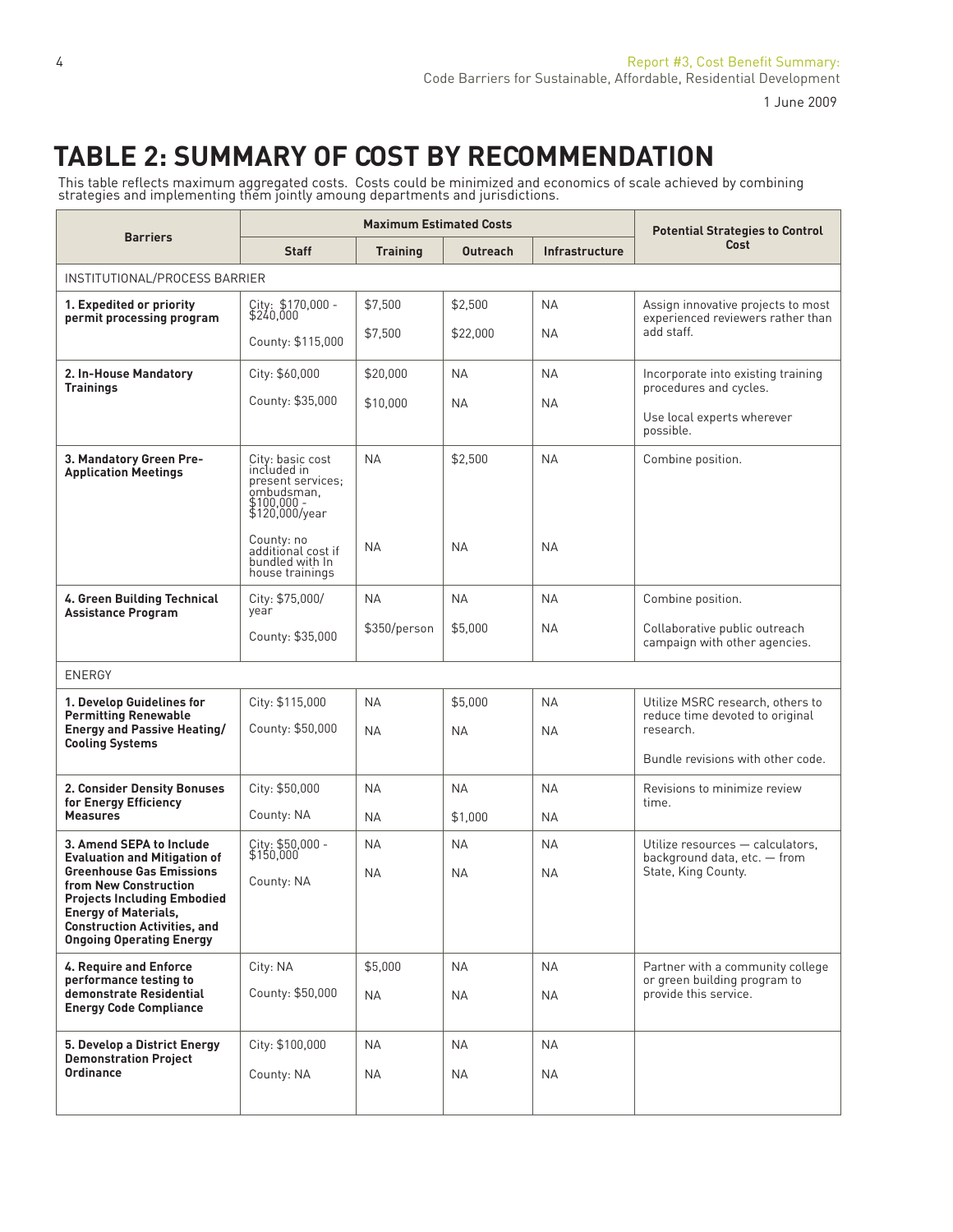#### Report #3, Cost Benefi t Summary: 5 Code Barriers for Sustainable, Affordable, Residential Development

1 June 2009

| <b>Barriers</b>                                                                             |                        | <b>Maximum Estimated Costs</b> |                        |                | <b>Potential Strategies to Control</b>                              |
|---------------------------------------------------------------------------------------------|------------------------|--------------------------------|------------------------|----------------|---------------------------------------------------------------------|
|                                                                                             | <b>Staff</b>           | <b>Training</b>                | <b>Outreach</b>        | Infrastructure | Cost                                                                |
| NON-CONVENTIONAL GREEN BUILDING STRUCTURES                                                  |                        |                                |                        |                |                                                                     |
| 1. Allow Flexibility within<br>the Building Codes for                                       | City: minimal          | <b>NA</b>                      | <b>NA</b>              | <b>NA</b>      |                                                                     |
| "Incubator" Pilot Projects<br>to Test Alternative Green<br><b>Materials</b>                 | County: \$50,000 +     | <b>NA</b>                      | <b>NA</b>              | <b>NA</b>      |                                                                     |
| 2. Develop Code Guidance for<br><b>Strawbale Structures</b>                                 | City: NA               | <b>NA</b>                      | \$250                  | <b>NA</b>      | Adapt from other jurisdictions.                                     |
|                                                                                             | County: \$20,000       | <b>NA</b>                      | <b>NA</b>              | <b>NA</b>      |                                                                     |
| 3. Develop an Advisory                                                                      | City: \$60,000         | <b>NA</b>                      | <b>NA</b>              | <b>NA</b>      | Combine with other strategies,                                      |
| <b>Committee of Green Building</b><br><b>Experts for Alternative</b><br><b>Technologies</b> | County: \$60,000       | NА                             | <b>NA</b>              | <b>NA</b>      | such as technical assistance.                                       |
| DRIVEWAY & FIRE ACCESS ROAD WIDTHS                                                          |                        |                                |                        |                |                                                                     |
| 1. Develop Code Guidance<br>on Acceptable and Best                                          | City: \$155,000        | <b>NA</b>                      | \$9,000                | <b>NA</b>      | Integrate with other code updates.                                  |
| <b>Practices for Low Impact</b><br><b>Development</b>                                       | County: NA             | <b>NA</b>                      | <b>NA</b>              | <b>NA</b>      |                                                                     |
| 2. Update Standards for<br><b>Streets, Fire Access Roads</b>                                | City: NA               | <b>NA</b>                      | $$5.000 -$<br>\$10,000 | <b>NA</b>      | Integrate with other code updates.                                  |
| and Private Driveways                                                                       | County: \$25,000       | <b>NA</b>                      | <b>NA</b>              | <b>NA</b>      |                                                                     |
| 3. Consider Stormwater<br><b>Management Utility or SDC</b>                                  | Clty: Complete         | <b>NA</b>                      | <b>NA</b>              | <b>NA</b>      | Raise fees on other projects to<br>create a fund for fee waivers.   |
| <b>Fee Reductions</b>                                                                       | County: NA             | <b>NA</b>                      | <b>NA</b>              | <b>NA</b>      | Fees would be directly tied to<br>impacts on public infrastructure. |
| <b>PARKING</b>                                                                              |                        |                                |                        |                |                                                                     |
| 1. Consider New Policies to<br><b>Reduce Minimum Parking</b>                                | City: \$50,000         | <b>NA</b>                      | <b>NA</b>              | <b>NA</b>      | Integrate with full Transit<br>Oriented Development (TOD)           |
| <b>Requirements</b>                                                                         | County: \$34,000       | <b>NA</b>                      | <b>NA</b>              | <b>NA</b>      | program.                                                            |
| <b>CISTERNS</b>                                                                             |                        |                                |                        |                |                                                                     |
| 1. Provide Guidance on<br>Designing, Permitting,                                            | City: \$10,000         | <b>NA</b>                      | <b>NA</b>              | <b>NA</b>      | Adapt from other jurisdictions.                                     |
| Installing, and Maintaining<br><b>Rainwater Harvesting</b>                                  | County: minimal        | <b>NA</b>                      | <b>NA</b>              | <b>NA</b>      |                                                                     |
| Cisterns into New<br><b>Construction</b>                                                    |                        |                                |                        |                |                                                                     |
| 2. Revise Code Requirements<br>for Setbacks and Building                                    | City: \$30,000         | <b>NA</b>                      | <b>NA</b>              | <b>NA</b>      | Adapt from other jurisdictions.                                     |
| <b>Separation for Above-Ground</b><br><b>Rainwater Cisterns</b>                             | County: NA             | <b>NA</b>                      | <b>NA</b>              | <b>NA</b>      |                                                                     |
| CLUSTER DEVELOPMENT                                                                         |                        |                                |                        |                |                                                                     |
| 1. Develop New City and                                                                     | City: \$30,000         | <b>NA</b>                      | <b>NA</b>              | <b>NA</b>      | Integrate with other code updates.                                  |
| <b>County Cottage Housing</b><br><b>Codes</b>                                               | County: NA             | <b>NA</b>                      | <b>NA</b>              | <b>NA</b>      |                                                                     |
| <b>WATER</b>                                                                                |                        |                                |                        |                |                                                                     |
| 2. Provide Guidance on                                                                      | $City: $0 -$           | <b>NA</b>                      | <b>NA</b>              | <b>NA</b>      | Adapt from other jurisdictions.                                     |
| Designing, Permitting,<br>Installing, and Maintaining<br><b>Rainwater Harvesting</b>        | \$20,000<br>County: NA | <b>NA</b>                      | <b>NA</b>              | <b>NA</b>      |                                                                     |
| <b>Cisterns</b>                                                                             |                        |                                |                        |                |                                                                     |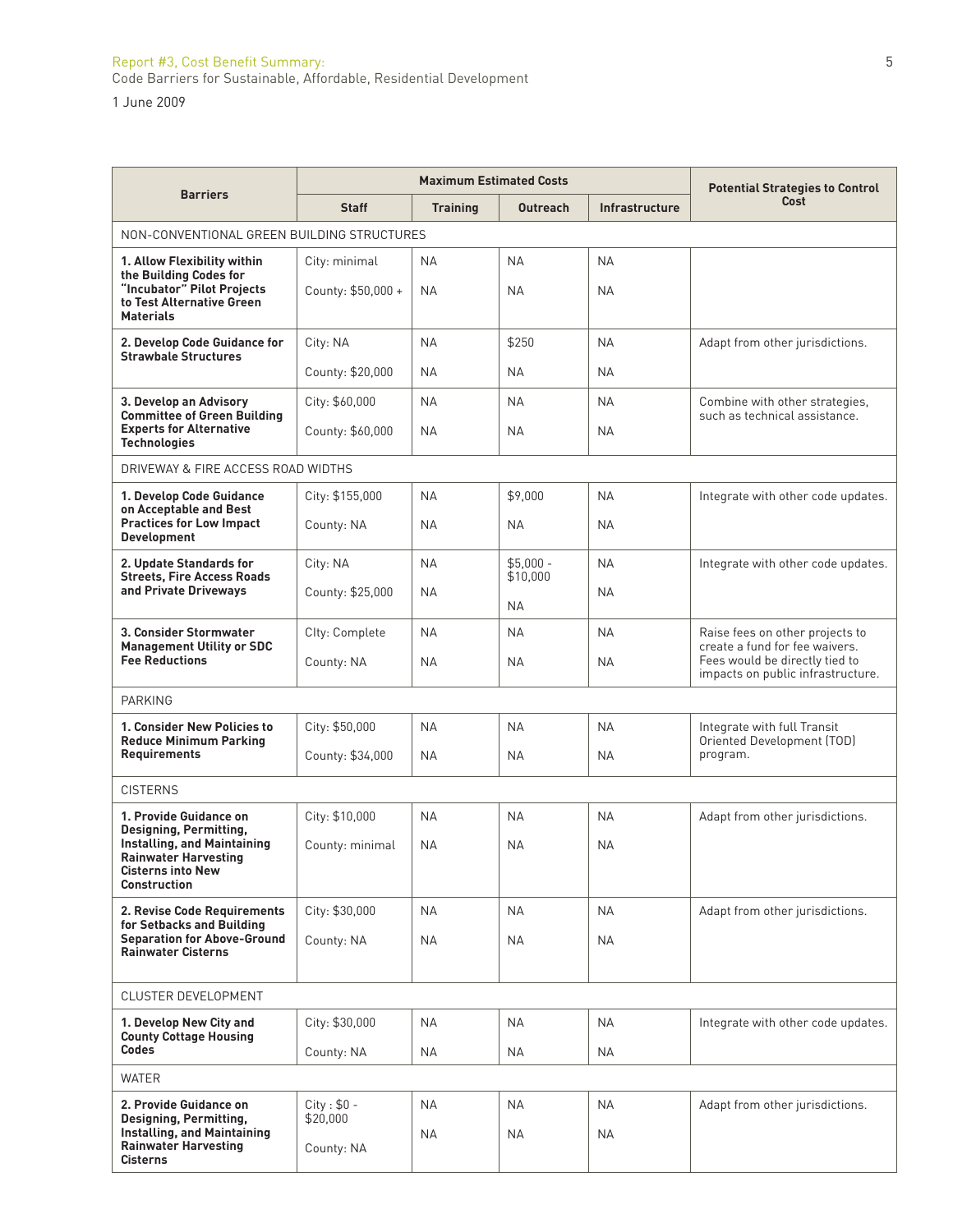# **TABLE 3: PRIVATE SECTOR COSTS / PAYBACK**

This table summarizes the anticipated first cost increase and payback for the single family residence and multi-family residence when prerequisites of the Living Building Challenge are met.

| <b>Project Size</b>                      | <b>Anticipated First Cost Increase</b> | <b>Payback</b> |
|------------------------------------------|----------------------------------------|----------------|
| <b>SINGLE FAMILY</b><br><b>RESIDENCE</b> | 27-32% increase                        | 30 years       |
| <b>MULTI-FAMILY</b><br><b>RESIDENCE</b>  | 31-36% increase                        | 22 years       |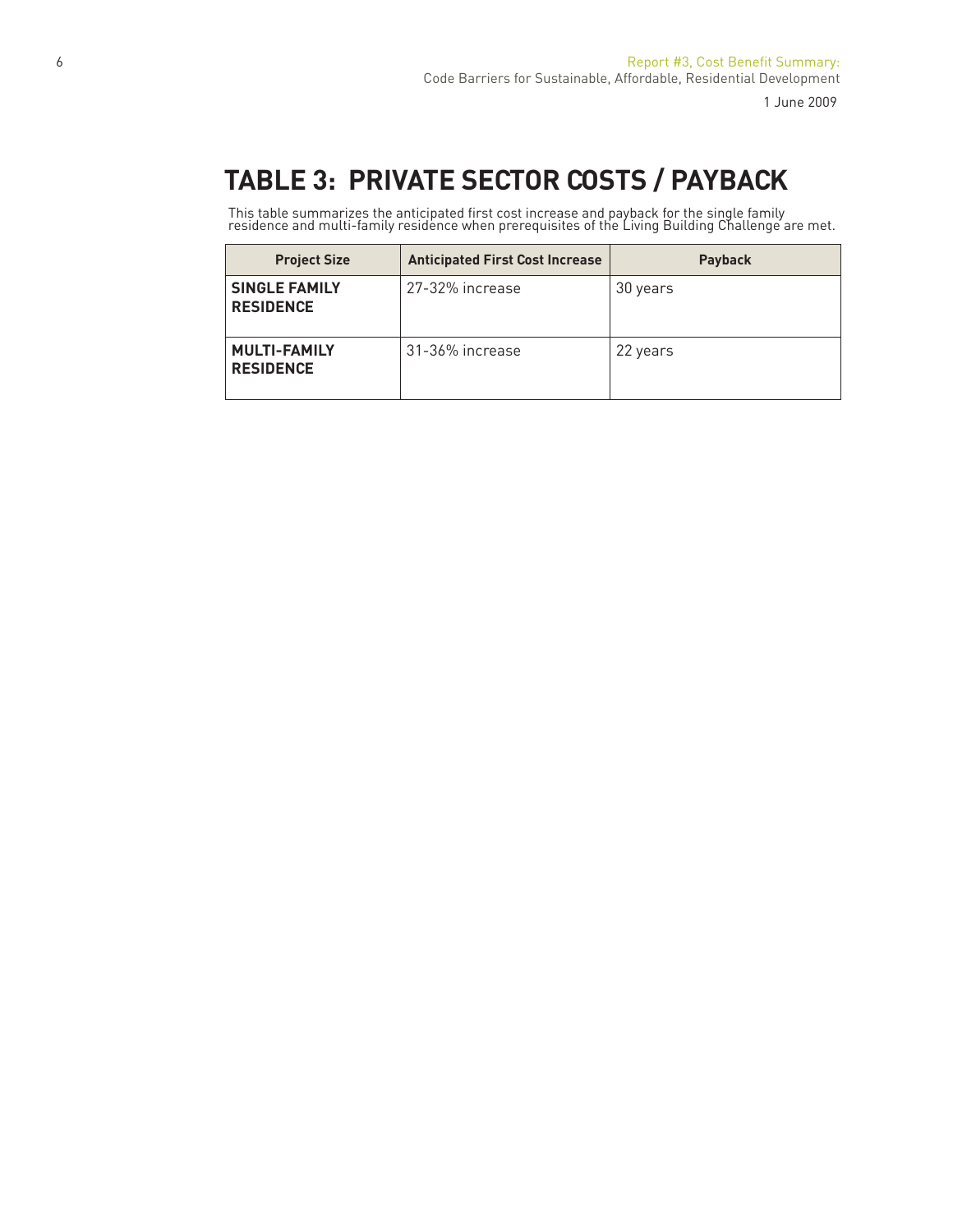# **INTRODUCTION**

Climate change, loss of forested land, water contamination, air pollution and dependence on foreign oil are concerns associated with building construction and operation. In aggregate, buildings consume a large portion of the water, energy, materials, and other resources used in the United States. For example, US buildings are responsible for more C0 $_{_2}$  emissions than any other economic development sector, including industry and transportation.

In the United States, buildings consume 48% of the total energy and 76% of the nation's electricity. In addition, they consume a large portion of the materials and water used by our economy, as well as generating significant amounts of waste. For additional information on the impacts of green building, see www.usgbc.org.



FIGURE 1: CO<sub>2</sub> EMISSIONS 1

The above graphics, prepared by SERA Architects, are based on information provided by Architecture 2030. See www.architecture2030.com.

Because humans spend the majority of our time indoors, buildings also significantly affect human health and productivity and can have a negative effect through poor indoor air quality and exposure to toxic materials. Due to growing health concerns and higher operational costs, questions have begun to emerge about whether we can produce, operate, and maintain buildings more sustainably to minimize adverse impacts on the environment and public heath, and whether this can be done economically.

This report examines the costs and benefits of incorporating progressive green building strategies into affordable residential developments utilizing the twenty-one strategies identified in *Report #2* as a means to encourage and provide support for public and private developers.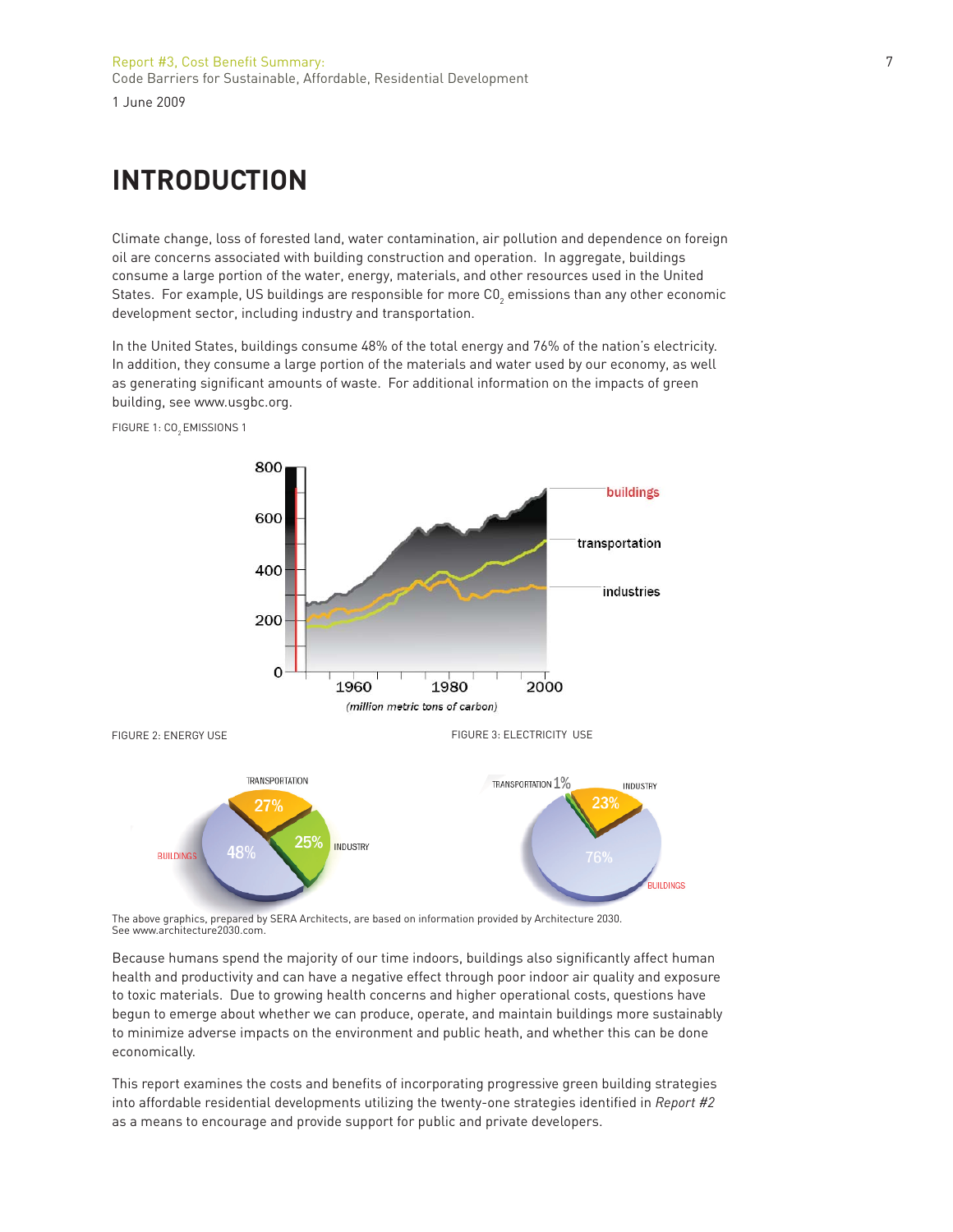# **BACKGROUND**

The City of Vancouver, Washington, in partnership with Clark County, has contracted with the Cascadia Region Green Building Council (Cascadia) to evaluate City and County codes and regulations that pose barriers to sustainable, affordable, residential development. Cascadia's Living Building Challenge™ was used as the benchmark performance standard for the code study, because it is the most stringent standard established for green building projects available today and, thus represents the closest measure of true sustainability in the built environment.

The following codes were analyzed as part of this project:

| Code                                                                         |                                           |
|------------------------------------------------------------------------------|-------------------------------------------|
| Zoning                                                                       | VMC Title 20, CCC Title 40                |
| Land Divisions                                                               | VMC 20.320, CCC 40.540                    |
| Planned Unit Development                                                     | VMC 20.260, CCC 40.520                    |
| Site Plan                                                                    | VMC 20.270, CCC 40.520                    |
| Grading                                                                      | VMC 17.12, CCC 14.07                      |
| <b>Erosion Control</b>                                                       | VMC 14.24, CCC 40.380                     |
| Stormwater Management                                                        | VMC 14.25, CCC 40.380                     |
| Parking Standards                                                            | VMC 20.945, CCC 40.340                    |
| <b>Street Standards</b>                                                      | VMC Title 11, CCC 40.350                  |
| International Building Code - 2006 Edition                                   | Standards and Amendments WAC 51-50        |
| International Mechanical Code - 2006 Edition                                 | Standards and Amendments WAC 51-52        |
| International Fire Code - 2006 Edition                                       | Standards and Amendments WAC 51-54        |
| Uniform Plumbing Code - 2006 Edition                                         | Standards and Amendments WAC 51-56, 51-57 |
| Washington State Energy Code - 2006 Edition                                  | <b>WAC 51-11</b>                          |
| Washington State Ventilation and Indoor Air Quality<br>$Code - 2006$ Edition | WAC 51-13                                 |
| On-site Sewage Systems                                                       | CCC 24.17                                 |
| Group A Public Drinking Water Systems                                        | WAC 246-290                               |
| Group B Public Drinking Water Systems                                        | WAC 246-291                               |
| Large On-Site Sewage Systems                                                 | WAC 246-272B                              |
| Wastewater Treatment Facilities                                              | WAC 173-240                               |
| Evidence of Adequate Drinking Water Supply                                   | RCW 19.27.097                             |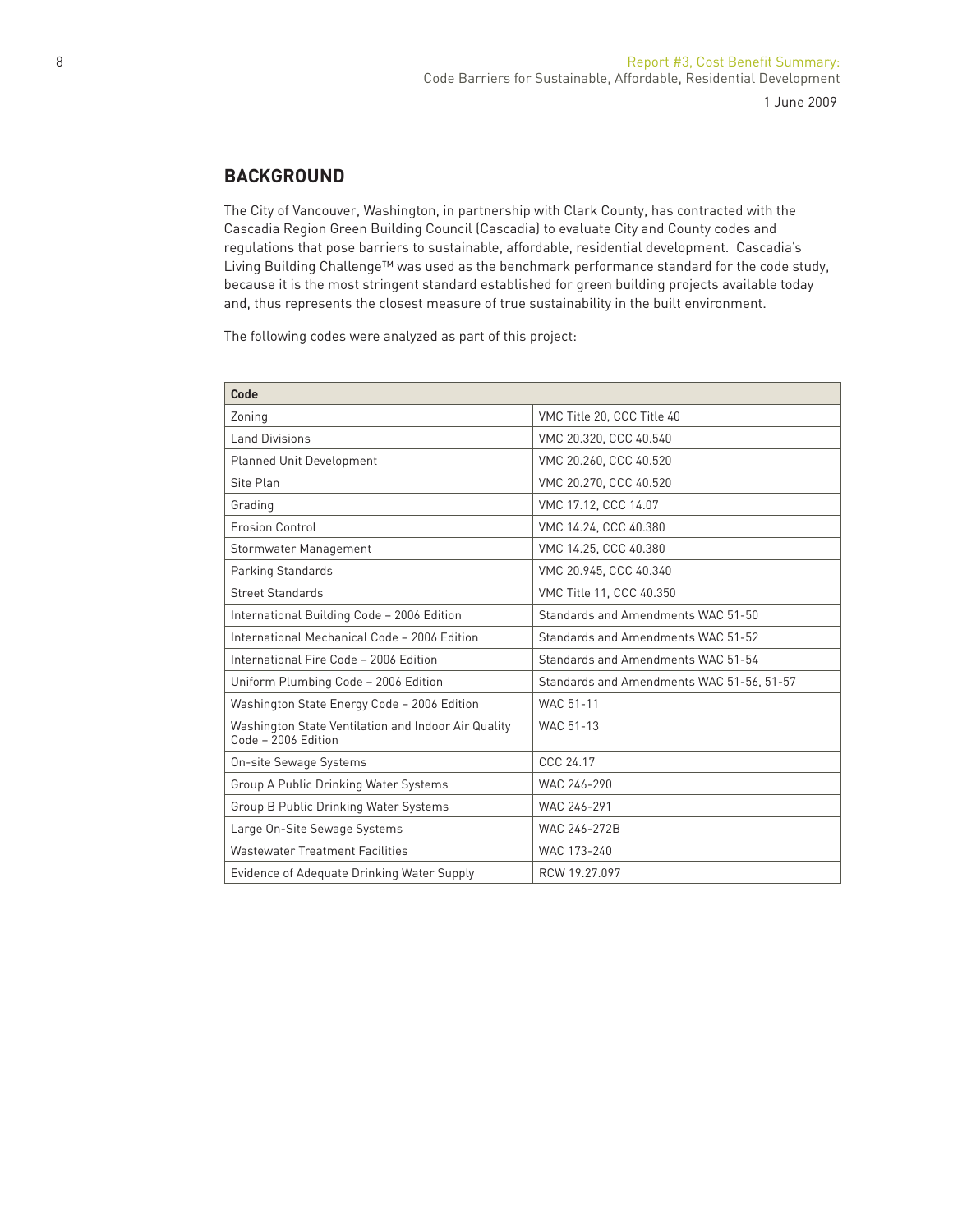Report #3, Cost Benefit Summary: 9 Code Barriers for Sustainable, Affordable, Residential Development 1 June 2009

In November 2008, Cascadia published *Report #1: Findings,* identifying more than 80 obstacles that currently exist within Vancouver and Clark County codes and regulations, which project teams may encounter when seeking approval for a Living Building project. Roughly 30 of these code barriers were found in the land use and development codes and another 50 were found within the building, mechanical, electrical, plumbing, fire, ventilation and indoor air, and energy codes. Some of the barriers were directly related to City and County regulations, while others extended beyond the authority of the local jurisdictions to the State level. A full list of building, development, and land use code barriers was identified in *Report #1: Findings*, which can be found online at: www. cityofvancouver.us/envplan.

*Report #2: Strategies & Recommendations*, published in April 2009, summarized a comprehensive list of strategies to address the barriers identified in *Report #1: Findings* and divided them into 21 short-term and long-term recommendations. This prioritized list of key barriers was developed in order to assist the City and County with addressing and removing barriers to sustainable, affordable, residential development.

### **GOALS**

The purposes of *Report #3* are:

- To provide an estimate of the benefits resulting from implementation of green building goals in the context of sustainable, affordable, residential development;
- To provide an estimate of the cost impacts of implementing the proposed code, standard and policy recommendations delineated in *Report #2* to the City and County; and
- To provide an estimate of the cost impacts of sustainable development (as defined by the Living Building Challenge) to developers and buyers of affordable, residential projects.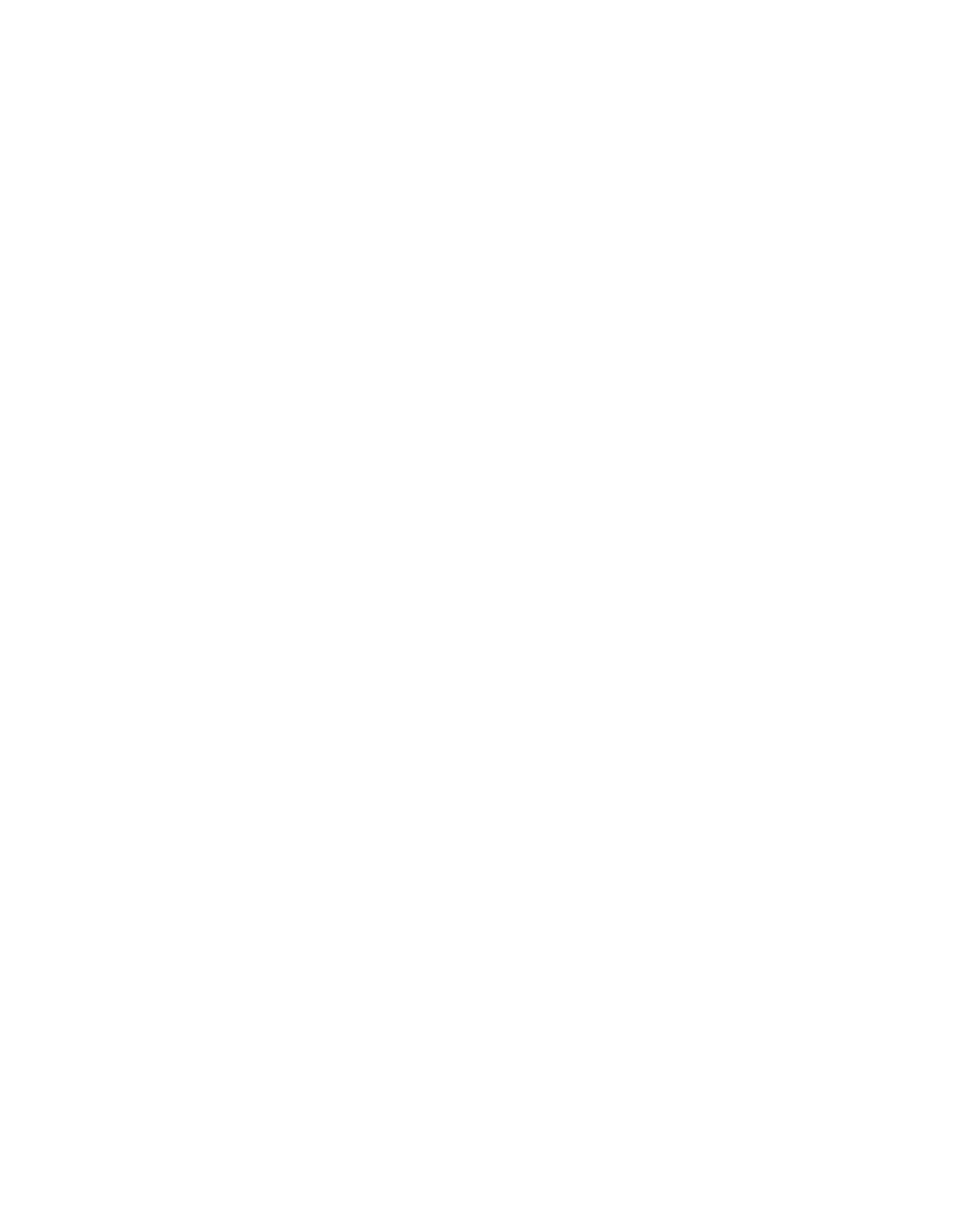# **BENEFITS**

The benefits of sustainable development can be categorized in three primary areas: Environmental Benefits, Societal Benefits, and Financial Benefits.

The benefits listed below are intended to demonstrate the breadth and diversity of potential positive outcomes that can be realized through sustainable building practices. References to studies and research regarding green building benefits are cited for areas where the benefits are not widely known or understood. The US Green Building Council's website<sup>1</sup> provides an excellent overview of both the impacts buildings have on the environment and the benefits from green building practices.

# **ENVIRONMENTAL BENEFITS**

Sustainable development reduces the substantial impact buildings have on the natural environment, while increasing quality of life. Sustainable development also reduces fossil fuel use through energy efficiency and on-site production of renewable energy, which in turn reduces climate change and air pollution. It also provides direct environmental benefits for local and global ecosystems through the use of environmentally-sustainable practices. Sustainable development reduces the amount of material added to the waste stream and helps to conserve natural resources. Finally, sustainable development reduces the pollutants off-gassing into our atmosphere, providing a benefit to both human and non-human species.

#### • **Reduced fossil fuel use and dependence**

Green buildings help to reduce fossil fuel consumption through energy efficiency and the use of clean energy technologies. Fossil fuels – e.g. petroleum, coal, natural gas – are limited resources. As they become more scarce, they are likely to increase in cost and could contribute to growing global instability if they continue as the dominant energy source for global economies. Extraction and transport of petroleum and other fossil fuels are also linked to environmental degradation through air pollution at oil fields and refineries, and water pollution through oil spills and the refining process.

#### **• Reduced greenhouse gas emissions**

In addition to impacts associated with their extraction and scarcity, consumption of fossil fuels is linked to global climate change. The Architecture 2030 website states, "credible scientists give us 10 years to be well on our way toward global greenhouse gas (GHG) emissions reductions, in order to avoid catastrophic climate change. Yet there are hundreds of coal-fired power plants currently on the drawing boards in the US. Seventy-six percent (76%) of the energy produced by these plants will go to operate buildings."<sup>2</sup> The phenomenon of climate change is projected to lead to more volatile weather patterns and higher sea levels. The University of Arizona's Department of Geosciences Environmental Studies Laboratory has mapped the increased sea levels estimated to result from increases in global temperature to demonstrate the catastrophic effects that could occur.<sup>3</sup>

#### **• Enhanced protection of ecosystems**

Many green building strategies can help reduce impacts on ecosystems. Reducing the need for water reduces stress on local water infrastructure and allows more water from managed watersheds to be made available for aquatic ecosystems.

<sup>1</sup> See www.usgbc.org/Display page.aspx?CMSPageID=1718.

<sup>2</sup> See www.architecture2030.org.

<sup>3</sup> See http://www.geo.arizona.edu/dges/research/other/climate\_change\_and\_sea\_level/sea\_level\_rise/fl orida/sir\_usafl \_i. htm.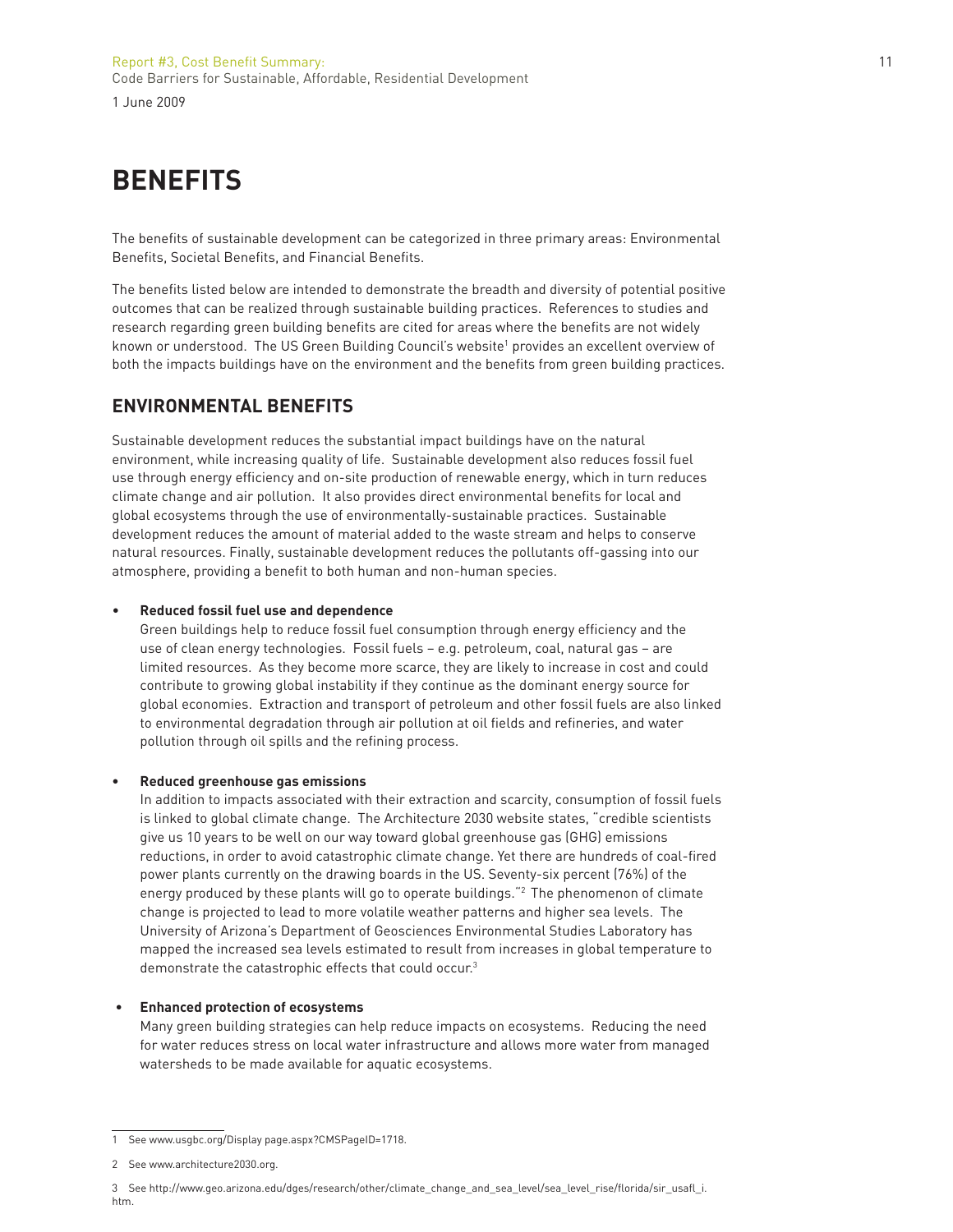Sustainably produced materials, such as forest products, can also significantly reduce building impacts on ecosystems. For a forest product to be certified as sustainable, the forest management unit must demonstrate responsible forestry practices, including forest ecosystem maintenance, long-term timber management plans, and wildlife surveys.

Green buildings also keep ecosystems intact through careful siting and correct sizing. Building on or near an ecosystem that is sensitive to human activity can easily harm wildlife by hampering breeding or destroying hunting grounds. Siting decisions that avoid the most sensitive lands, maintain appropriate buffers, and provide for habitat continuity can directly support healthy ecosystems.

#### **• Improved air quality**

Currently, green building practices that improve air quality are mainly concentrated on reducing toxicity of the materials using strategies such as incorporating only low VOC (volatile organic compounds) materials and enhanced ventilation rates. When low toxicity materials are selected, the potential for industrial pollutants to be introduced into the air or water streams is reduced. Several strategies have indirect benefits on general outdoor air quality as well. For example, reducing energy use also reduces particulates and greenhouse gasses associated with conventional energy production. Recycling of demolition materials and use of materials with high recycled content can reduce pollutants related to waste incineration in areas where that is a common practice.

#### **• Improved water quality**

Water quality is also improved through several green building strategies. On-site management of stormwater reduces the potential for pollution of waterways, especially where storm and sanitary sewers are combined. Treatment of stormwater with swales directly reduces phosphates and particulates in surface waters.

### **• Reduced waste**

Because green buildings incorporate recycled materials and reduce construction scrap materials, they prevent those materials from ending up in landfills. A green building can also be planned for deconstruction at the end of its lifetime, thus saving any reusable materials and preventing the release of toxins associated with building demolition.

### **• Conservation of natural resources**

One objective of green building seeks to reduce the consumption of material resources by mandating recycling and the wise use of resources during construction and by promoting the use of recycled building materials.

### **• Reduced pollutants**

Paint, adhesives, carpets, and wood contain a wide array of chemical pollutants. These toxic substances continue to be released into the indoor and outdoor atmosphere long after construction has been completed. They can contaminate the air and water, with some substances remaining in the environment for many years. Because green buildings contain low-emitting materials, they pose less of a risk to the building's occupants and to the natural environment.

### **• Public Health Outcomes**

How communities are built affects human behavior which, in turn, affects public health. In their report, *Understanding the Relationship between Public Health and the Built Environment*, the LEED-ND® core committee summarized the positive relationship between smaller, dense development and physical activity, which results in fewer traffic accidents, and improved respiratory health and mental health.4

<sup>4</sup> Ewing, R. & Kreutzer, R., "Understanding the Relationship Between Public Health and the Built Environment: A Report Prepared for the LEED-ND Core Committee.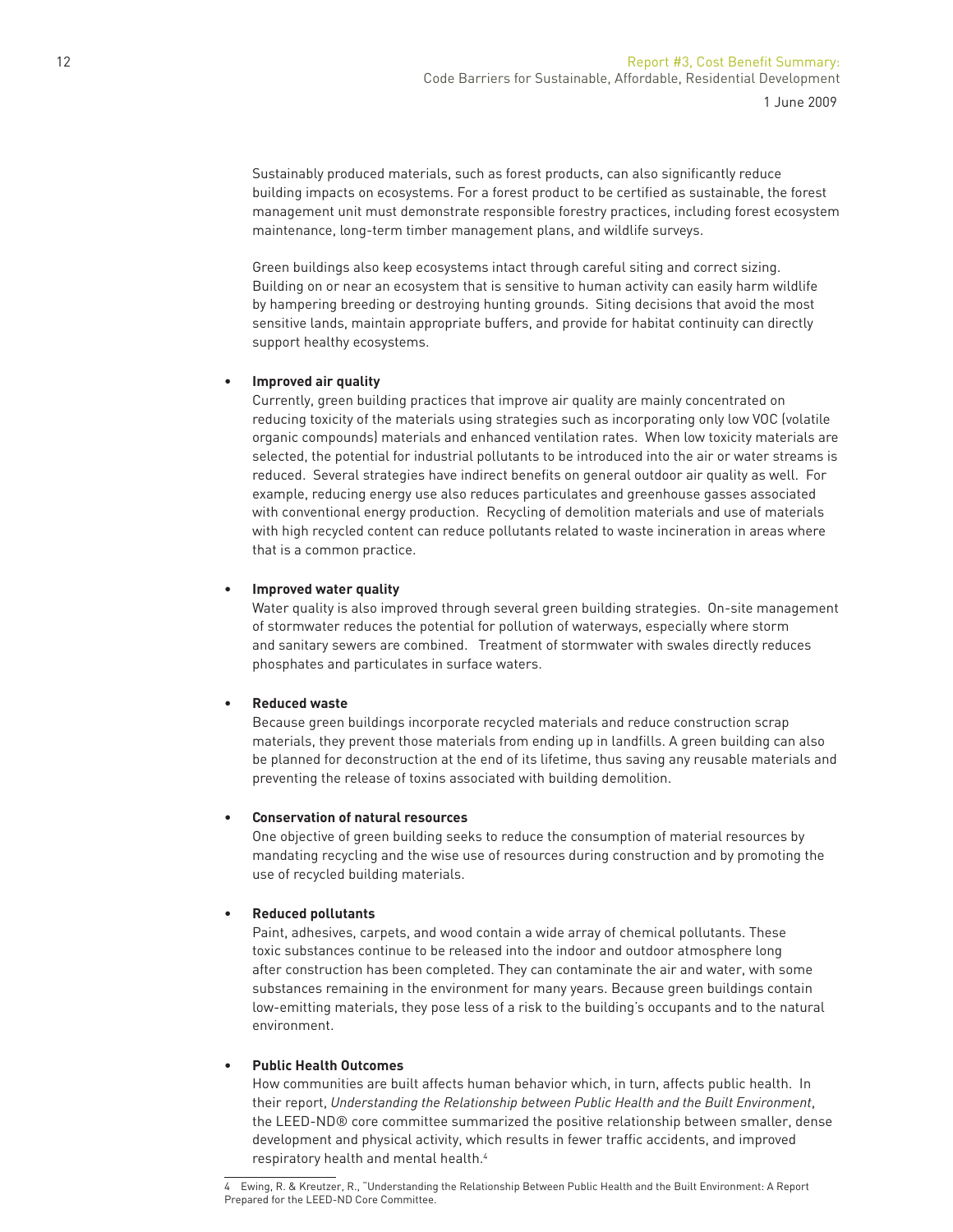# **SOCIETAL BENEFITS**

Several studies have been performed to better understand the less tangible, but real benefits sustainable developments provide to society as a whole. Because the benefits of improving visual, thermal, and acoustic environments are so difficult to measure, studies have instead assessed the increased productivity that results from living or working in these environments. Occupant comfort and health are enhanced by the introduction of daylighting. Potentially one of the most significant improvements that can be made to the environment is improved air quality through reduced exposure to VOCs emitted by materials used during and after the building process. In addition, the societal benefits from sustainable development include minimized need to expand the capacity of local roads and utilities and reduced pressure from sprawl on prime agriculture lands.

#### **• Enhanced occupant comfort and health/Improved quality of life**

Numerous studies have found that good ventilation, access to views, and exposure to natural daylight result in less sick days among building users, and can indirectly improve the quality of life.5 Two studies involving "more than 11,000 workers in 107 buildings in Europe also found increases in perceived productivity, fewer illness symptoms, and less absenteeism in buildings that provide workers with control over temperature and ventilation conditions compared to a control group."<sup>6</sup> A major link drawn includes increased productivity of users, which benefits society at large.

These comfort and health benefits also have been studied to indirectly analyze quality of life. For example, in schools, access to daylight has been linked to better student performance,<sup>7</sup> while in retail settings, daylighting has been shown to improve sales.<sup>8</sup>

There are also directly attributable factors that influence human health which result from green building practices. For example, the *Public Health and Economic Impact of Dampness and Mold* study, completed in 2007, found "that exposure to dampness and mold in buildings poses a significant public health risk, resulting in an economic impact of \$3.5 billion each year."<sup>9</sup>

#### **• Minimize need to expand the capacity of local roads and utilities**

When green building projects manage stormwater on site or reduce the wastewater flow to public sewers, they can reduce the pressure to expand utility infrastructure, a significant (and typically public) expense.

#### **• Reduced pressure from sprawling development models on prime agricultural lands**

Green building strategies that favor clustered development and preservation of open space can help to preserve farmlands, as well as natural areas. Farmland close to a city is of especially high value because of its accessibility to consumers, which minimizes transit costs. This proximity also generally means the land nearest the city is under the most pressure to develop.

#### **• Expansion of green practices industry-wide**

An indirect, but important benefit of sustainable development practices results from the experience and leadership of the businesses that adopt emerging practices. By adopting best practices, builders and others demonstrate their leadership, help improve the industry practices, and position themselves for future business development opportunities.

<sup>5</sup> Judith Heerwagen, "Sustainable Design Can Be an Asset to the Bottom Line - expanded internet edition," Environmental Design & Construction, Posted 07/15/02. Available at: http://www.edcmag.com/CDA/Article Information/features/BNP\_\_ Features\_\_Item/0,4120,80724,00.html.

<sup>6</sup> Ibid.

<sup>7</sup> Lisa Heschong, "Daylighting In Schools: Reanalysis Report," California Energy Commission available at www.newbuildings. org/downloads/FinalAttachments/A-3\_Dayltg\_Schools\_2.2.5.pdf.

<sup>8</sup> Lisa Heschong, "Daylighting In Retail Sales," California Energy Commission available a www.newbuildings.org/downloads/ Final Attachments/A-5\_Daylgt\_Retail\_2.3.7.pdf.

<sup>9</sup> Mudarri, D. & Fisk W., " Public Health and Economic Impact of Dampness and Mold," 2007.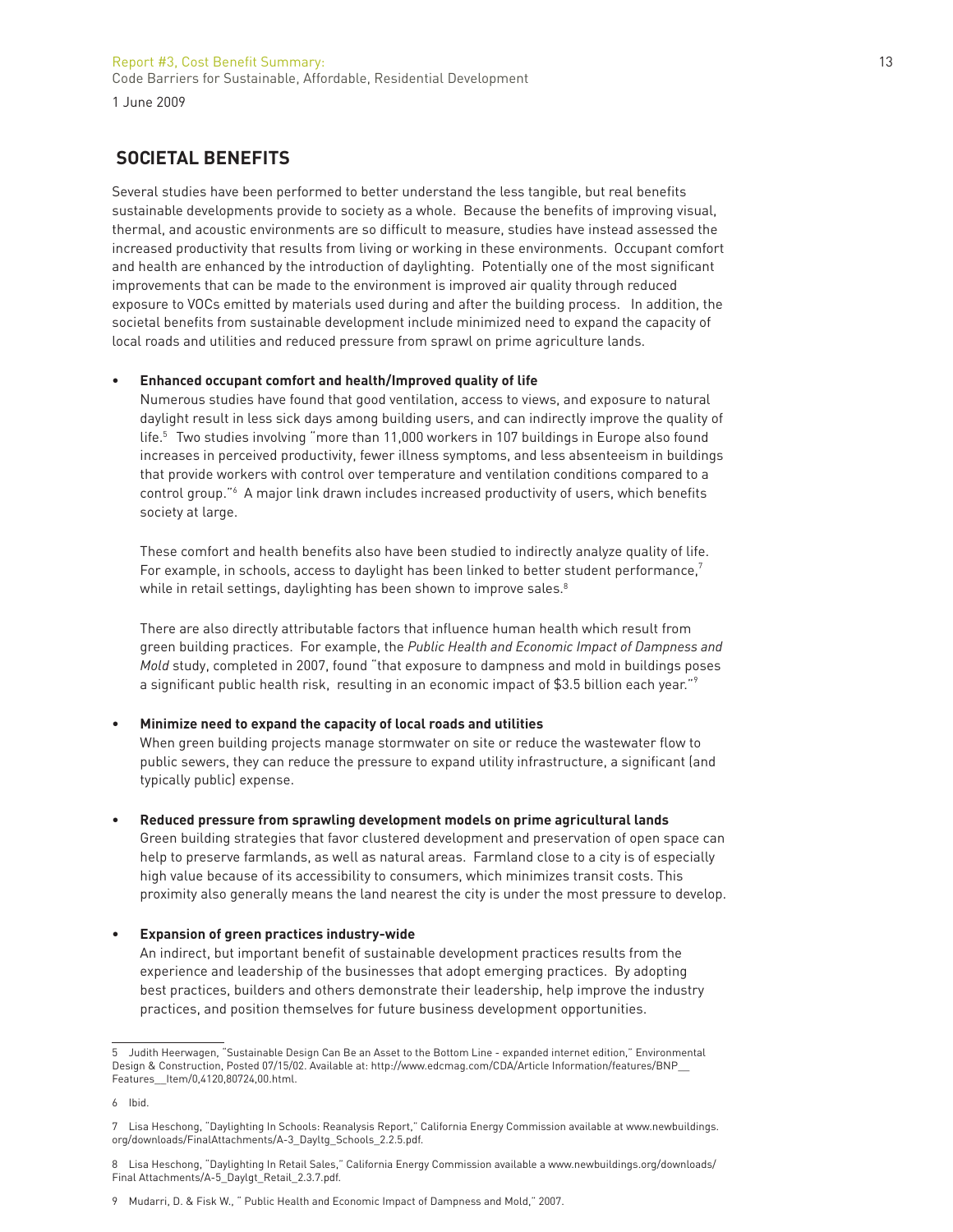# **FINANCIAL BENEFITS**

The financial benefits of green buildings include lower costs for energy, waste disposal, and water, as well as lower environmental and emissions costs, and lower operations and maintenance costs. In addition to the direct tangible benefits of lower operating costs, which are primarily a result of a reduction in energy use, sustainable development provides indirect value to the development's inhabitants, through improved occupant health, happiness, and productivity, which in turn provides an economic benefit to employers working in green buildings. Financial benefits can also be realized at the local or regional scale through the potential for greatly expanding markets for green products and services, which creates jobs and exportable skills and products.

#### **• Reduced home / building operating costs**

Perhaps the most compelling argument for green buildings is their proven ability to provide monetary savings over time. "By incorporating green-building practices, Washingtonians and Oregonians could save more than \$90 million each year in energy, water, and constructionrelated costs."10 These savings come from better energy performance resulting from better insulation, more efficient heating, cooling, and ventilation equipment, more effective and efficient lighting, and by harnessing waste energy within the building. On-site renewable energy sources like solar, wind, and biomass can add to overall reductions in utility expenses.

#### **• Expanded market for green product and services, resulting increased jobs**

The market for green products and services continues to grow and expand at an exponential pace. Incorporating green building practices in local development further increases this emerging market, creates a demand for locally-made products, positions the region in a leadership role, and thereby can help strengthen our trade with out-of-region markets, as well. The Pacific Northwest is home to many green building experts and manufacturers of green products; thus increasing sustainable development also increases our regional brand.

### **• Improved occupant productivity and lower health care costs**

As noted above, sustainable developments will generally have happier, healthier and more productive occupants. "Recent studies reveal that buildings with good overall environmental quality can reduce the rate of respiratory disease, allergy, asthma, sick building symptoms, and enhance worker performance. The potential financial benefits of improving indoor environments exceed costs by a factor of 8 to 14."<sup>11</sup> If an 8-14% increase in overall productivity is multiplied by the payroll cost of a business, the savings attributed to green building can be very high indeed.

#### **• Optimized life-cycle economic performance**

An important, but often overlooked, green building strategy is to build for durability. A building component or system that is designed to perform well for a long period of time and be easily cleaned and serviced is likely to save money over the lifetime of a building.

### **• Reduced costs to maintain and expand infrastructure**

By reducing the need for new or larger roads and utilities, we save resources as well as dollars.

The specific environmental, societal, and financial benefits for each of the twenty-one recommendations are summarized in Appendix A. The table is divided into three columns summarizing the public sector benefits, private sector benefits, and the benefits to the community at large. In addition, icons are assigned to flag when a benefit is financial, societal, or environmental. For many of the strategies, more than one category might apply.

<sup>10</sup> ECONorthwest, "Green Building: Saving Salmon, the Environment, and Mondy on the Path to Sustainability Opportunities for the Pacific Northwest," Available at www.econw.com/reports/Green-Building-Salmon-Environment-Sustainability\_ ECONorthwest.pdf.

<sup>11</sup> William Fisk and Arthur Rosenfeld, "Potential Nationwide Improvements in Productivity and Health From Better Indoor Environments," Lawrence Berkeley National Laboratory, May 1998TABLEi.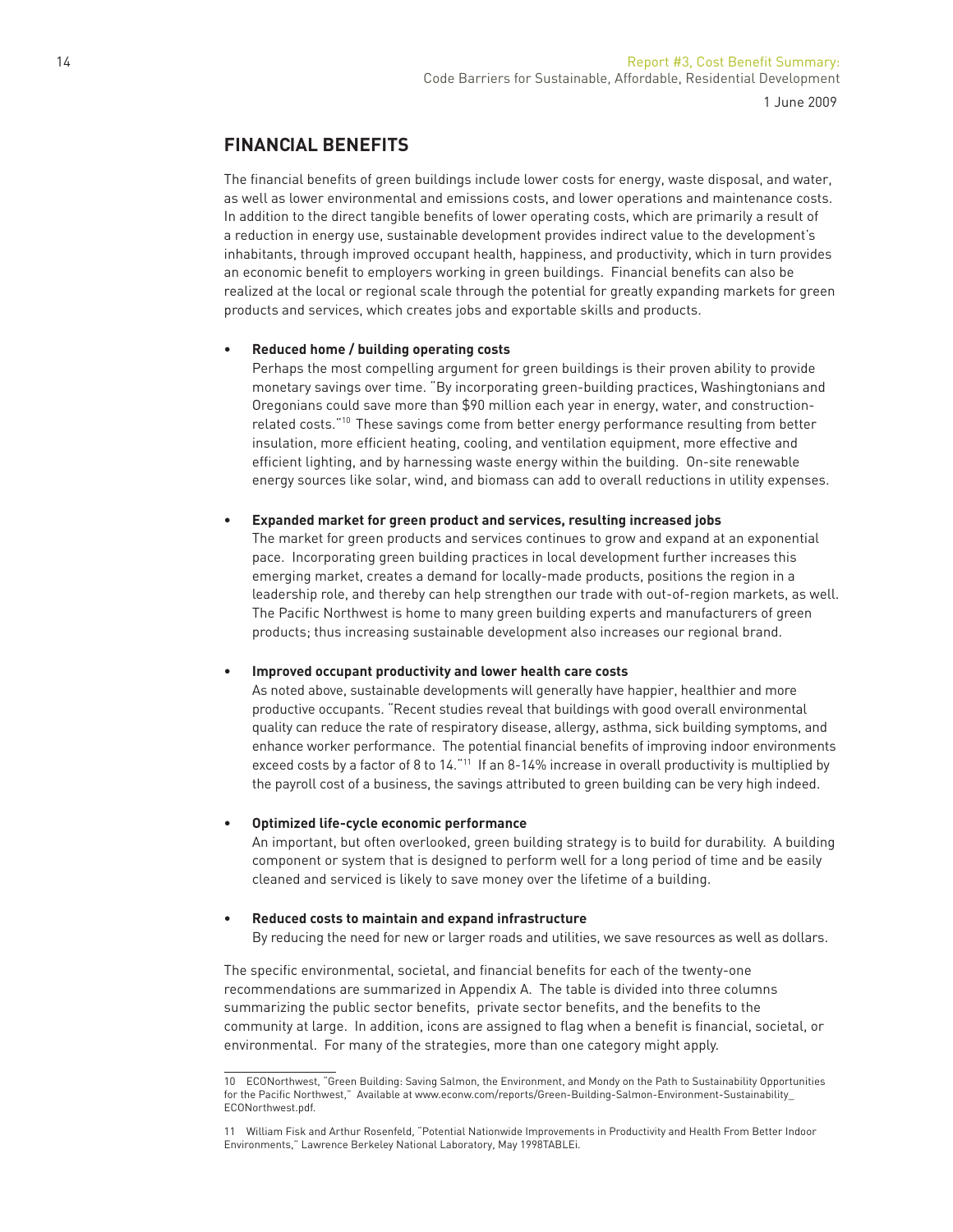# **COSTS**

The costs of implementing sustainable, affordable, residential development were broken into two main categories: Public Sector Costs, which include costs to the municipalities, and Private Sector Costs, which include costs to developers. Public sector costs need to be offset by fees or offset through increased funding from an already tight general fund, while private sector costs are usually transferred to buyers and renters.

# **PUBLIC SECTOR COSTS OF IMPLEMENTING THE 21 RECOMMENDATIONS**

The costs for each of the 21 recommendations for implementation identified in *Report #2* are summarized in Table 2: Summary of Cost by Recommendation. They reflect aggregated survey responses from City, County, and local Utility District staff, as well as from contacts with staff at King County, the City of Portland and the City of Eugene. The survey asked for detailed information on the staffing needs, training needs, infrastructure needs, and public outreach costs. Actual survey questions and summarized responses are presented in Appendix B.

Table 2: Summary of Cost by Recommendation also identifies some key strategies for controlling implementation costs that were captured from survey responses. Several responses noted that one of the ways to reduce costs to the City and County would be through the joint implementation of some of the recommended programs. It should be emphasized that significant savings to the public sector can be achieved by "bundling" multiple initiatives into one review process. Since a significant part of the public sector's process for approving code changes is administrative, e.g. public outreach mailings, staff time for setting meetings and hearings, etc., there will be efficiencies in pursuing a comprehensive set of policy changes, rather than pursuing piecemeal changes.

# **PRIVATE SECTOR COSTS OF SUSTAINABLE, AFFORDABLE, RESIDENTIAL DEVELOPMENT**

### **Background**

Several studies have been done on the costs of adding sustainable design features to buildings. One study, *Green Building Costs and Financial Benefi ts*, states, "The average premium for these green buildings is slightly less than 2%, or \$3-5/ft2, substantially lower than is commonly perceived."12 Because of the prevalence of the LEED© rating system, most studies have compared conventional building projects to LEED projects. These studies have found results ranging from a very small cost premium (less than 1%) to a 6% cost premium for LEED Platinum projects. The Federal General Services Administration (GSA) study *LEED Cost Study*13 found a range for GSA buildings of between a -.04% cost decrease to 8.1% cost increase. The Davis Langdon study entitled *The Cost of Green Revisited: Reexamining the Feasibility and Cost Impact of Sustainable Design in the Light of Increased Market Adoption*<sup>14</sup> found that "there is no significant difference in average costs for green building as compared to non-green buildings." This study evaluated 221 buildings in total, 83 LEED buildings and 138 non-LEED buildings. The buildings were categorized by type to facilitate comparison.

Less information is available on the potential cost increase for buildings achieving the Living Building standard. Two studies provide information in this area: The David and Lucile Packard

<sup>12</sup> Gregory E. Kats, Capitol E. "Green Building Costs and Financial Benefits," Massachusetts Technology Collaborative, available at www.cap-e.com/ewebeditpro/items/O59F3481.pdf

<sup>13</sup> See www.wbdg.org/ccb/GSAMAN/gsaleed.pdf for the GSA Cost of LEED® Study.

<sup>14</sup> See the Davis Langdon website http://www.davislangdon.com/USA/Research/ResearchFinder/2007-The-Cost-of-Green-Revisited for more information on the Cost of LEED® study.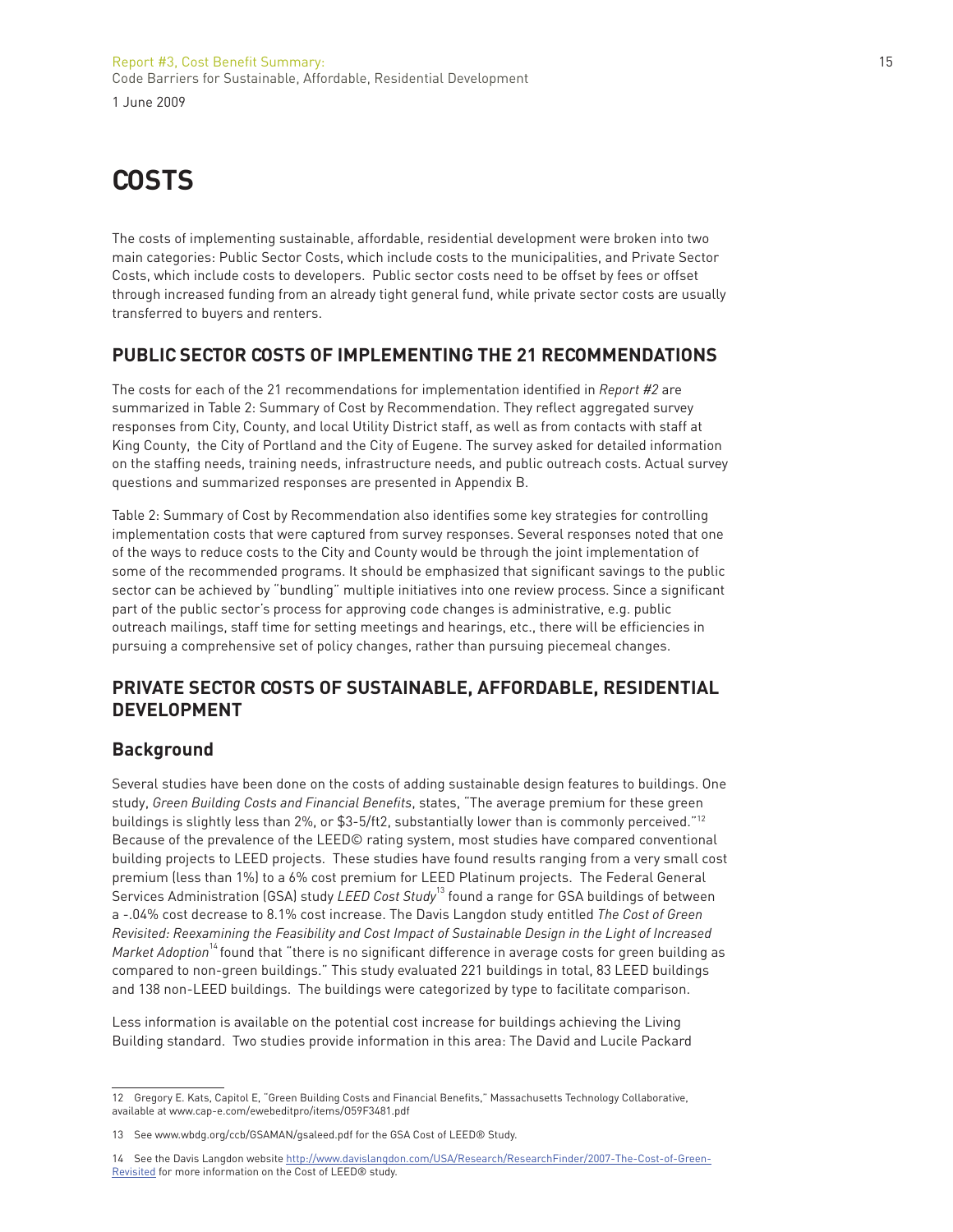Foundation's *Los Altos Project Sustainability Report*15 and the *Living Building Financial Study*. 16 The Packard report, first completed in 2001 and updated in 2002, was the first comprehensive look at the costs of all levels of LEED construction from Certified through Platinum, including the Living Building. At that time, the Living Building was a conceptual framework and not a rating system, which meant many of the requirements of the Living Building project were not defined and thus could not be priced. Although the Packard matrix demonstrated that the level of Living Building was the best long term economic choice, the anticipated first cost premium was significant for the proposed project (a foundation headquarters located in California's Bay Area).

A second study on the cost of Living Buildings entitled *The Living Building Financial Study: The Effects of Climate, Building Type and Incentives on Creating the Buildings of Tomorrow*17 was completed in April of 2009 by the team of SERA Architects, Skanska USA Building, Gerding /Edlen Development, New Buildings Institute, and Interface Engineering, along with Cascadia staff. This study evaluated nine different building types in four climate zones and found, "Living Buildings can be built cost effectively in today's market-driven economy given the rising costs of energy and water." The study went on to delineate the importance of building type, use, and scale, as well as the role of incentives on the affordability of this highest level of sustainability.

# **Understanding Costs to the City and County**

In order to develop a scope for the cost to the City and County for implementing each of the 21 recommendations, a survey was sent to City, County, and local Utility District staff. The survey asked for detailed information on the staffing needs, training needs, infrastructure needs, and public outreach costs for each of the recommendations identified in *Report #2*. The survey question responses are summarized in Appendix B. It was noted in several responses that one of the ways to reduce costs to the City and County would be through the joint implementation of some of the recommended programs.

### **Methodology for Estimating Costs and Premiums**

The costs and premiums for building a Living Building were estimated using the protocol developed in *The Living Building Financial Study*, published by Cascadia. Calculations determined the increase in first cost and the payback period for two projects: a multi-family and a single family residential project, which were considered representative of sustainable, affordable residential housing developments in the area.

Similar to the approach used to identify code barriers in *Report #1*, real projects were utilized both to simplify the methodology, as well as to provide a solid foundation for careful estimating. For the single-family residence, an 1,840 sf house, known as the Bacon Brenes House, was used as the cost model. For the multi-family residential project, the Tupelo Alley Development, a 140-unit mixeduse development was used. Each project's cost estimate was divided into two areas: construction costs and owner / design build costs. Construction costs include costs for materials or systems and fees for contractor or subcontractor services. Owner / Design Build costs refer to costs borne by the developer, such as design fees, permit fees, carbon or habitat offsets, and incentives. Together, these two cost categories represent the total project cost. No costs were excluded, except for the cost of land, which is location specific and can vary widely. Each of the strategies added to the project is priced separately. For each strategy, the estimate displays the premium for the item on that division of work (e.g. Plumbing, Electrical, Mechanical) and the premium on percentage basis compared to the total cost of construction.

<sup>15</sup> See http://www.bnim.com/fmi/xsl/research/packard/index.xsl for complete information of the Packard matrix and report. Visit the Packard Foundation website at http://www.packard.org/home.aspx for more information on the foundation.

<sup>16</sup> See Cascadia's website http://www.ilbi.org/resources/research/financial-study for more information on the Living Building Financial Study.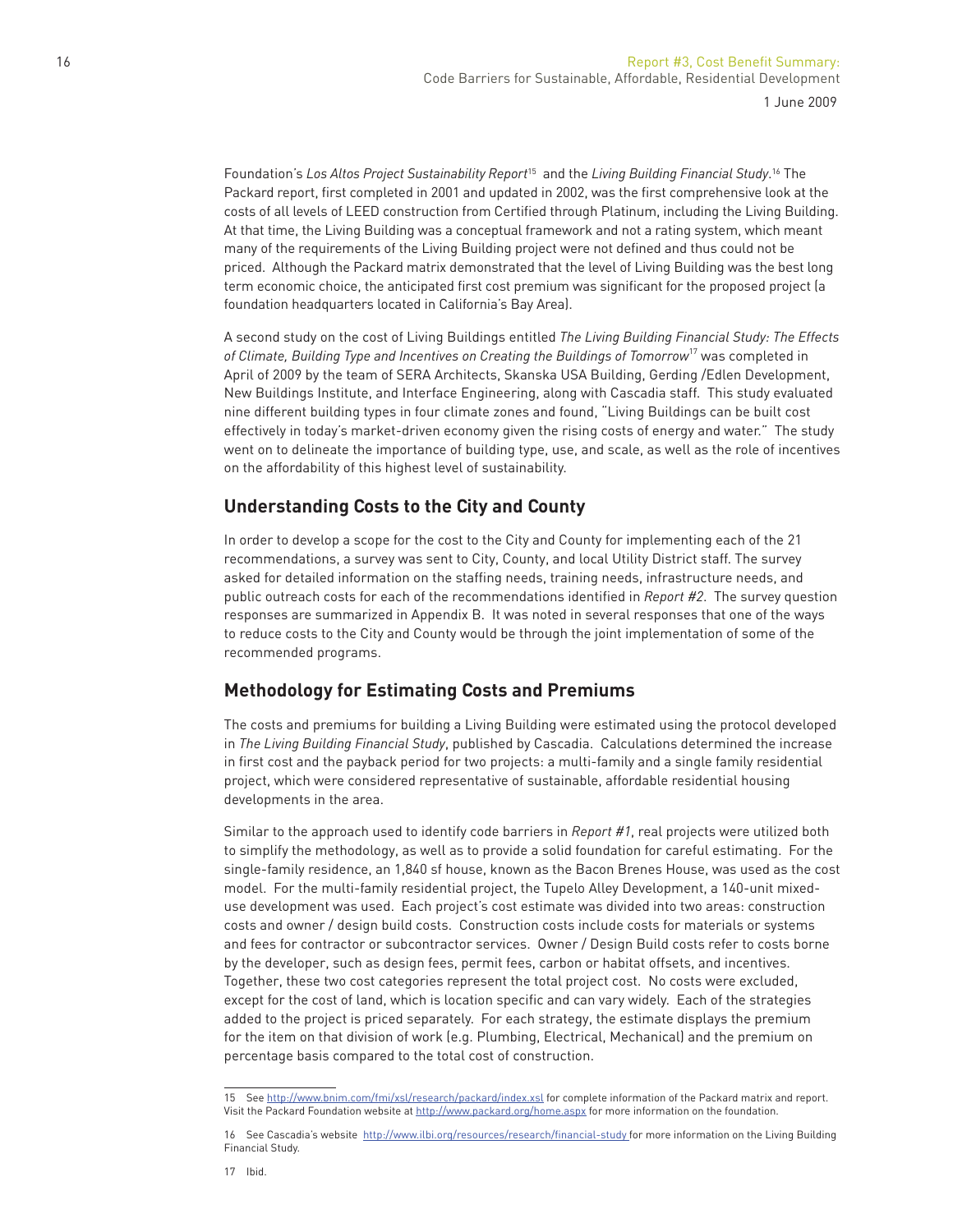# Report #3, Cost Benefit Summary: 17 Code Barriers for Sustainable, Affordable, Residential Development

1 June 2009

Incentives available for sustainable development were subtracted from the total project cost. Specific incentives available for projects in the study area include: the Washington State Solar PV Incentive, the Washington State Solar Thermal Incentive (which is sales tax exempt), the Clark County Public Utilities Solar Thermal Rebate, and the Clark Public Utilities Residential Rebates. In addition, federal incentives for solar were also included. Finally, it was assumed that a Living Building, which has no public water or sewer usage, could receive a 50% reduction in the County and City's systems development charges (SDC's).

Cost premiums for Living Building strategies were priced assuming that the proposed modifications were a part of the original design, not incorporated late in the project design or construction. This is based on the reasonable assumption that a developer would decide at the outset of a project whether or not to pursue the Living Building Challenge, not when the project is nearing completion, which would cause substantial project cost increases. The strategies employed to achieve Living Building status were all based on current, readily available technologies, using products and techniques currently in use.

Similar to the value engineering process during design, where individual systems, products, or materials are analyzed for cost impacts and less expensive alternates, changes to meet the Living Building Challenge were analyzed on a net-impact basis across the various building trade disciplines (e.g. mechanical, electrical, plumbing, structural). Although the impacts of each measure on other systems were considered, detailed engineering was not completed. For example, in the multi-family residential project, the building was redesigned to have a different orientation, which resulted in a cost reduction due to reduced building envelope area. This modification also created an energy conservation benefit because of less heat loss, which was accounted for. However, a full energy model was not provided to verify if we could also reduce the size of the mechanical system beyond the reduction in efficiencies achieved from modifying the mechanical systems as a separate energy conservation measure (ECM). Potentially because of the reduced heat loss from the improved building envelope, we might also be able to downsize the mechanical system, as well.

### **Methodology for Estimating Payback Period**

The methodology developed in *The Living Building Financial Study* was also utilized to arrive at an estimated payback for developing the project as a Living Building. First, the cost estimating team compared the building baseline costs (i.e. costs of a building built per current code standard construction practices) to the costs projected for the Living Building modification (adjusted to May 2009 dollars) to arrive at the present worth for each building. Energy and water usage for baseline buildings were calculated using an escalation rate of 3% for energy and water in accordance with Federal Energy Management Program (FEMP). Current energy and water rates were multiplied by the present worth factor of 24.165 (this factor reflects a 30-year life cycle, 4.5% discount rate and 3% differential escalation). The total life cycle cost looks at both the annual cost and the present worth of the building to arrive at a present worth for the baseline building. The Living Building does not have any operational costs added to it as it has net zero energy and net zero water usage.

A major unknown, and unknowable, in these calculations is inflation. It is also difficult to estimate how energy prices will change over time, especially considering that carbon emissions may become a nationally regulated or taxed commodity, which would establish a price for carbon and increase the price of carbon-fueled energy. The calculations used in the study follow the FEMP Modified Uniform Present Value methodology<sup>18</sup> for calculating the present value of energy costs or savings accruing over time. This is a relatively conservative approach because, while runaway inflation is possible, it is even more likely that energy costs will rise and that carbon will soon have a cost that will increase energy costs more.

<sup>18</sup> See NISTIR 85-3273 Energy Price indices and Discount Factors for Life-Cycle Cost Analysis; http://www1.eere.energy.gov/ femp/pdfs/ashb08.pdf- 1102.4KB-EREN.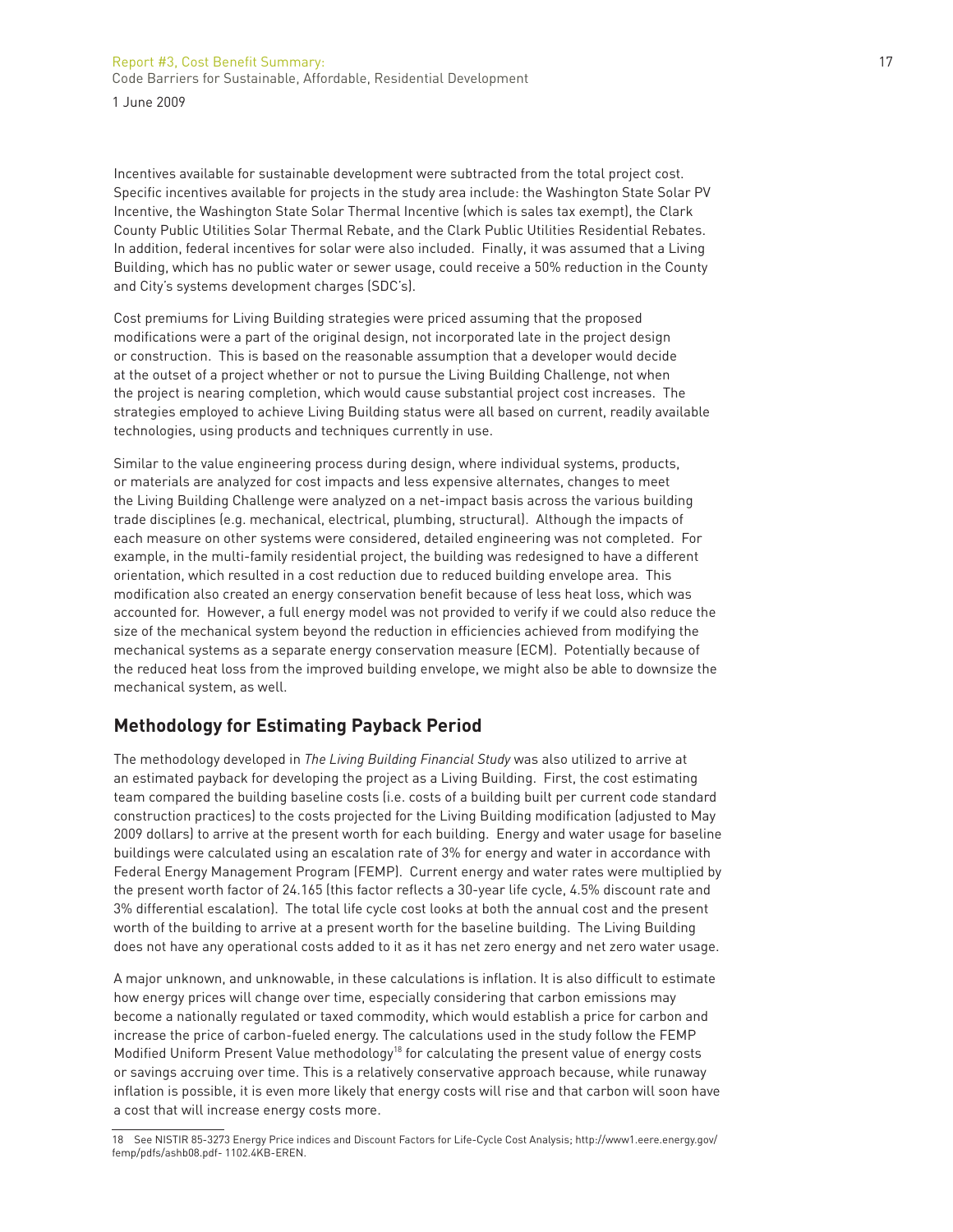### **Results**

Because of their small scale, residential buildings have one of the highest first cost increases and a relatively long payback period (time needed to recapture the first cost premium). In the City of Vancouver and Clark County the added costs for a net zero energy, net zero water, toxic free residence are anticipated to be between 27 and 32% for a single family residence and between 31 and 36% for a multi-family residence. The payback period varied depending on the assumed location of the structure, as the water and sewer rates vary slightly between residences inside the City of Vancouver and those outside the city limits. The payback period for a single family residence was approximately 30 years; for multi-family residential project, the payback period was 22 years.

It is interesting to note that varying choices (like eliminating a garage, changing building materials, or reducing house size) which were outside the parameters of this study, could negate the first cost increases to achieving the Living Building Standard. Furthermore, the payback period is directly related to the cost of energy and water. If energy and water rates were higher, the calculated payback period would be reduced. Utility rates in Vancouver and Clark County are lower than other municipalities in the region where we have performed similar payback calculations. While lower rates may keep individual customer bills low, they also create a disincentive to building green in the local area.

Incentives also influence payback. Projects in the CIty of Vancouver and Clark County can utilize federal and state incentives for many of the project's energy related features. Other jurisdictions offer additional incentives which lower first costs further.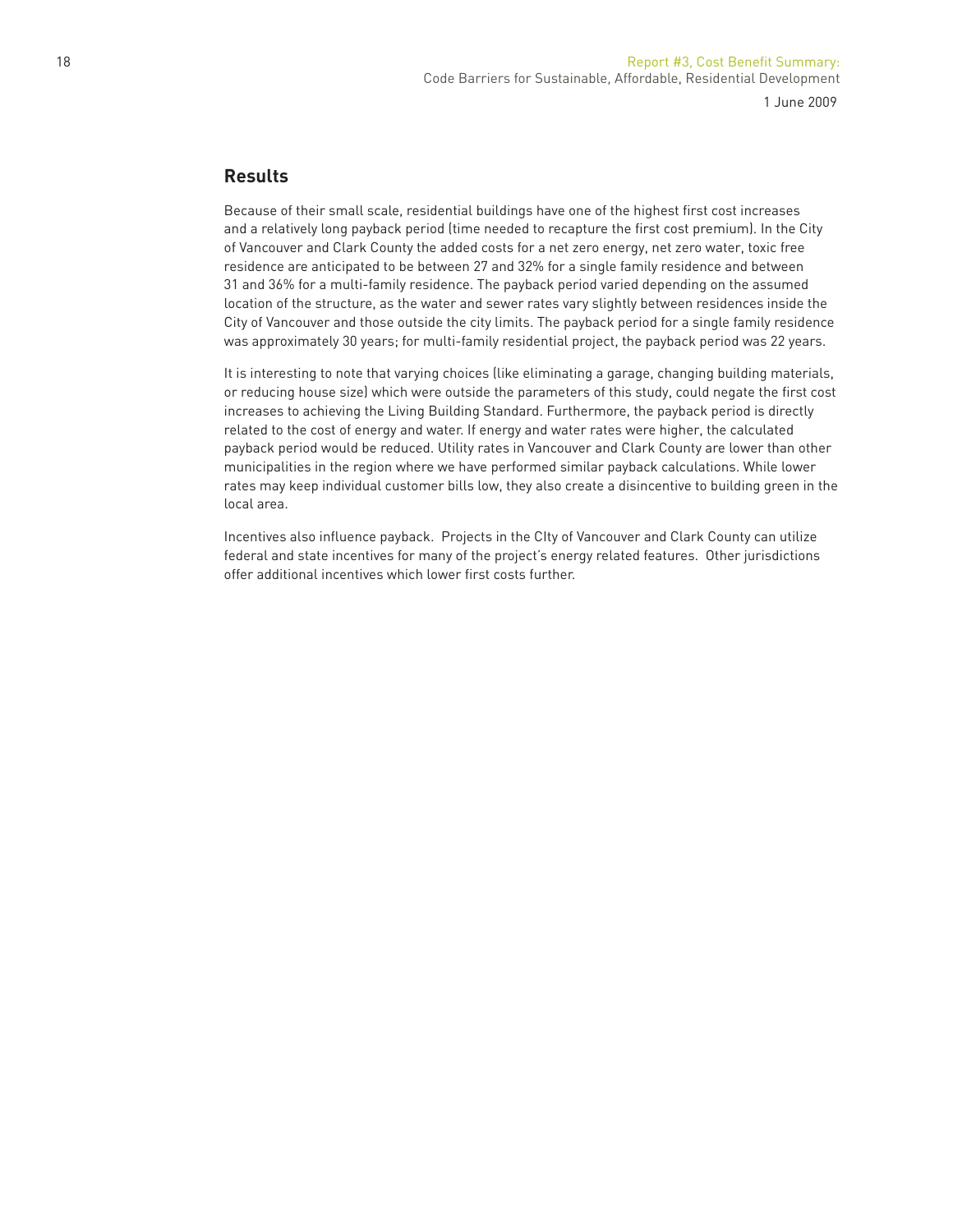# Report #3, Cost Benefit Summary: 19

Code Barriers for Sustainable, Affordable, Residential Development

1 June 2009

# **Appendix A: Benefits**



| <b>Barriers</b>                                                                                                                                                                                                                                                                                                                                                                                                                                                |             |                |                                                                                                                                                                                                                                                                                              |                       |             | <b>Benefits</b>                                                                                                                                                                                                                                                                                                                                                                                                                                                             |                   |   |                                                                                                                                                                                                        |  |
|----------------------------------------------------------------------------------------------------------------------------------------------------------------------------------------------------------------------------------------------------------------------------------------------------------------------------------------------------------------------------------------------------------------------------------------------------------------|-------------|----------------|----------------------------------------------------------------------------------------------------------------------------------------------------------------------------------------------------------------------------------------------------------------------------------------------|-----------------------|-------------|-----------------------------------------------------------------------------------------------------------------------------------------------------------------------------------------------------------------------------------------------------------------------------------------------------------------------------------------------------------------------------------------------------------------------------------------------------------------------------|-------------------|---|--------------------------------------------------------------------------------------------------------------------------------------------------------------------------------------------------------|--|
|                                                                                                                                                                                                                                                                                                                                                                                                                                                                |             |                | Public                                                                                                                                                                                                                                                                                       |                       |             | Private                                                                                                                                                                                                                                                                                                                                                                                                                                                                     |                   |   | Community                                                                                                                                                                                              |  |
| INSTITUTIONAL/PROCESS BARRIERS                                                                                                                                                                                                                                                                                                                                                                                                                                 |             |                |                                                                                                                                                                                                                                                                                              |                       |             |                                                                                                                                                                                                                                                                                                                                                                                                                                                                             |                   |   |                                                                                                                                                                                                        |  |
| Consider utilizing existing green<br>building standards as a reference<br>Expedited or priority<br>for achieving green building<br>permit processing<br>performance.<br>program                                                                                                                                                                                                                                                                                | €<br>₩      | ٠<br>٠         | Establishes a protocol for projects<br>to be more easily<br>categorized to avoid delays in<br>Provides a smoother process.<br>that allows them<br>permitting.                                                                                                                                | 耄<br>耄<br>ക           |             | Builds industry recognition of established<br>green building standards and practices.<br>Time saved in permitting will save<br>Provides a smoother process.<br>developers money.                                                                                                                                                                                                                                                                                            |                   |   | Gets more sustainable development into the<br>Encourages sustainable development and<br>Cost savings may be reflected in lower<br>housing prices.<br>community more quickly.<br>resource conservation. |  |
| learn about new technologies and<br>Bring in experts from the private<br>monthly or quarterly meetings<br>between building officials, plans<br>examiners, and inspectors to<br>coordinate communication on<br>and include field trips to see<br>In-House Mandatory<br>sector and utilize in-house<br>experts to teach trainings,<br>sustainable development<br>Combined trainings with<br>green building projects.<br>strategies in-place.<br><b>Trainings</b> | €<br>耄<br>₩ | ٠              | gain expanded knowledge of green<br>building at low cost to the agency.<br>Provides coordinated responses<br>for training, allowing for staff to<br>willing to donate some services<br>Some industry experts may be<br>of local<br>Utilizes expertise<br>and consistency.<br>community.      | €<br>耄                | $\bullet$   | public sector staff, there may be reciprocal<br>In addition to primary benefit of educating<br>sharing of information in both directions.<br>Coordinated responses and consistency.                                                                                                                                                                                                                                                                                         | $\mathbf{e}$<br>€ | ٠ | Better training results in better products on<br>the market.                                                                                                                                           |  |
| Mandatory Green Pre-<br><b>Application Meetings</b><br>Ombudsman or "green<br>Early design meetings.<br>champion.                                                                                                                                                                                                                                                                                                                                              | €<br>€      | ٠<br>٠         | in the process can ultimately result<br>information needed prior to review<br>Communication with team earlier<br>deadlines of a submitted project.<br>in a quicker review process and<br>Allows staff to better schedule<br>reviews, and obtain additional<br>less staff time spent overall. | ക<br>€<br>耄<br>₩<br>€ | ٠<br>٠<br>٠ | Allows decisions about new green building<br>Reduces time in permitting by eliminating<br>Allows for dialogue between reviewer and<br>get feedback" approach to project review<br>process while they can be more easily be<br>the "turn in, get feedback, turn in again,<br>ideas to happen much earlier in the<br>of contact throughout the process,<br>Champion provides a single point<br>application to facilitate decisions.<br>streamlining the process.<br>modified. | ഗ                 |   | Cost savings from streamlined process may be<br>Better communication results in better<br>reflected in lower housing prices.<br>products on the market.                                                |  |
| Green Building Technical<br>Internal education and outreach.<br>Leverage existing conservation<br>Technical assistance program.<br>Technical coordination group.<br>Assistance Program<br>programs.                                                                                                                                                                                                                                                            | €<br>€<br>€ | $\bullet$<br>٠ | earlier, plan resources for review.<br>Can increase interaction between<br>Allows agencies to track projects<br>Agencies can help set priorities,<br>bring resources to projects.<br>different agencies                                                                                      | €<br>€                | $\bullet$   | Makes educational resources available to<br>Provides a starting point to bring in new<br>and innovative sustainable development<br>development teams.<br>design strategies.                                                                                                                                                                                                                                                                                                 | ⊕<br>€            |   | Improves products on the market.                                                                                                                                                                       |  |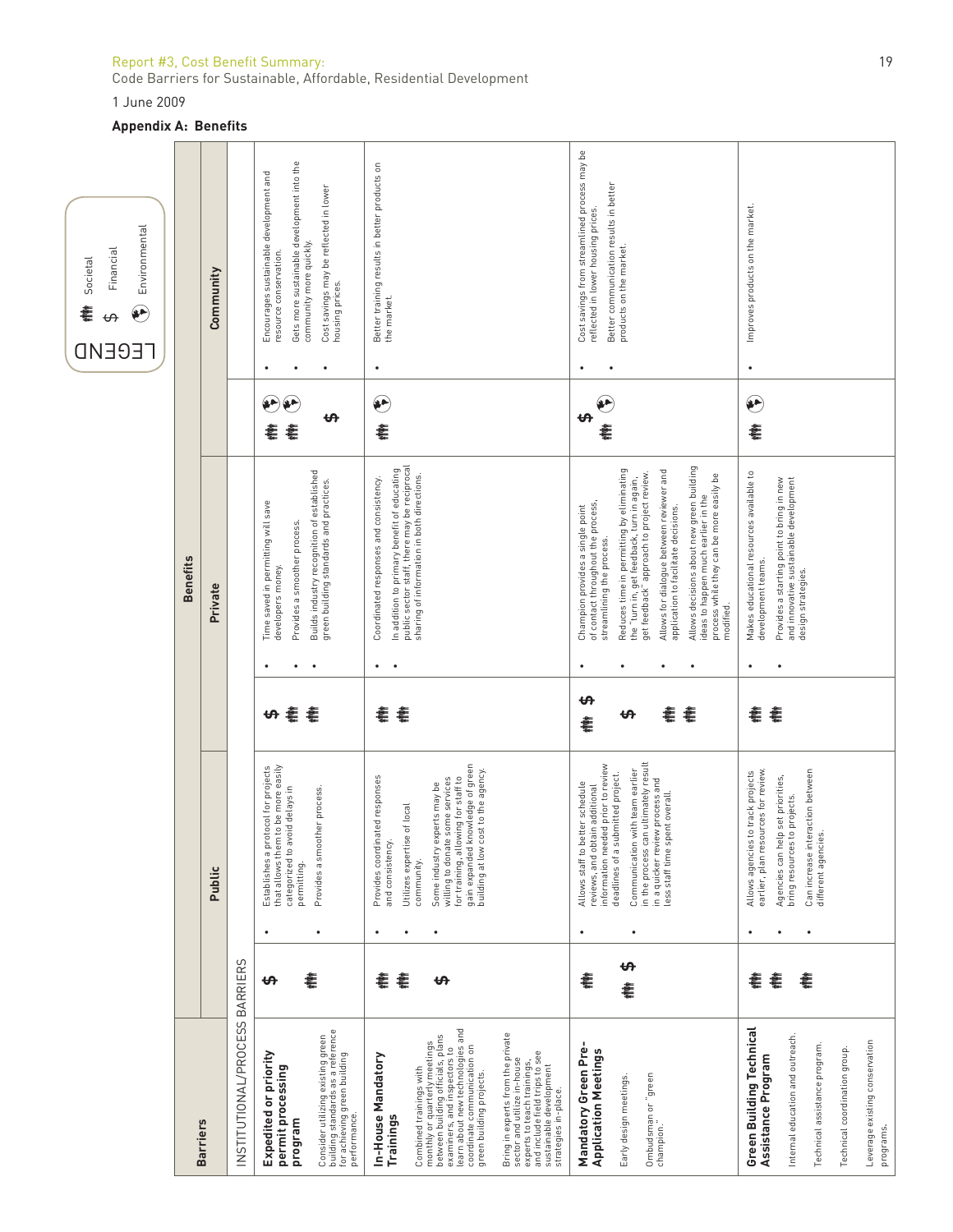|                 |                 |                               |                                                                                                                               |                                                                                                                                                                                   |                                                                                                                                           |                                                                     |                                                                                                                                    |                                                                                                                                                                                                                                      |                                                                                  |                                                                                                                                       |                                                    |                                                               |                                                                                   | <b>Appendix A: Benefits</b>                                                                                                                                                                 |                                                                           |
|-----------------|-----------------|-------------------------------|-------------------------------------------------------------------------------------------------------------------------------|-----------------------------------------------------------------------------------------------------------------------------------------------------------------------------------|-------------------------------------------------------------------------------------------------------------------------------------------|---------------------------------------------------------------------|------------------------------------------------------------------------------------------------------------------------------------|--------------------------------------------------------------------------------------------------------------------------------------------------------------------------------------------------------------------------------------|----------------------------------------------------------------------------------|---------------------------------------------------------------------------------------------------------------------------------------|----------------------------------------------------|---------------------------------------------------------------|-----------------------------------------------------------------------------------|---------------------------------------------------------------------------------------------------------------------------------------------------------------------------------------------|---------------------------------------------------------------------------|
|                 | Community       |                               | Helps cut pollution from fossil fuels through<br>a program that supports diversified, cleaner<br>energy sources.<br>$\bullet$ |                                                                                                                                                                                   | Supports growth while preserving large tracts<br>of undeveloped land which may serve as a<br>collective resource for the larger community | Creates livable communities at densities that<br>and other species. | allow for services to develop near residential<br>Reduced pollution from fossil fuels through<br>lower energy use.<br>development. | Provides a metric to evaluate construction's<br>impact on greenhouse gas emission.<br>Reduced pollution from fossil fuels.<br>٠                                                                                                      |                                                                                  | Improve the energy efficiency of the building<br>Potential green building job program.<br>Reduced pollution from fossil fuels.        | stock for the entire community.                    |                                                               | Produces energy at local level, reducing<br>dependence on conventional (and often | Reduces demand for new energy<br>infrastructure to be built.<br>polluting) sources.                                                                                                         |                                                                           |
|                 |                 |                               | ₩                                                                                                                             |                                                                                                                                                                                   | پ<br>€                                                                                                                                    | ഗ<br>€                                                              | $\bullet$                                                                                                                          | 耄<br>$\odot$                                                                                                                                                                                                                         |                                                                                  | ఱ<br>$\left(\begin{smallmatrix} 0 \\ 0 \\ 0 \end{smallmatrix}\right)$<br>€                                                            |                                                    |                                                               | $(\bullet \bullet)$                                                               | ఱ                                                                                                                                                                                           |                                                                           |
| <b>Benefits</b> | Private         |                               | Reduced energy costs over the life of the<br>Provides predictability in the permitting<br>building.<br>process.               |                                                                                                                                                                                   | Allows more development, potential<br>income.                                                                                             | Reduced energy costs                                                |                                                                                                                                    | Links all environmental assessment<br>to a single program, across all state<br>jurisdictions.<br>٠                                                                                                                                   |                                                                                  | Provides assurance that projected energy<br>Reduced energy costs over life of the<br>savings will be achieved.                        | project.                                           |                                                               | Simplifies approvals process associated<br>with specific projects.                | collaborate to achieve energy savings.<br>Allows multiple property owners to                                                                                                                |                                                                           |
|                 |                 |                               | €<br>↔                                                                                                                        |                                                                                                                                                                                   | ᡃᡃᡐᡃᡉ                                                                                                                                     |                                                                     |                                                                                                                                    | €                                                                                                                                                                                                                                    |                                                                                  | کی<br>ఱ<br>€                                                                                                                          |                                                    |                                                               | 糟粕                                                                                | ₩<br>€                                                                                                                                                                                      |                                                                           |
|                 | Public          |                               | Creates a common baseline for<br>emerging technologies<br>٠                                                                   |                                                                                                                                                                                   | investment - i.e., no cash subsidies<br>Cultivates innovation with minimal<br>or staff time.<br>$\bullet$                                 |                                                                     |                                                                                                                                    | progress toward GHG reduction.<br>Provides comparable metrics<br>Generates data to evaluate<br>across state.<br>$\bullet$<br>$\bullet$                                                                                               |                                                                                  | Ensures measurable benefit from<br>design; i.e. tests installation, not<br>energy policies, as opposed to<br>just design intent.<br>٠ |                                                    |                                                               | all parties to better understand<br>allows<br>Demonstration project<br>٠          | systems to facilitate wider adoption<br>requirements, potential of district<br>as appropriate.                                                                                              |                                                                           |
|                 |                 |                               | €                                                                                                                             |                                                                                                                                                                                   | <del>ഗ</del><br>€                                                                                                                         |                                                                     |                                                                                                                                    | €<br>€                                                                                                                                                                                                                               |                                                                                  | €                                                                                                                                     |                                                    |                                                               | €                                                                                 |                                                                                                                                                                                             |                                                                           |
|                 | <b>Barriers</b> | BARRIERS TO ENERGY EFFICIENCY | Permitting Renewable Energy<br>and Passive Heating/Cooling<br>Systems<br>Develop Guidelines for                               | systems, photovoltaic and solar<br>thermal installations, passive<br>Define standards for urban and<br>rural small scale wind energy<br>solar design, and natural<br>ventilation. | Consider Density Bonuses for<br>Energy Efficiency Measures                                                                                | Increase density for cottage<br>housing developments.               | Increase floor area ratios (FAR)<br>for high performance projects.                                                                 | Activities, and Ongoing Operating<br>from New Construction Projects<br>Evaluation and Mitigation of<br>Including Embodied Energy<br><b>Greenhouse Gas Emissions</b><br>of Materials, Construction<br>Amend SEPA to Include<br>Energy | Adapt programs and resources<br>from other jurisdictions (King<br>County, state) | Require and Enforce<br>Performance Testing to<br>demonstrate Residential Energy<br>Code Compliance                                    | Require blower door testing on<br>new residential. | Develop a job training program<br>around blower door testing. | Develop a District Energy<br>Demonstration Project Ordinance                      | Address land use planning issues<br>associated with crossing property<br>boundaries, utility connection<br>maintenance and management<br>requirements, and ongoing<br>for district systems. | Greater zoning flexibility for pilot<br>projects with required reporting. |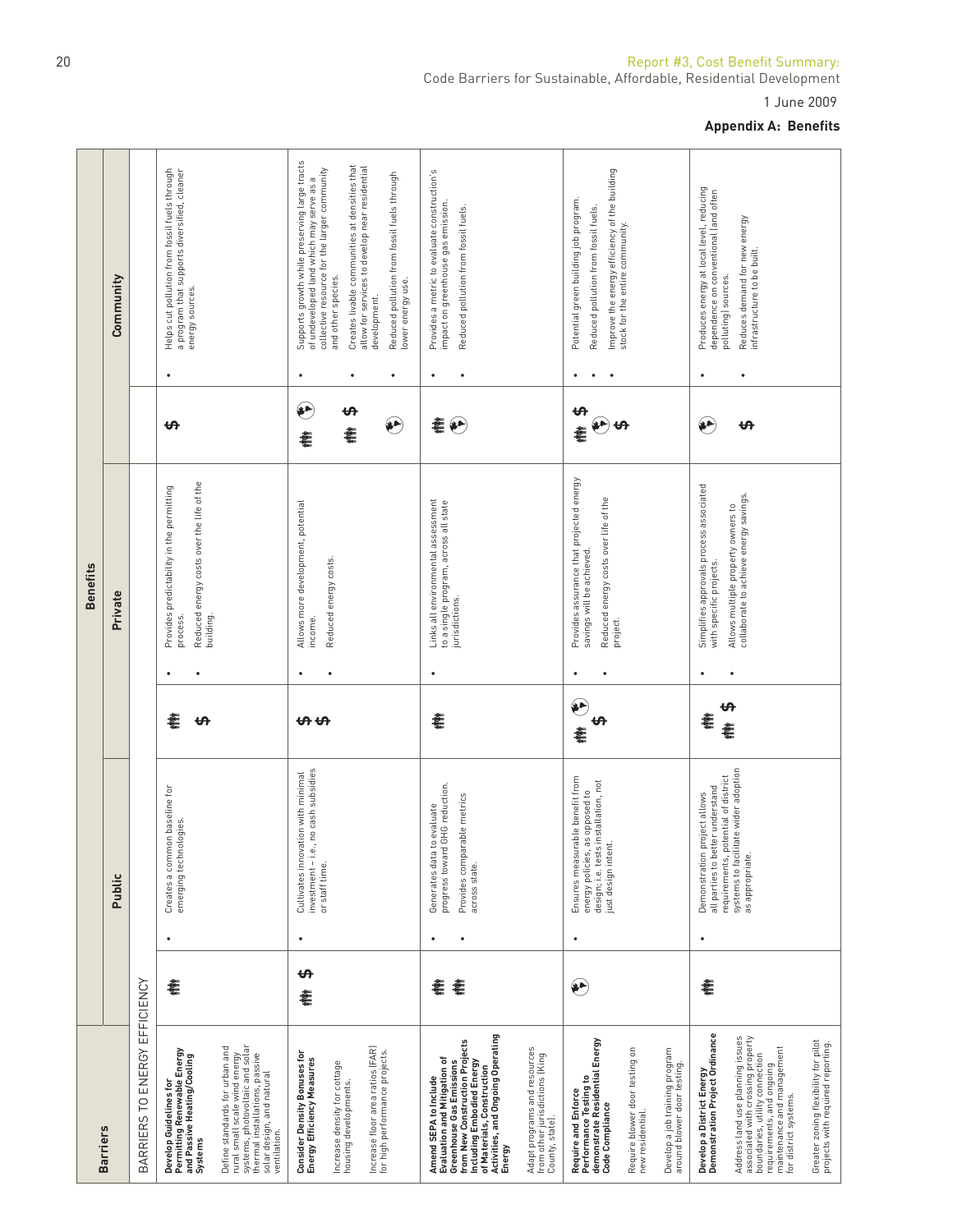Code Barriers for Sustainable, Affordable, Residential Development

1 June 2009

#### **Appendix A: Benefits**

|                 | Community |                                                         | If combined with monitoring requirements,<br>provides real world data on material<br>performance in local conditions. |                                                                    | Provides information on a specific green<br>building technique.<br>٠                             |                                                             | Provides a forum for the dissemination of<br>green building technologies<br>٠                       |                                                                                                                                                             |                                                                                                                                                              |                                    | Infrastructure costs for new facilities are<br>reduced, thereby reducing costs for all. |                                                                                                                                                                      |
|-----------------|-----------|---------------------------------------------------------|-----------------------------------------------------------------------------------------------------------------------|--------------------------------------------------------------------|--------------------------------------------------------------------------------------------------|-------------------------------------------------------------|-----------------------------------------------------------------------------------------------------|-------------------------------------------------------------------------------------------------------------------------------------------------------------|--------------------------------------------------------------------------------------------------------------------------------------------------------------|------------------------------------|-----------------------------------------------------------------------------------------|----------------------------------------------------------------------------------------------------------------------------------------------------------------------|
|                 |           |                                                         | 훝                                                                                                                     |                                                                    | 훝                                                                                                |                                                             | $\bullet$                                                                                           |                                                                                                                                                             |                                                                                                                                                              |                                    | ക                                                                                       |                                                                                                                                                                      |
| <b>Benefits</b> | Private   |                                                         | Allows emerging systems to enter the<br>market ahead of changes in state and<br>national codes.                       |                                                                    | Facilitates adoption of proven technology.                                                       |                                                             | Provides technical resources for projects.<br>Facilities a faster turn-around time.                 |                                                                                                                                                             |                                                                                                                                                              |                                    | LID solutions are often more cost effective,<br>reducing infrastructure costs for large | associated excavation for these facilities.<br>pipes, detention / retention facilities and<br>Pre-approved practices simplify design<br>and permit review processes. |
|                 |           |                                                         |                                                                                                                       |                                                                    |                                                                                                  |                                                             |                                                                                                     |                                                                                                                                                             |                                                                                                                                                              |                                    |                                                                                         |                                                                                                                                                                      |
|                 |           |                                                         | 홑                                                                                                                     |                                                                    | 훝                                                                                                |                                                             | きゅ                                                                                                  |                                                                                                                                                             |                                                                                                                                                              |                                    | ŧΑ                                                                                      | ŧ                                                                                                                                                                    |
|                 | Public    | BARRIERS FOR NON-CONVENTIONAL GREEN BUILDING STRUCTURES | Reduces repetition for reviewers by<br>providing guidelines for developers<br>to follow.                              | Reduces research time needed to<br>approve alternate technologies. | Provides consistency with other<br>jurisdictions and benefits from<br>lessons learned elsewhere. |                                                             | Reduces research time needed to<br>knowledge base for all agencies.<br>Information sharing improves | approve alternate technologies.                                                                                                                             |                                                                                                                                                              |                                    | Code guidance will help ensure<br>that appllications are complete,                      | and address concerns identified by<br>agencies.                                                                                                                      |
|                 |           |                                                         | €                                                                                                                     | <del>ഗ</del><br>≹                                                  | €                                                                                                |                                                             | 耄<br>€                                                                                              |                                                                                                                                                             |                                                                                                                                                              |                                    | ക                                                                                       |                                                                                                                                                                      |
| <b>Barriers</b> |           |                                                         | <b>Pilot Projects to Test Alternative</b><br>Building Codes for "Incubator"<br>Allow Flexibility within the           | Green Materials                                                    | Develop Code Guidance for<br>Strawbale Structures                                                | Utilize code guidance language<br>from other jurisdictions. | Develop an Advisory Committee<br>of Green Building Experts for<br>Alternative Technologies          | and making recommendations to<br>Assemble a group of third-party<br>experts charged with reviewing<br>data supplied by the applicant<br>building officials. | develop a similar committee<br>Technologies Committee, or<br>specific to City and County<br>of Portland's Alternative<br>Participate on the City<br>projects | DRIVEWAY & FIRE ACCESS ROAD WIDTHS | Acceptable and Best Practices<br>Develop Code Guidance on                               | to developers on code-acceptable<br>LID practices.<br>Provide education and guidance<br>for Low Impact Development                                                   |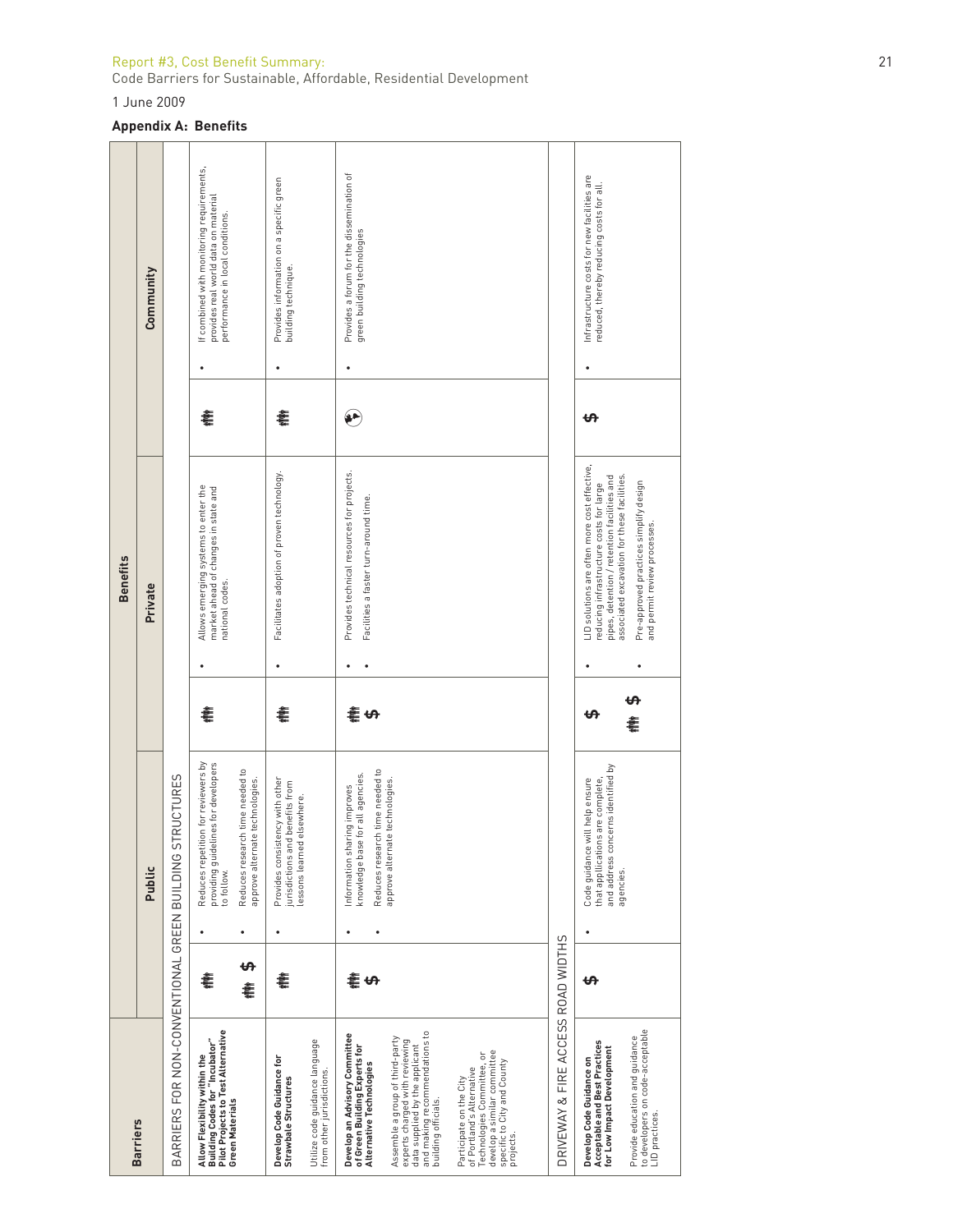| Reduced downstream impacts due to reduced<br>Reduced downstream impacts due to reduced<br>Reduces sprawling effect of underdeveloped<br>Encouragement of mixed-use districts can<br>contribute to livelier safer neighborhoods,<br>Supports bicycle and pedestrian travel, to<br>Reduces burden on public infrastructure,<br>Reduced pollutants in our natural water<br>reduce driving and create safer streets.<br>leading to reduced pressure to expand<br>Supports alternative transportation by<br>facilities and associated capital costs.<br>which are occupied at more times.<br>reducing heavy traffic.<br>impervious surfaces.<br>impervious surfaces.<br>land in parking lots.<br>Community<br>systems.<br>$\bullet$<br>$\bullet$<br>٠<br>۳<br>پ<br>(عي<br>훝<br>۳<br>÷,<br>ᡃᡃᡉ<br>€<br>parking that would only be needed at peak<br>Reduced costs associated with providing<br>Reduced fees to reward best practices.<br>Potentially safer streets due to slower<br>Controls costs of projects, especially<br>Contributes to incentives for transit.<br>Reduced construction costs.<br>Enhanced developments.<br>affordable housing<br>Private<br>speeds.<br>times.<br>$\bullet$<br>耄<br>耄<br>₩<br>₩<br>₩<br>factors: traffic calming, fire access<br>and stormwater best management<br>creates an incentive for affordable<br>sometimes opposing public safety<br>reducing incentives to drive alone.<br>Reduced maintenance for streets.<br>can be offset by reduced impacts<br>on public infrastructure, reduced<br>surface impacts on stormwater<br>Potential to reduce impervious<br>Over long term, fee reductions<br>Reduces traffic and parking by<br>Reducing parking demand for<br>balanced approach to several<br>housing - where services and<br>reduced capital expenditures.<br>transit support are in place-<br>pressure for expansion, and<br>Provides an integrated and<br>practices.<br>Public<br>housing.<br>system.<br>٠<br>٠<br>٠<br>٠<br>٠<br>$\bullet$<br>MINIMUM PARKING REQUIREMENTS<br>李(1)<br>ä۴<br>€<br>$\bullet$<br>₩<br>ŧΑ<br>ŧ<br>more aggressive LID approaches<br>Require bicycle storage facilities.<br>Management Utility or SDC Fee<br>Allow for a reduction in required<br>Transportation in the Next City/<br>Require pedestrian connections<br>and nearby community services.<br>between housing developments<br>requirements for developments<br>through the design of narrower<br>Fire Access Roads and Private<br>Tier fee reductions to promote<br><b>Update Standards for Streets,</b><br>located in mixed-use districts.<br>roads and the use of pervious<br>County Comprehensive Plan<br>Reduce or eliminate parking<br>Develop pedestrian-oriented<br>Require LID approaches that<br>that include comprehensive<br>reduce impervious surfaces<br>natural drainage strategies.<br>Offer fee reductions for LID<br>to Increase Alternative<br>Consider Stormwater<br>street standards.<br>Reductions<br>pavements.<br><b>Driveways</b><br>Update<br>spaces. |                                                                                                                                                                                                                                                                                                |  |  | <b>Benefits</b> |  |  |
|--------------------------------------------------------------------------------------------------------------------------------------------------------------------------------------------------------------------------------------------------------------------------------------------------------------------------------------------------------------------------------------------------------------------------------------------------------------------------------------------------------------------------------------------------------------------------------------------------------------------------------------------------------------------------------------------------------------------------------------------------------------------------------------------------------------------------------------------------------------------------------------------------------------------------------------------------------------------------------------------------------------------------------------------------------------------------------------------------------------------------------------------------------------------------------------------------------------------------------------------------------------------------------------------------------------------------------------------------------------------------------------------------------------------------------------------------------------------------------------------------------------------------------------------------------------------------------------------------------------------------------------------------------------------------------------------------------------------------------------------------------------------------------------------------------------------------------------------------------------------------------------------------------------------------------------------------------------------------------------------------------------------------------------------------------------------------------------------------------------------------------------------------------------------------------------------------------------------------------------------------------------------------------------------------------------------------------------------------------------------------------------------------------------------------------------------------------------------------------------------------------------------------------------------------------------------------------------------------------------------------------------------------------------------------------------------------------------------------------------------------------------------------------------------------------------------------------------------------------------------------------------------------------------------------------------------------------------------------------------------------------------------|------------------------------------------------------------------------------------------------------------------------------------------------------------------------------------------------------------------------------------------------------------------------------------------------|--|--|-----------------|--|--|
|                                                                                                                                                                                                                                                                                                                                                                                                                                                                                                                                                                                                                                                                                                                                                                                                                                                                                                                                                                                                                                                                                                                                                                                                                                                                                                                                                                                                                                                                                                                                                                                                                                                                                                                                                                                                                                                                                                                                                                                                                                                                                                                                                                                                                                                                                                                                                                                                                                                                                                                                                                                                                                                                                                                                                                                                                                                                                                                                                                                                                    | <b>Barriers</b>                                                                                                                                                                                                                                                                                |  |  |                 |  |  |
|                                                                                                                                                                                                                                                                                                                                                                                                                                                                                                                                                                                                                                                                                                                                                                                                                                                                                                                                                                                                                                                                                                                                                                                                                                                                                                                                                                                                                                                                                                                                                                                                                                                                                                                                                                                                                                                                                                                                                                                                                                                                                                                                                                                                                                                                                                                                                                                                                                                                                                                                                                                                                                                                                                                                                                                                                                                                                                                                                                                                                    |                                                                                                                                                                                                                                                                                                |  |  |                 |  |  |
|                                                                                                                                                                                                                                                                                                                                                                                                                                                                                                                                                                                                                                                                                                                                                                                                                                                                                                                                                                                                                                                                                                                                                                                                                                                                                                                                                                                                                                                                                                                                                                                                                                                                                                                                                                                                                                                                                                                                                                                                                                                                                                                                                                                                                                                                                                                                                                                                                                                                                                                                                                                                                                                                                                                                                                                                                                                                                                                                                                                                                    | approaches that manage<br>stormwater on-site.                                                                                                                                                                                                                                                  |  |  |                 |  |  |
|                                                                                                                                                                                                                                                                                                                                                                                                                                                                                                                                                                                                                                                                                                                                                                                                                                                                                                                                                                                                                                                                                                                                                                                                                                                                                                                                                                                                                                                                                                                                                                                                                                                                                                                                                                                                                                                                                                                                                                                                                                                                                                                                                                                                                                                                                                                                                                                                                                                                                                                                                                                                                                                                                                                                                                                                                                                                                                                                                                                                                    |                                                                                                                                                                                                                                                                                                |  |  |                 |  |  |
|                                                                                                                                                                                                                                                                                                                                                                                                                                                                                                                                                                                                                                                                                                                                                                                                                                                                                                                                                                                                                                                                                                                                                                                                                                                                                                                                                                                                                                                                                                                                                                                                                                                                                                                                                                                                                                                                                                                                                                                                                                                                                                                                                                                                                                                                                                                                                                                                                                                                                                                                                                                                                                                                                                                                                                                                                                                                                                                                                                                                                    | Consider New Policies to Reduce<br>Minimum Parking Requirements<br>as Part of an Overall Strategy<br>Allowing greater flexibility for<br>affordable housing projects to<br>reduce on-site parking provided<br>based on need.<br>on-site parking in exchange<br>for dedicated car-share vehicle |  |  |                 |  |  |

1 June 2009

### **Appendix A: Benefits**

### 22 **Report #3, Cost Benefit Summary:** Code Barriers for Sustainable, Affordable, Residential Development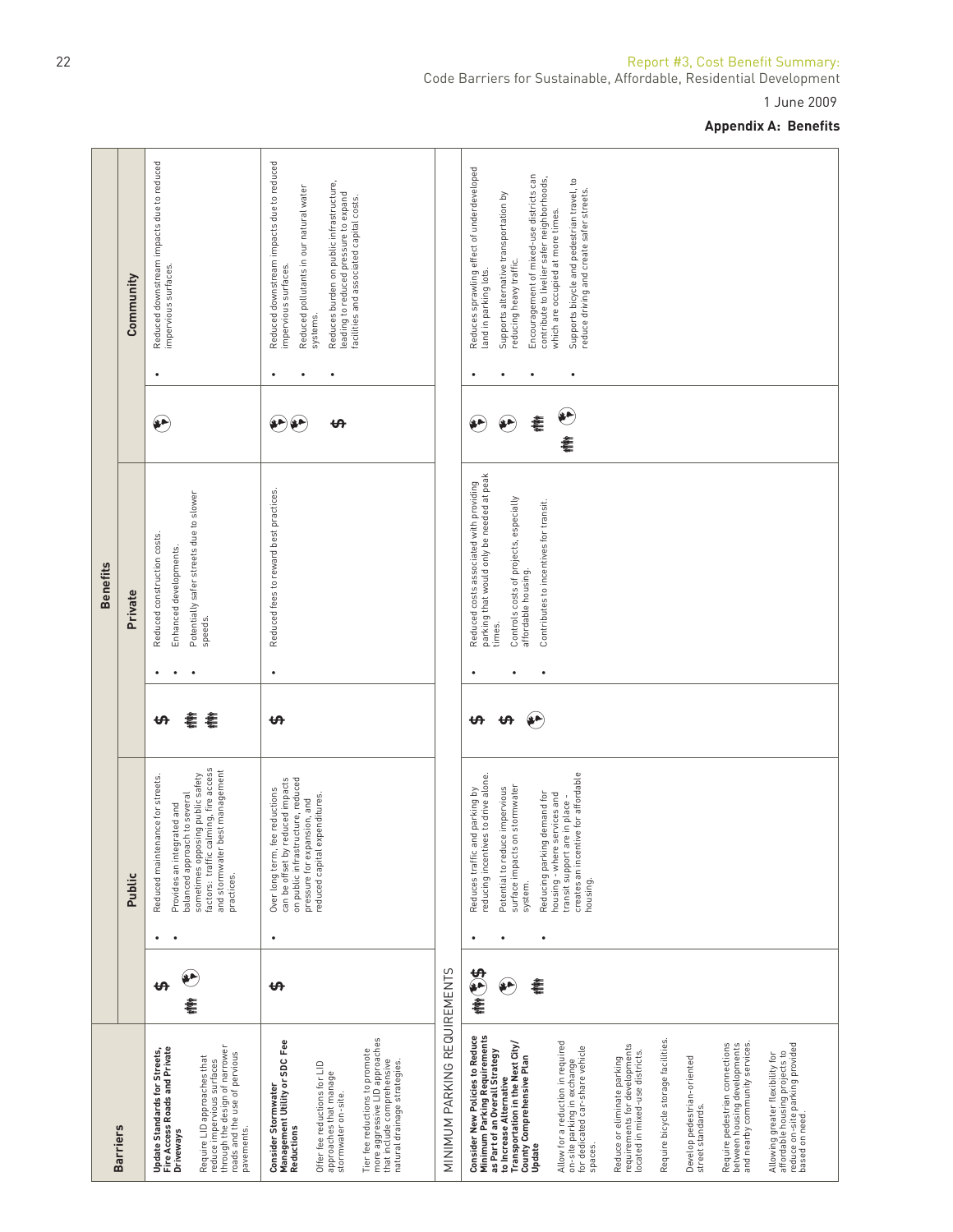#### Report #3, Cost Bene fi t Summary: 23

Code Barriers for Sustainable, Affordable, Residential Development

1 June 2009

#### **Appendix A: Benefits**

|                                                                                                                                                                                                                                                                                                                                                                                       | Benefits |           |                                                                                                                                                                                                                        |           |   |                                                                                                                             |                |                                                                                                                                                                                                                                  |
|---------------------------------------------------------------------------------------------------------------------------------------------------------------------------------------------------------------------------------------------------------------------------------------------------------------------------------------------------------------------------------------|----------|-----------|------------------------------------------------------------------------------------------------------------------------------------------------------------------------------------------------------------------------|-----------|---|-----------------------------------------------------------------------------------------------------------------------------|----------------|----------------------------------------------------------------------------------------------------------------------------------------------------------------------------------------------------------------------------------|
| <b>Barriers</b>                                                                                                                                                                                                                                                                                                                                                                       | Public   |           |                                                                                                                                                                                                                        | Private   |   |                                                                                                                             | Community      |                                                                                                                                                                                                                                  |
| SETBACKS & SEPARATION FOR RAINWATER HARVESTING                                                                                                                                                                                                                                                                                                                                        |          |           | <b>CISTERNS</b>                                                                                                                                                                                                        |           |   |                                                                                                                             |                |                                                                                                                                                                                                                                  |
| Provide Guidance on Designing,<br>Harvesting Cisterns into New<br>Permitting, Installing, and<br><b>Construction and Retrofit</b><br>Maintaining Rainwater<br>Applications                                                                                                                                                                                                            | ₩<br>ക   |           | Adoption of these systems reduces<br>impacts on public conventional<br>by providing a standard that<br>Reduces staff review time<br>developers can follow.<br>infrastructure.                                          | ఱ         |   | Improves process and cost predictability.                                                                                   | ۸<br>€         | Low-impact development can benefit surface<br>streams by better mimicking natural surface<br>water flows, reducing pooling and flooding.<br>Provides stormwater for non-potable<br>applications, conserving resources.<br>٠      |
| Eliminate setback and separation<br>requirements for above ground<br>Separation for Above-Ground<br>Revise Code Requirements<br>for Setbacks and Building<br>Rainwater Cisterns<br>cisterns.                                                                                                                                                                                          | Ë<br>ക   | ٠         | systems to reduce infrastructure<br>Supports adoption of low impact<br>by providing a standard that<br>Reduces staff review time<br>developers can follow.<br>impacts.                                                 | ₩         | ٠ | Wider adoption of simple systems can<br>reduce cost of low impact technology.                                               | $\bullet$<br>≹ | Low-impact development can benefit surface<br>streams by better mimicking natural surface<br>water flows, reducing pooling and flooding.<br>Provides stormwater for non-potable<br>applications, conserving resources.<br>٠<br>٠ |
| CLUSTER DEVELOPMENTS/COTTAGE HOUSING                                                                                                                                                                                                                                                                                                                                                  |          |           |                                                                                                                                                                                                                        |           |   |                                                                                                                             |                |                                                                                                                                                                                                                                  |
| Develop New City and County<br>Cottage Housing Codes                                                                                                                                                                                                                                                                                                                                  | ᡃᠲ<br>€  | $\bullet$ | community building and affordable<br>Facilitates new models of<br>development that support<br>housing.                                                                                                                 | ₩<br>€    |   | development, with potential to reduce site<br>infrastructure through clustered systems.<br>Supports collaborative model for | €<br>€<br>€    | More area is available for natural infiltration.<br>preserve land for habitat, green space, etc.<br>Clustered development models typically<br>٠                                                                                  |
| WATER-RELATED BARRIERS                                                                                                                                                                                                                                                                                                                                                                |          |           |                                                                                                                                                                                                                        |           |   |                                                                                                                             |                |                                                                                                                                                                                                                                  |
| Provide Guidance on Designing,<br>Permitting, Installing, and<br>Maintaining Rainwater<br>Harvesting Cisterns                                                                                                                                                                                                                                                                         | ఱ        | ٠         | Reduces impacts on public<br>infrastructure.                                                                                                                                                                           | $\bullet$ | ٠ | Facilitates adoption of low-impact<br>systems.                                                                              | مه<br>€        | LID can benefit surface streams by better<br>mimicking natural surface water flows,<br>Provides stormwater for non-potable<br>applications, conserving resources.<br>reducing pooling and flooding.<br>٠<br>$\bullet$            |
| Require monitoring and reporting<br>development with net zero water<br>Collaborate in a Neighborhood-<br>codes for a neighborhood-scale<br>of water use and wastewater<br>reduction, and utilize data to<br>support future code updates.<br>flexibility within the current<br>Scale Net Zero Water Pilot<br>Develop a demonstration<br>ordinance that allows for<br>Project<br>qoals. | €        | ٠<br>٠    | and for improving draft regulations<br>on water supplies,<br>sewage collection<br>provides data for future projects<br>Pilot project with monitoring<br>Reduces impact<br>stormwater and<br>and standards.<br>systems. | €         | ٠ | Facilitates adoption of emerging<br>technologies and systems.                                                               | €              | Establishes precedents for collaborative<br>neighborhood-scale projects.<br>$\bullet$                                                                                                                                            |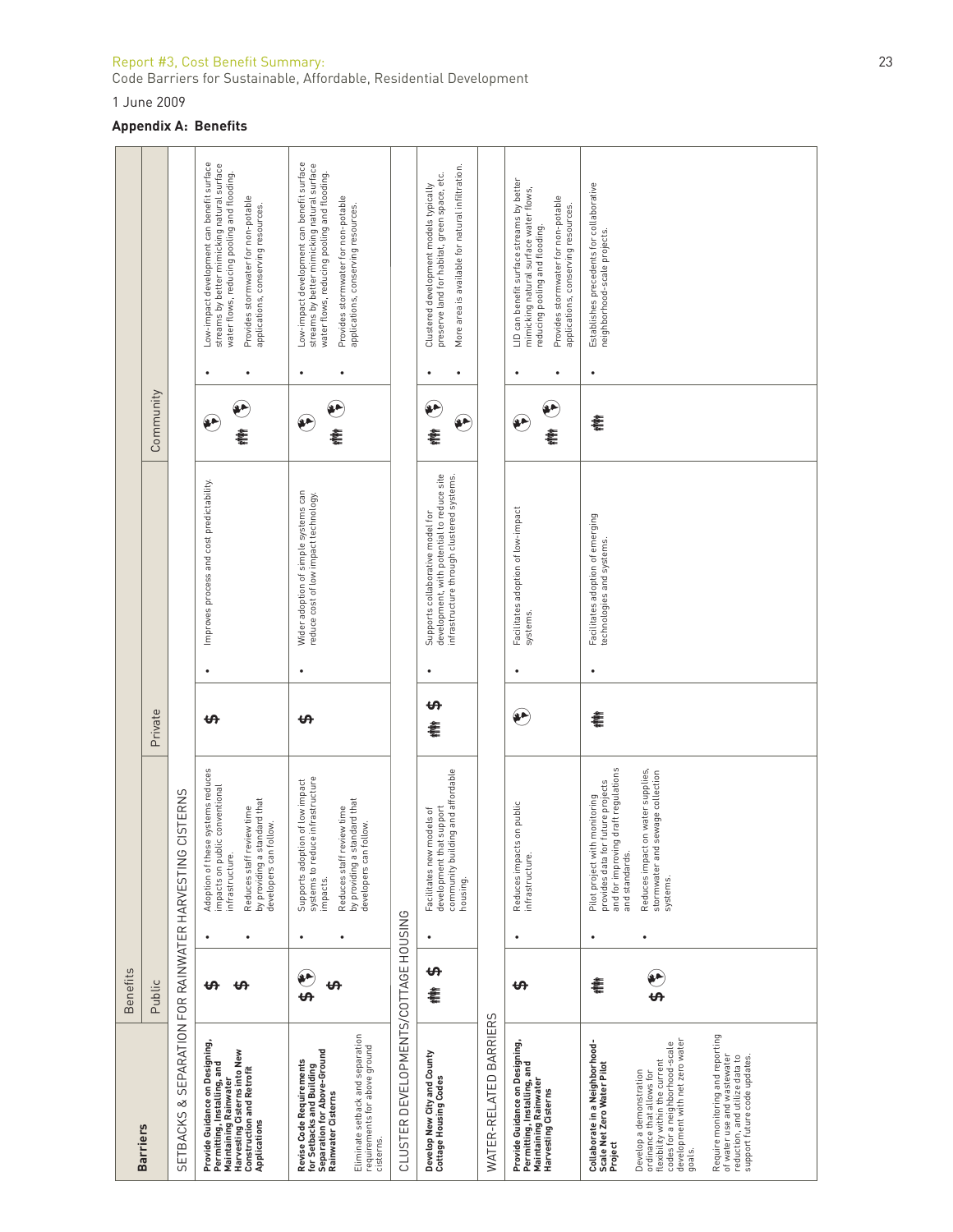| <b>Barriers</b>                                                                                      | Questions                                                                                                                                    | <b>Answers</b>                                                                                                                                                                                                                                                                                           |
|------------------------------------------------------------------------------------------------------|----------------------------------------------------------------------------------------------------------------------------------------------|----------------------------------------------------------------------------------------------------------------------------------------------------------------------------------------------------------------------------------------------------------------------------------------------------------|
| Institutional/Process Barriers                                                                       |                                                                                                                                              |                                                                                                                                                                                                                                                                                                          |
| Barrier 1:                                                                                           | <b>Staffing Needs</b>                                                                                                                        |                                                                                                                                                                                                                                                                                                          |
| priority permit processing<br>Establish an expedited or                                              | Estimated staff FTE:                                                                                                                         | City DRS/Building: approx. 1 FTE @ \$110,000                                                                                                                                                                                                                                                             |
| program for green building<br>that achieves a high level                                             | Estimated Cost:                                                                                                                              | City Solid Waste: 1 - 2 FTE, \$60,000 to \$120,000 - potential to share with County                                                                                                                                                                                                                      |
| of green performance le.g.                                                                           | that have committed to a green building standard?<br>How many projects do you see                                                            | City DRS/Building: staff resource not currently available                                                                                                                                                                                                                                                |
| LEED® Gold certification)<br>Approach:                                                               | staff that could provide green building technical<br>assistance during the review process?<br>Is there a resource available on               | the complexity of the project, usually none use a multi-disciplinary review team. No<br>City DRS: Less than 10% of projects currently are green; Time involved depends on<br>additional staffing; would assign to a seasoned review team                                                                 |
| standards as a reference<br>existing green building<br>1A. Consider utilizing<br>for achieving green | that could also provide this service?<br>What extra time is involved with expedited/priority permitting?<br>Do you have a permit facilitator | knowledge base, expedited permitting is analogous to existing phased permitting,<br>approx 10-20% premium per project.  Lead examiner would perform priority<br>County Building: \$90,000; about 10% commit to green goals; staff is building<br>reviews, with cost identified to free up time for this. |
| building performance.                                                                                | <b>Training Needs</b>                                                                                                                        |                                                                                                                                                                                                                                                                                                          |
|                                                                                                      | Estimated Training Cost:                                                                                                                     | City DRS/Building: approx. \$7,500                                                                                                                                                                                                                                                                       |
|                                                                                                      | Are there existing programs that could be utilized to provide additional training for                                                        | County Building: \$7,500                                                                                                                                                                                                                                                                                 |
|                                                                                                      | staff?                                                                                                                                       | City DRS: \$15,000 to \$20,000 for 6 to 8 people                                                                                                                                                                                                                                                         |
|                                                                                                      |                                                                                                                                              | General: explore LEED training for staff; trainings must be evaluated for relevance<br>and substance                                                                                                                                                                                                     |
|                                                                                                      | Public Outreach                                                                                                                              |                                                                                                                                                                                                                                                                                                          |
|                                                                                                      | Estimated Public Outreach Costs:                                                                                                             | City DRS/Building: approx. \$2,500                                                                                                                                                                                                                                                                       |
|                                                                                                      | How do you market new programs to the public?                                                                                                | County Building: \$22,000                                                                                                                                                                                                                                                                                |
|                                                                                                      | Could an existing newsletter be used to market this potential new program?                                                                   | None to minimal costs - from the General Fund                                                                                                                                                                                                                                                            |
|                                                                                                      |                                                                                                                                              | General: GovDelivery program, city flyer, presentations to interest groups; existing<br>newsletter available                                                                                                                                                                                             |
|                                                                                                      | Infrastructure Needs                                                                                                                         |                                                                                                                                                                                                                                                                                                          |
|                                                                                                      | $\frac{4}{2}$                                                                                                                                |                                                                                                                                                                                                                                                                                                          |

# **Appendix B: Summary of Responses to Survey on Public Sector Cost and Implementation Issues**

1 June 2009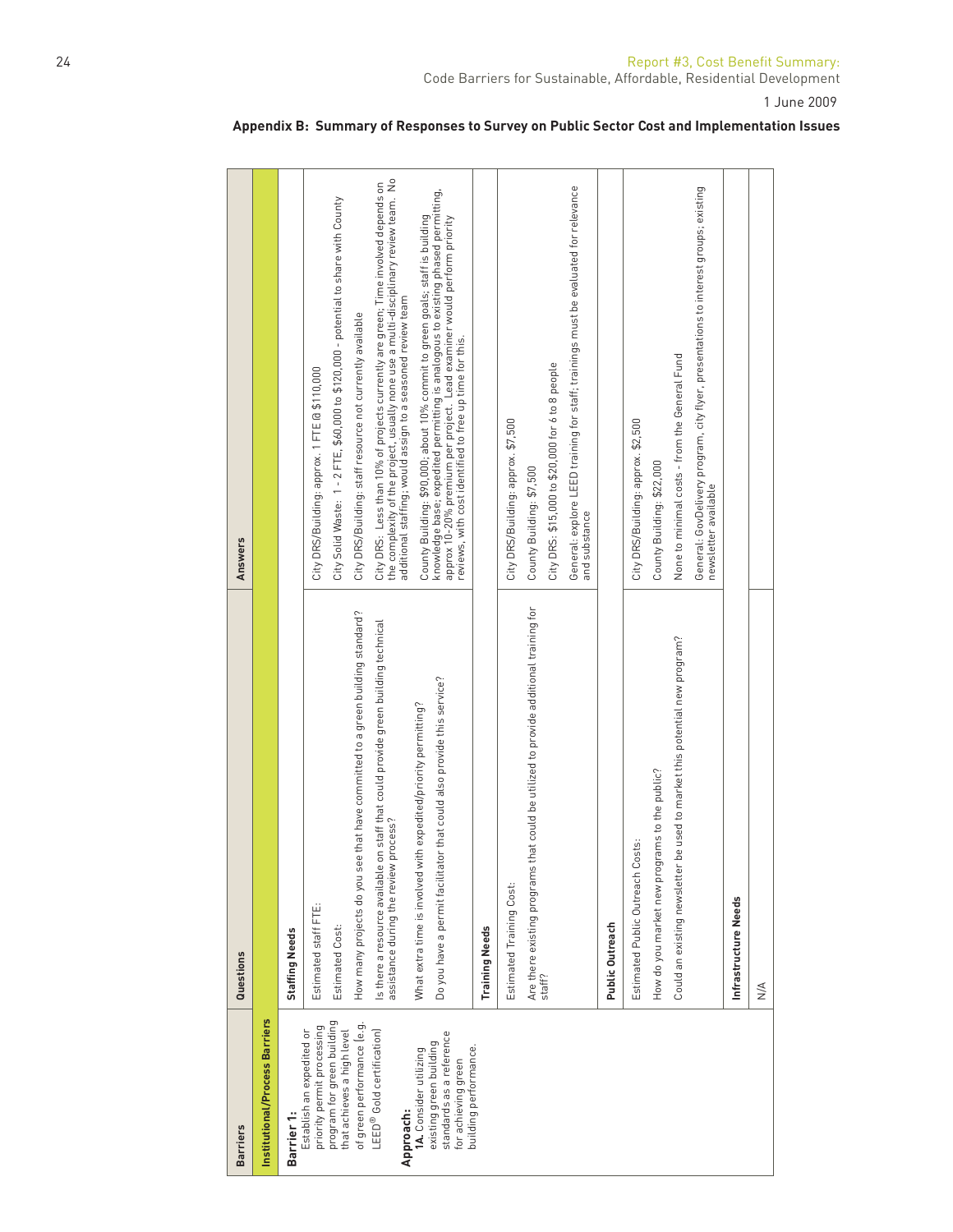| Report #3, Cost Benefit Summary:                                   |  |
|--------------------------------------------------------------------|--|
| Code Barriers for Sustainable, Affordable, Residential Development |  |

1 June 2009

|  |  |  |  |  |  | Appendix B: Summary of Responses to Survey on Public Sector Cost and Implementation Issues |  |
|--|--|--|--|--|--|--------------------------------------------------------------------------------------------|--|
|--|--|--|--|--|--|--------------------------------------------------------------------------------------------|--|

| <b>Barriers</b>                                        | Questions                                                                                 | Answers                                                                                                                                               |
|--------------------------------------------------------|-------------------------------------------------------------------------------------------|-------------------------------------------------------------------------------------------------------------------------------------------------------|
| Institutional/Process Barriers                         |                                                                                           |                                                                                                                                                       |
| Barrier 2:                                             | <b>Staffing Needs</b>                                                                     |                                                                                                                                                       |
| mandatory trainings<br>Develop in-house                | Estimated staff FTE:                                                                      | City DRS/Building: 0.5 FTE, \$55,000                                                                                                                  |
| plans examiners, building<br>targeted to planners      | Estimated Cost:                                                                           | County Building: 0.25 FTE, \$25,000. 6-10 people to train                                                                                             |
| officials, and inspectors.                             | How many staff people should attend the trainings?                                        | City Community Planning: 0.2 FTE to 0.25 FTE                                                                                                          |
| Approach:                                              | Are there grant opportunities to allow for staff allocation of billable time?             | City SW: \$5,000 currently budgeted in 09-10 C.C. Solid Waste Budget for 10 staff                                                                     |
| 2A. Combined trainings                                 | Could a brown bag lunch forum be utilized to reduce cost?                                 | City SW: 10 - 15 staff people should attend training                                                                                                  |
| meetings between building<br>with monthly or quarterly |                                                                                           | No specific grant opportunities identified                                                                                                            |
| officials, plans examiners,<br>and inspectors to learn |                                                                                           | Brown bags useful for office staff, less so for field staff, and may be of limited use<br>for short time frame training                               |
| about new technologies<br>and coordinate               | <b>Training Needs</b>                                                                     |                                                                                                                                                       |
| communication on green<br>building projects.           | Estimated Training Cost:                                                                  | City DRS/Building: \$20,000                                                                                                                           |
|                                                        | the community that could be utilized to provide<br>Are there known experts in             | County Building: \$10,000                                                                                                                             |
| 2B. Bring in experts from<br>the private sector and    | trainings?                                                                                | City Community Planning: \$200 for materials                                                                                                          |
| utilize in-house experts<br>to teach trainings, and    | Are there existing training resources that could be used for green building<br>trainings? | City SW: \$10,000 for outside trainers and 2 days staff time                                                                                          |
| sustainable development<br>include field trips to see  |                                                                                           | City HR: estimated staff time for each hour of training: 4 for design 9 one-time<br>occurrence), 1 for set-up etc. 1 for delivery (each presentation) |
| strategies in-place.                                   |                                                                                           | County Sustainability: \$500 in 09-10 budget for speakers                                                                                             |
|                                                        |                                                                                           | County stormwater expertise available on staff                                                                                                        |
|                                                        |                                                                                           | General: community resources are available, would need review to ensure they<br>meet specific training needs                                          |
|                                                        | Public Outreach                                                                           |                                                                                                                                                       |
|                                                        | $\leq$                                                                                    | City DRS/Building: N/A                                                                                                                                |
|                                                        | Infrastructure Needs                                                                      |                                                                                                                                                       |
|                                                        | Estimated Infrastructure Cost:                                                            | City DRS/Building: \$0 County Building: minimal                                                                                                       |
|                                                        | Do you have spaces available that could be used for trainings?                            | No infrastructure costs anticipated, private sector trainers could host                                                                               |
|                                                        | Are there costs associated with use of existing spaces?                                   | Use of City spaces may have costs; County not typically; private sector conference                                                                    |
|                                                        | Could other community resources be used?                                                  | rooms could be used, when hosting                                                                                                                     |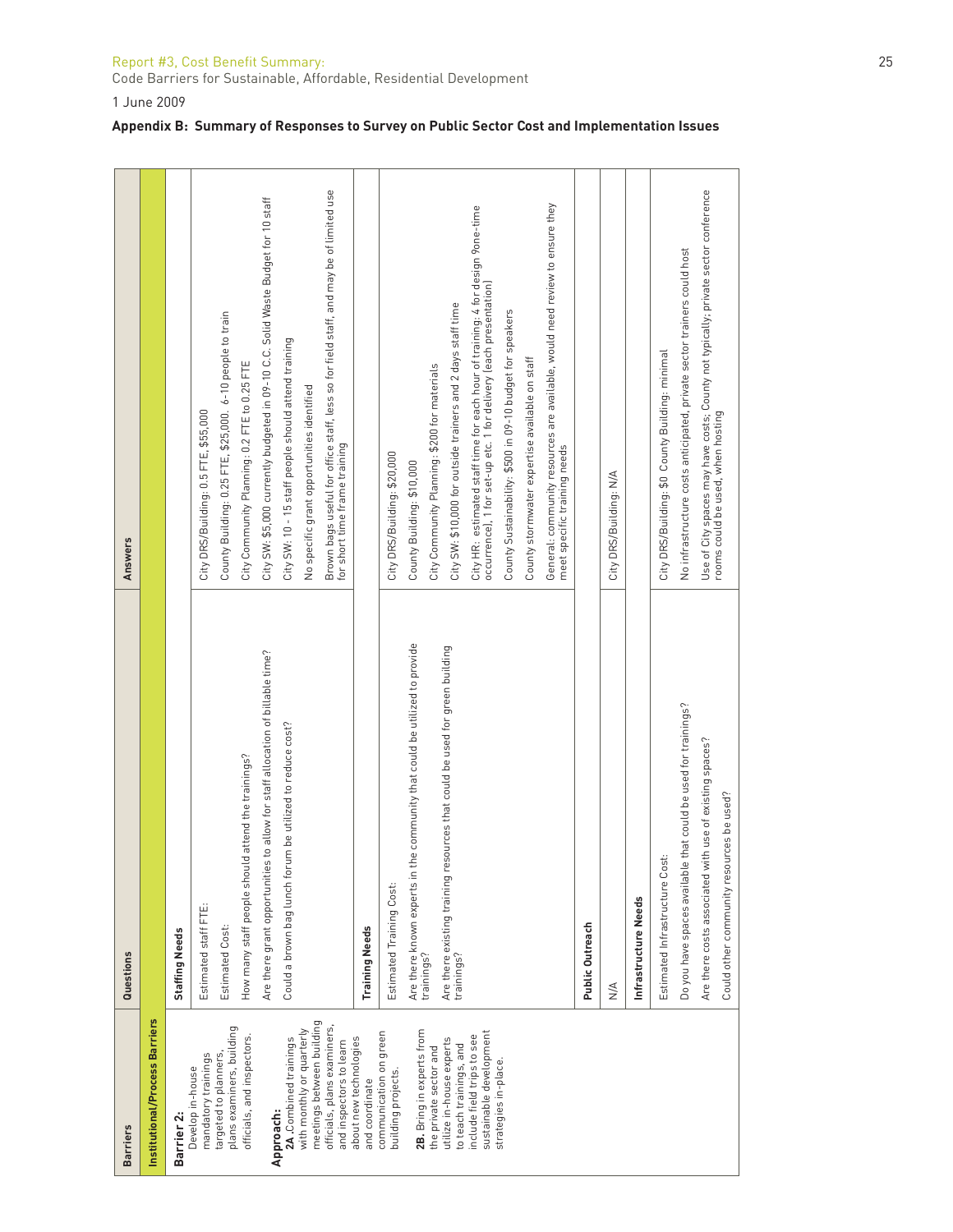| <b>Barriers</b>                                                             | Questions                                                                                                                                                    | <b>Answers</b>                                                                                                                                                                         |
|-----------------------------------------------------------------------------|--------------------------------------------------------------------------------------------------------------------------------------------------------------|----------------------------------------------------------------------------------------------------------------------------------------------------------------------------------------|
| Institutional/Process Barriers                                              |                                                                                                                                                              |                                                                                                                                                                                        |
| Barrier 3:                                                                  | <b>Staffing Needs</b>                                                                                                                                        |                                                                                                                                                                                        |
| pre-application" meetings<br>Establish mandatory green                      | Estimated Staff FTE?                                                                                                                                         | City DRS/Building: \$0                                                                                                                                                                 |
| to involve building officials<br>and reviewers early on in                  | Estimated Cost?                                                                                                                                              | County Building: bundled with costs of in-house trainings, above                                                                                                                       |
| the design process.                                                         | Do you require pre-apps as part of your process?                                                                                                             | City Community Planning: \$100,000 - \$120,000 for full time ombudsman                                                                                                                 |
| Approach:                                                                   | come in the door with sustainability goals?<br>How many projects do you see                                                                                  | General: less than 10% of projects currently are green; might be premature to                                                                                                          |
| 3A. Provide early design                                                    | gets added to all projects, not just green ones?<br>Should this be something that                                                                            | require "green pre-app" of all projects                                                                                                                                                |
| meetings with building<br>officials and reviewers<br>free-of-charge to      | is there a resource available on staff that could provide green building<br>existing training dollars be relocated?<br>ecommendations? Could any             |                                                                                                                                                                                        |
| applicants as an incentive<br>to encourage more                             | <b>Training Needs</b>                                                                                                                                        |                                                                                                                                                                                        |
| sustainable development                                                     | Estimated Training Cost:                                                                                                                                     | City DRS/Building: \$0                                                                                                                                                                 |
| 3B. Assign the green<br>projects.                                           | de staff access to trainings? [For example, brown bag<br>experts facilitating training?]<br>is there a mechanism to provic<br>unches for staff with industry | County Building: bundled with costs of in-house trainings, above                                                                                                                       |
| project an ombudsman or<br>'green champion" within<br>the department who is | Could you use existing training budgets and reallocate time to green building<br>training? For example do a day long training session?                       | City Community Planning: Draw on Portland experts; use large session for topics of<br>wide appeal, smaller sessions for specific topics; city training budgets are currently<br>frozen |
| responsible for ensuring a                                                  | Could a grant be utilized?                                                                                                                                   |                                                                                                                                                                                        |
| facilitated review process,<br>helping to address any                       | Public Outreach                                                                                                                                              |                                                                                                                                                                                        |
| arise, and communicating<br>code obstacles that do                          | Estimated Public Outreach Costs:                                                                                                                             | City DRS/Building: \$2,500                                                                                                                                                             |
| with project teams on<br>possible solutions.                                | How do you market new programs to the public?                                                                                                                | County Building: bundled with costs of in-house trainings, above                                                                                                                       |
|                                                                             | Could an existing newsletter be used to market this potential new program?                                                                                   | Resources: government delivery, city flyer, presentations to interest groups                                                                                                           |
|                                                                             | Infrastructure Needs                                                                                                                                         |                                                                                                                                                                                        |
|                                                                             | $\leq$                                                                                                                                                       |                                                                                                                                                                                        |
|                                                                             |                                                                                                                                                              |                                                                                                                                                                                        |

# **Appendix B: Summary of Responses to Survey on Public Sector Cost and Implementation Issues**

1 June 2009

Code Barriers for Sustainable, Affordable, Residential Development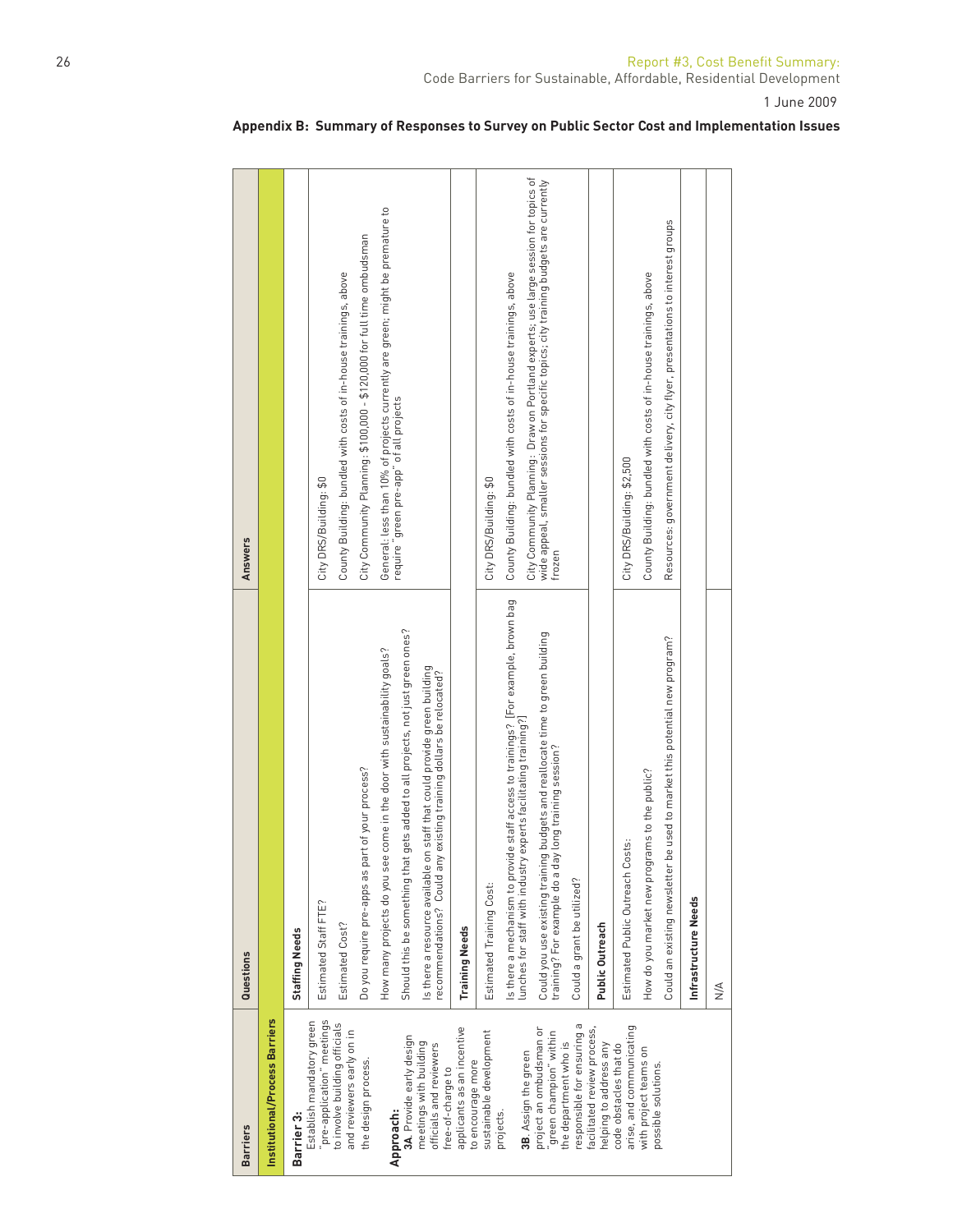#### Report #3, Cost Bene fi t Summary: 27

Code Barriers for Sustainable, Affordable, Residential Development

1 June 2009

|  |  |  | Appendix B: Summary of Responses to Survey on Public Sector Cost and Implementation Issues |
|--|--|--|--------------------------------------------------------------------------------------------|
|--|--|--|--------------------------------------------------------------------------------------------|

| <b>Barriers</b>                                                                 | Questions                                                                                                                                                                     | <b>Answers</b>                                                                                                                                               |
|---------------------------------------------------------------------------------|-------------------------------------------------------------------------------------------------------------------------------------------------------------------------------|--------------------------------------------------------------------------------------------------------------------------------------------------------------|
| Institutional/Process Barriers                                                  |                                                                                                                                                                               |                                                                                                                                                              |
| Barrier 4:                                                                      | <b>Staffing Needs</b>                                                                                                                                                         |                                                                                                                                                              |
| Create a green building<br>technical assistance                                 | Estimated staff FTE:                                                                                                                                                          | County Building: 0.75 FTE \$75,000 beyond costs of in-house trainings, above                                                                                 |
| program.                                                                        | Estimated Cost:                                                                                                                                                               | County Solid Waste: 0.5 - FTE, \$35,000                                                                                                                      |
| 4A. Provide education and<br>outreach internally to City<br>Approach:           | id waste reduction programs, utility Energy Conservation<br>programs exist that have funds allocated for green<br>What existing conservation<br>building projects? [i.e. soli | Need to revise rate structure                                                                                                                                |
| and County staff as well as                                                     | ncentives]                                                                                                                                                                    | City Water: model on or expand existing water conservation program                                                                                           |
| to the private development                                                      | Is there precedence for the city / county partner with other public agencies?                                                                                                 | Resources/partners: Chamber of Commerce, Builders' Assoc.                                                                                                    |
| 4B. Develop a cross-<br>community.                                              | Can you leverage across jurisdictions for example would Vancouver affordable<br>housing participate?                                                                          |                                                                                                                                                              |
| jurisdictional technical<br>assistance program                                  | <b>Training Needs</b>                                                                                                                                                         |                                                                                                                                                              |
| Clark County and possibly<br>between Vancouver and<br>including other cities/   | Could local green building experts be utilized to minimize training costs?<br>Estimated Training Cost:                                                                        | County Building:local experts could be utilized, but only to augment in-house<br>programmatic solution                                                       |
| towns within the County to<br>help improve consistency                          |                                                                                                                                                                               | County Solid Waste: \$350/person; Experts could be used, if integrated with County<br>requirements, alternatively could partner with an industry association |
| and stretch limited<br>resources.                                               | Public Outreach                                                                                                                                                               |                                                                                                                                                              |
| 4C. Leverage existing                                                           | Costs:<br>Estimated Public Outreach                                                                                                                                           | County Building: bundled with costs of in-house trainings, above                                                                                             |
| conservation programs<br>funded through local                                   | How do you market new programs to the public?                                                                                                                                 | County Solid Waste: \$5,000 for materials; collaborate with solid waste and water<br>program newsletters                                                     |
| stormwater, wastewater or<br>utilities (such as solid<br>waste, drinking water, | Could an existing newsletter be used to market this potential new program?                                                                                                    | Resources: advertisements, web materials, targeted mailings, and public<br>presentations                                                                     |
| energy                                                                          | Infrastructure Needs                                                                                                                                                          |                                                                                                                                                              |
|                                                                                 | $\frac{4}{2}$                                                                                                                                                                 |                                                                                                                                                              |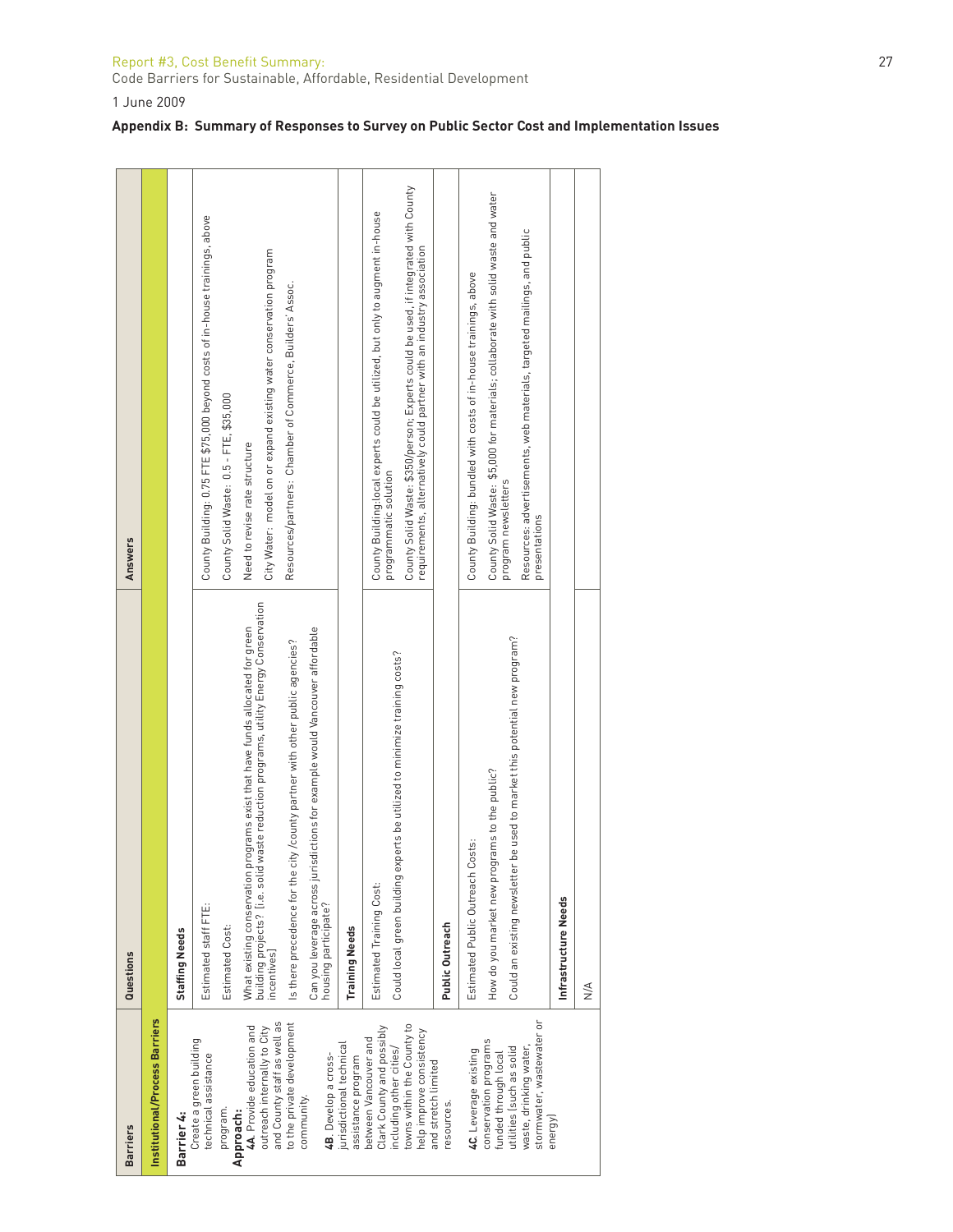| <b>Barriers</b>                                                               | Questions                                                                                                              | <b>Answers</b>                                                                                                                                                                                                               |
|-------------------------------------------------------------------------------|------------------------------------------------------------------------------------------------------------------------|------------------------------------------------------------------------------------------------------------------------------------------------------------------------------------------------------------------------------|
| Barriers to Energy Efficiency                                                 |                                                                                                                        |                                                                                                                                                                                                                              |
| Barrier1:                                                                     | <b>Staffing Needs</b>                                                                                                  |                                                                                                                                                                                                                              |
| Define requirements and<br>develop guidelines for                             | Estimated Staff FTE?                                                                                                   | City Community Planning: 0.5 FTE, \$50,000                                                                                                                                                                                   |
| permitting renewable<br>energy and passive                                    | Estimated Cost?                                                                                                        | County Building: 0.5 FTE, \$50,000                                                                                                                                                                                           |
| heating/cooling systems.                                                      | What is the process to get a new code/standard adopted?                                                                | City Solid Waste: 1 FTE, \$65,000                                                                                                                                                                                            |
| 1A. Define standards for<br>Approach:                                         | Would development of energy efficiency ordinances require any additional<br>resources?<br>How are that process funded? | City: process is funded by fees; proposal can come from the public or private sector;<br>input from multiple agencies, stakeholders. if all changes are bundled, there would<br>be a reduced cost, paid through General Fund |
| scale wind energy systems,<br>urban and rural small<br>photovoltaic and solar | If so, are there resources in the local community you can utilize?                                                     | planning/zoning changes can be bundled for savings, probably not with Building<br>County: funds would need to be provided by Board, or grant funding pursued;                                                                |
| passive solar design, and<br>thermal installations,<br>natural ventilation.   | Is it possible to combine several (or all) of these processes together to minimize<br>cost?                            | Resources; Municipal Research and Services Center (MRSC), Bonneville Power<br>Administration (BPA), City of Portland, some stakeholder organizations for<br>specialized knowledge                                            |
|                                                                               | <b>Training Needs</b>                                                                                                  |                                                                                                                                                                                                                              |
|                                                                               | Estimated Training Cost:                                                                                               | County: combine with other zoning changes, for savings in training                                                                                                                                                           |
|                                                                               | about the new code guides? Inspectors/plans<br>Who would need to get training<br>examiners/etc.                        |                                                                                                                                                                                                                              |
|                                                                               | Public Outreach                                                                                                        |                                                                                                                                                                                                                              |
|                                                                               | Estimated Public OutreachCosts:                                                                                        | County Community Planning: \$1,000 for public open house                                                                                                                                                                     |
|                                                                               | How do you market new code guides to the public?                                                                       | City Community Planning: \$4,000 for stakeholder outreach                                                                                                                                                                    |
|                                                                               | able on line?<br>Could the code guides be avail                                                                        | Resources: public open houses, hearings, stakeholder outreach, web                                                                                                                                                           |
|                                                                               | Infrastructure Needs                                                                                                   |                                                                                                                                                                                                                              |
|                                                                               | $\frac{\mathsf{A}}{\mathsf{N}}$                                                                                        |                                                                                                                                                                                                                              |
|                                                                               |                                                                                                                        |                                                                                                                                                                                                                              |

# **Appendix B: Summary of Responses to Survey on Public Sector Cost and Implementation Issues**

1 June 2009

Code Barriers for Sustainable, Affordable, Residential Development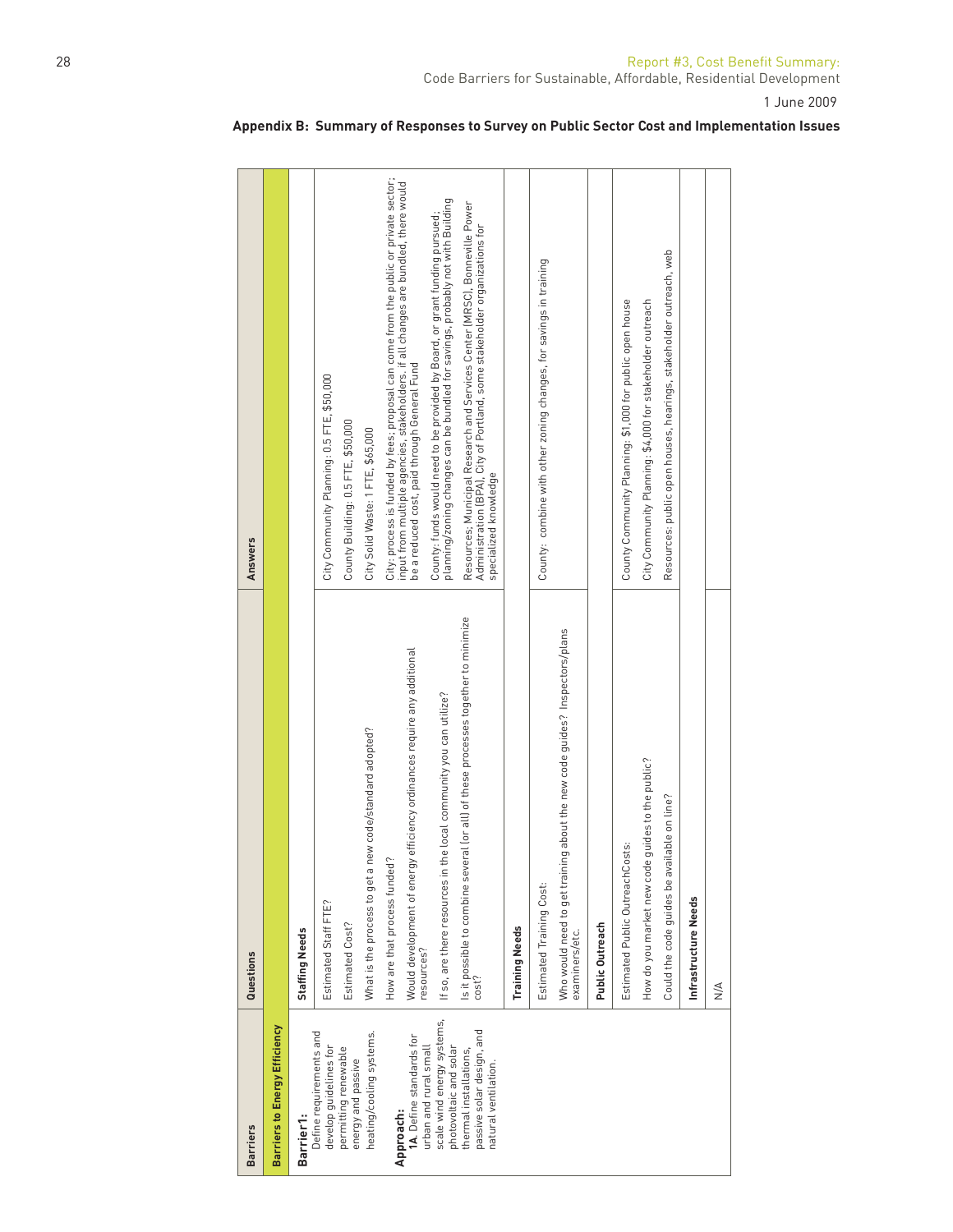# Report #3, Cost Benefit Summary: 29

Code Barriers for Sustainable, Affordable, Residential Development

1 June 2009

# **Appendix B: Summary of Responses to Survey on Public Sector Cost and Implementation Issues**

| <b>Answers</b>  |                                      |                       | City Community Planning: 0.5 FTE, \$50,000 plus research costs | Changes in density may potentially accelerate the need for new sewers in some<br>areas                                                                                                                                                        |                                                  | none identified          |                                                                                              |                 | County Community Planning: \$1,000 | Resources: brochures, web information, direct outreach to building industry, web |                                             |                      |               |                       | operational cost has not been formally estimated; staff time will vary depending on<br>depth of review of SEPA materials. Potentially \$50-150,000/per year<br>King County: Effort required part of 2 staff for 1-2 year period. On-going | City Transportation: 0.25 FTE                                                                               |                       | City Transportation: \$10,000 cost per year; need for 2 weeks training, on-going<br>staffing and software |                                                     |         |                      |  |
|-----------------|--------------------------------------|-----------------------|----------------------------------------------------------------|-----------------------------------------------------------------------------------------------------------------------------------------------------------------------------------------------------------------------------------------------|--------------------------------------------------|--------------------------|----------------------------------------------------------------------------------------------|-----------------|------------------------------------|----------------------------------------------------------------------------------|---------------------------------------------|----------------------|---------------|-----------------------|-------------------------------------------------------------------------------------------------------------------------------------------------------------------------------------------------------------------------------------------|-------------------------------------------------------------------------------------------------------------|-----------------------|-----------------------------------------------------------------------------------------------------------|-----------------------------------------------------|---------|----------------------|--|
| Questions       |                                      | <b>Staffing Needs</b> | Estimated Staff FTE?<br>Estimated Cost?                        | Would development of energy efficiency ordinances require any additional resources?<br>If so, are there resources in the local community you can utilize?<br>new code/standard opted?<br>What is the process to get a<br>How are they funded? | <b>Training Needs</b>                            | Estimated training cost? | Who would need to get training about the new code guides? Inspectors/plans<br>examiners/etc. | Public Outreach | Estimated Public Outreach Costs:   | How do you market new code guides to the public?                                 | Could the code guides be available on line? | Infrastructure Needs | $\frac{4}{2}$ | <b>Staffing Needs</b> |                                                                                                                                                                                                                                           |                                                                                                             | <b>Training Needs</b> |                                                                                                           | Public Outreach                                     |         | Infrastructure Needs |  |
| <b>Barriers</b> | <b>Barriers to Energy Efficiency</b> | Barrier 2:            | Consider density bonuses<br>for energy efficiency<br>measures. | 2A. Increase density<br>for cottage housing<br>developments.<br>Approach:                                                                                                                                                                     | 2B. Increase floor area<br>ratios (FAR) for high | performance projects.    |                                                                                              |                 |                                    |                                                                                  |                                             |                      |               | Barrier 3:            | evaluation and mitigation<br>Amend SEPA to include<br>emissions from new<br>of greenhouse gas                                                                                                                                             | including embodied energy<br>of materials, construction<br>activities, and ongoing<br>construction projects | operating energy.     | 3A. Adapt programs and<br>Approach:                                                                       | jurisdictions (King County,<br>resources from other | State). |                      |  |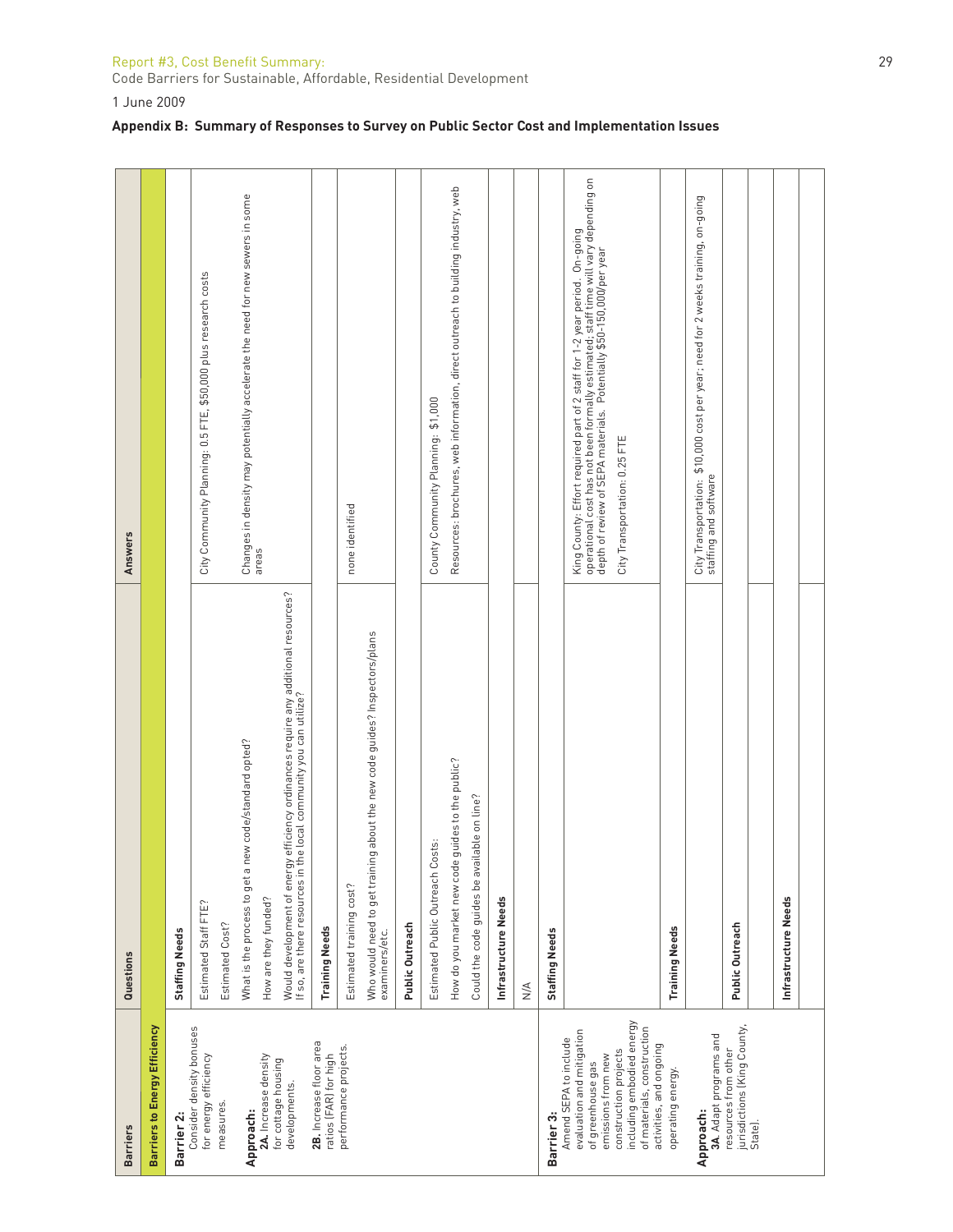| <b>Barriers</b>                                                                                       | Questions                                                                                                                                                                                                                                           | Answers                                                                                                                                            |
|-------------------------------------------------------------------------------------------------------|-----------------------------------------------------------------------------------------------------------------------------------------------------------------------------------------------------------------------------------------------------|----------------------------------------------------------------------------------------------------------------------------------------------------|
| Barriers to Energy Efficiency                                                                         |                                                                                                                                                                                                                                                     |                                                                                                                                                    |
| Barrier 4:                                                                                            | Staffing Needs                                                                                                                                                                                                                                      |                                                                                                                                                    |
| Energy Code compliance.<br>demonstrate Residential<br>performance testing to<br>Require and enforce   | Estimated Staff FTE?<br>Estimated Cost?                                                                                                                                                                                                             | City DRS/Building: to be done by (approved) 3 <sup>rd</sup> party, at developer's direct cost<br>County Building: 0.5 FTE, \$50,000                |
| testing on new construction<br>for requiring blower door<br>4A. Develop a process<br>Approach:        | What additional paper work would be involved if a third party certification is<br>provided in lieu of city testing?<br>Are your inspectors familiar with blower door type testing?<br>Note: Cost of blower door in private sector is \$200 to \$300 |                                                                                                                                                    |
| residential projects.                                                                                 | <b>Training Needs</b>                                                                                                                                                                                                                               |                                                                                                                                                    |
| 4B. Develop a job training<br>program around blower<br>support local economic<br>door testing to help | Could an existing community college program be utilized for training?<br>Estimated training cost?                                                                                                                                                   | County Building: \$5,000; potential to use consulting firm                                                                                         |
| development.                                                                                          | Public Outreach                                                                                                                                                                                                                                     |                                                                                                                                                    |
|                                                                                                       | ΰ<br>Estimated Public Outreach Cost                                                                                                                                                                                                                 |                                                                                                                                                    |
|                                                                                                       | How do you market new procedures to the market?                                                                                                                                                                                                     |                                                                                                                                                    |
|                                                                                                       | Infrastructure Needs                                                                                                                                                                                                                                |                                                                                                                                                    |
|                                                                                                       | Estimated Infrastructure costs:                                                                                                                                                                                                                     | County: \$2,000 if program run in-house                                                                                                            |
|                                                                                                       | do blower door testing?<br>What equipment is available to                                                                                                                                                                                           |                                                                                                                                                    |
| Barrier 5:                                                                                            | <b>Staffing Needs</b>                                                                                                                                                                                                                               |                                                                                                                                                    |
| Develop a district energy<br>demonstration project<br>ordinance.                                      | Estimated Staff FTE?                                                                                                                                                                                                                                | County Community Planning: 0.1 FTE; ordinance costs are secondary to costs of<br>partnership, it is important to identify a strong project partner |
| Approach:                                                                                             | Estimated Cost?                                                                                                                                                                                                                                     | City Community Planning: 0.5 FTE planning, 0.5 FTE legal, \$100,000, includes legal<br>input to define district and shared responsibilities        |
| planning issues associated<br>5A. Address land use                                                    | What is the process to get a new ordinance adopted?<br>How are they funded?                                                                                                                                                                         |                                                                                                                                                    |
| connection requirements,<br>with crossing property<br>boundaries, utility                             | Would development of district energy ordinances require any additional resources?<br>local community you can utilize?<br>If so, are there resources in the                                                                                          |                                                                                                                                                    |
| and ongoing maintenance<br>and management for<br>district systems.                                    | <b>Training Needs</b>                                                                                                                                                                                                                               |                                                                                                                                                    |
| 5B. Allow for greater                                                                                 | Estimated training cost?                                                                                                                                                                                                                            |                                                                                                                                                    |
| flexibility within the current<br>codes for pilot projects and                                        | Who would need to get training about the new ordinance? Inspectors/ plans<br>examiners/etc.                                                                                                                                                         |                                                                                                                                                    |
| require reporting to inform<br>future code amendments.                                                | Public Outreach                                                                                                                                                                                                                                     |                                                                                                                                                    |
|                                                                                                       | $\ddot{\mathbf{u}}$<br>Estimated Public Outreach Cost                                                                                                                                                                                               |                                                                                                                                                    |
|                                                                                                       | How do you market new code guides to the public?                                                                                                                                                                                                    | City Community Planning: website, news releases, direct mailing, public forum                                                                      |
|                                                                                                       | Could the code guides be available on line?                                                                                                                                                                                                         |                                                                                                                                                    |
|                                                                                                       | What is involved in informing the public about a new pilot project?                                                                                                                                                                                 |                                                                                                                                                    |
|                                                                                                       | Infrastructure Needs                                                                                                                                                                                                                                |                                                                                                                                                    |
|                                                                                                       | $\frac{4}{\sqrt{2}}$                                                                                                                                                                                                                                |                                                                                                                                                    |

# **Appendix B: Summary of Responses to Survey on Public Sector Cost and Implementation Issues**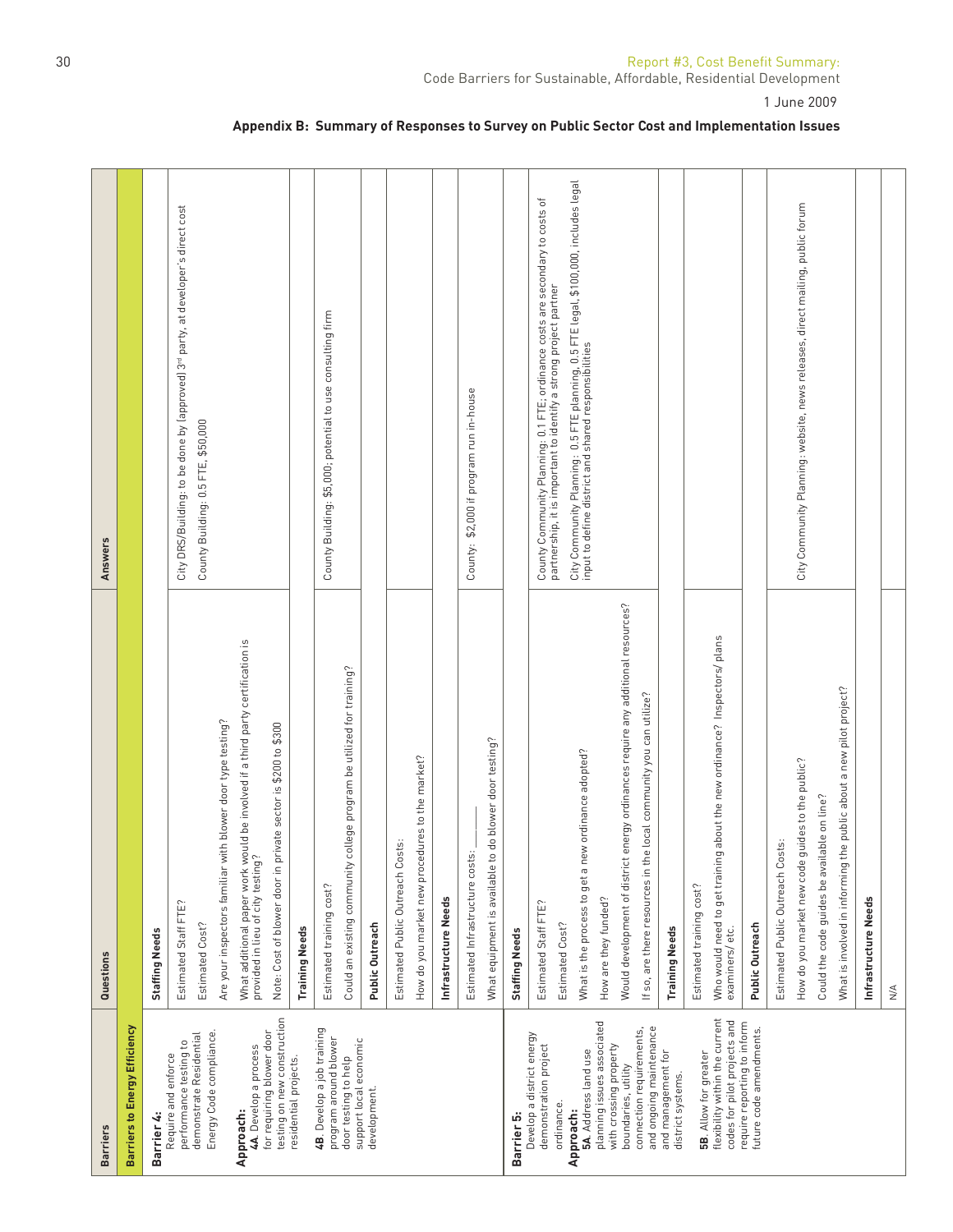#### Report #3, Cost Bene fi t Summary: 31

Code Barriers for Sustainable, Affordable, Residential Development

1 June 2009

| <b>Barriers</b>                                                                  | Questions                                                                                                          | <b>Answers</b>                                                                     |
|----------------------------------------------------------------------------------|--------------------------------------------------------------------------------------------------------------------|------------------------------------------------------------------------------------|
| Barriers for Non-Conventional Green Building Structures                          |                                                                                                                    |                                                                                    |
| Barrier 1:                                                                       | <b>Staffing Needs</b>                                                                                              |                                                                                    |
| the building codes for<br>"Incubator" pilot projects<br>Allow flexibility within | Estimated staff FTE required to develop pilot project guideline:                                                   | City DRS/Building: \$0; no additional costs for alternate materials, systems       |
| to test alternative green                                                        | Estimated Cost:                                                                                                    | County Building: 0.5 FTE, \$50,000                                                 |
| materials.                                                                       | Is there staff available to review existing guides from other jurisdictions to use as<br>tests?                    |                                                                                    |
| Approach:                                                                        | <b>Training Needs</b>                                                                                              |                                                                                    |
| <b>1A</b> Adapt approach similar<br>to other jurisdictions                       | Estimated Training time for Plans Examiners:                                                                       | County Building: 40-80 hours, depending on scope of training; generally high level |
|                                                                                  | Are existing plans examiners qualified to inspect alternate green materials or is<br>additional training required? | of training and knowledge base, but some specialized training would be required.   |
|                                                                                  | Public Outreach                                                                                                    |                                                                                    |
|                                                                                  | Costs:<br>Estimated Public Outreach                                                                                |                                                                                    |
|                                                                                  | What is involved in informing the public about a new pilot project?                                                |                                                                                    |
|                                                                                  | How do you get the word out regarding pilot projects?                                                              |                                                                                    |
|                                                                                  | Could an agreement to participate in information sharing process be a part of the<br>required documentation?       |                                                                                    |
|                                                                                  | Infrastructure Needs                                                                                               |                                                                                    |
|                                                                                  | $\frac{4}{2}$                                                                                                      |                                                                                    |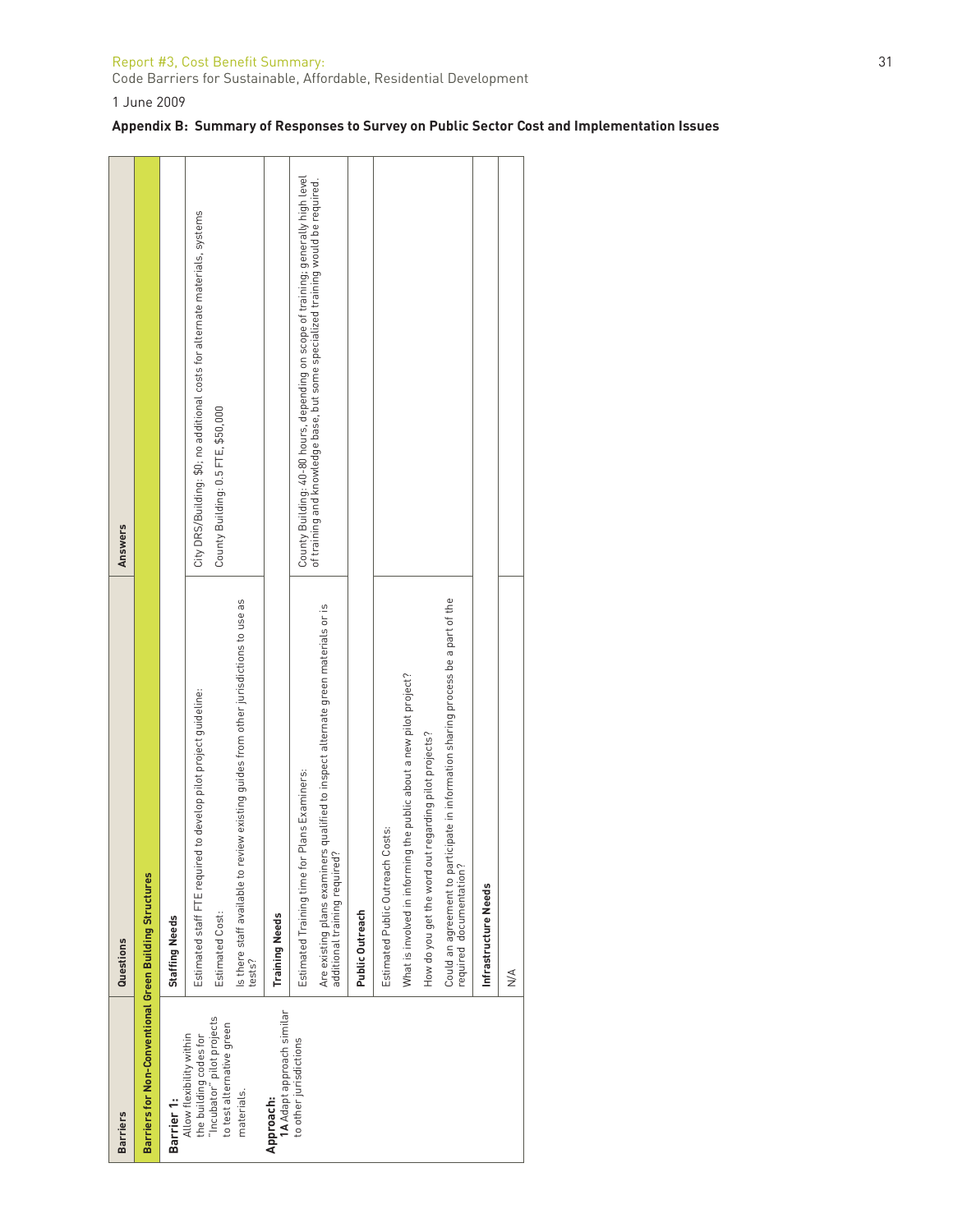| <b>Barriers</b>                                                                                  | Questions                                                                                        | Answers                                                                                                                   |
|--------------------------------------------------------------------------------------------------|--------------------------------------------------------------------------------------------------|---------------------------------------------------------------------------------------------------------------------------|
| Barriers for Non-Conventional Green Building Structures                                          |                                                                                                  |                                                                                                                           |
| Barrier 2:                                                                                       | <b>Staffing Needs</b>                                                                            |                                                                                                                           |
| Develop code guidance for                                                                        | Estimated Staff FTE?                                                                             |                                                                                                                           |
| strawbale structures.                                                                            |                                                                                                  | County Building: 0.2 FTE, \$20,000; already approved through alternate means and                                          |
| Approach:                                                                                        | Estimated Cost?                                                                                  | methods; limiting technology to a few prescriptive approaches might not serve<br>intent to encourage innovative solutions |
| 2A. Utilize code guidance                                                                        | What is the process to get a new code /standard adopted?                                         |                                                                                                                           |
| language from other<br>jurisdictions.                                                            | How are they funded?                                                                             |                                                                                                                           |
|                                                                                                  | ordinances require any additional resources?<br>Would development of strawbale                   |                                                                                                                           |
|                                                                                                  | If so, are there resources in the local community you can utilize?                               |                                                                                                                           |
|                                                                                                  | ls it possible to combine several (or all) of these processes together to minimize<br>cost?      |                                                                                                                           |
|                                                                                                  | <b>Training Needs</b>                                                                            |                                                                                                                           |
|                                                                                                  | Estimated training cost?                                                                         | County Building: all building staff                                                                                       |
|                                                                                                  | Who would need to get training about the new code guides? [Inspectors, plans<br>examiners, etc.] |                                                                                                                           |
|                                                                                                  | Public Outreach                                                                                  |                                                                                                                           |
|                                                                                                  | Estimated Public Outreach Costs:                                                                 | City DRS/Building: \$250                                                                                                  |
|                                                                                                  | How do you market new code guides to the public?                                                 |                                                                                                                           |
|                                                                                                  | Could the code guides be available on line?                                                      |                                                                                                                           |
|                                                                                                  | Infrastructure Needs                                                                             |                                                                                                                           |
|                                                                                                  | $\stackrel{\triangle}{\geq}$                                                                     |                                                                                                                           |
| Barrier 3:                                                                                       | <b>Staffing Needs</b>                                                                            |                                                                                                                           |
| alternative technologies.<br>Develop an Advisory<br>Committee of green<br>building experts for   | Estimated Staff FTE?                                                                             | City: \$60,000                                                                                                            |
| Approach:                                                                                        | <b>Training Needs</b>                                                                            |                                                                                                                           |
| charged with reviewing<br>3A. Assemble a group<br>of third-party experts<br>data supplied by the | $\frac{4}{2}$                                                                                    |                                                                                                                           |
| applicant and making<br>recommendations to                                                       | Public Outreach                                                                                  |                                                                                                                           |
| building officials.                                                                              | Estimated Public Outreach Costs:                                                                 | \$10,000                                                                                                                  |
| 3B. Participate on the City<br>Technologies Committee,<br>of Portland's Alternative              |                                                                                                  |                                                                                                                           |
| committee specific to City<br>or develop a similar                                               | Infrastructure Needs                                                                             |                                                                                                                           |
| and County projects.                                                                             | $\stackrel{\triangle}{\geq}$                                                                     |                                                                                                                           |

# **Appendix B: Summary of Responses to Survey on Public Sector Cost and Implementation Issues**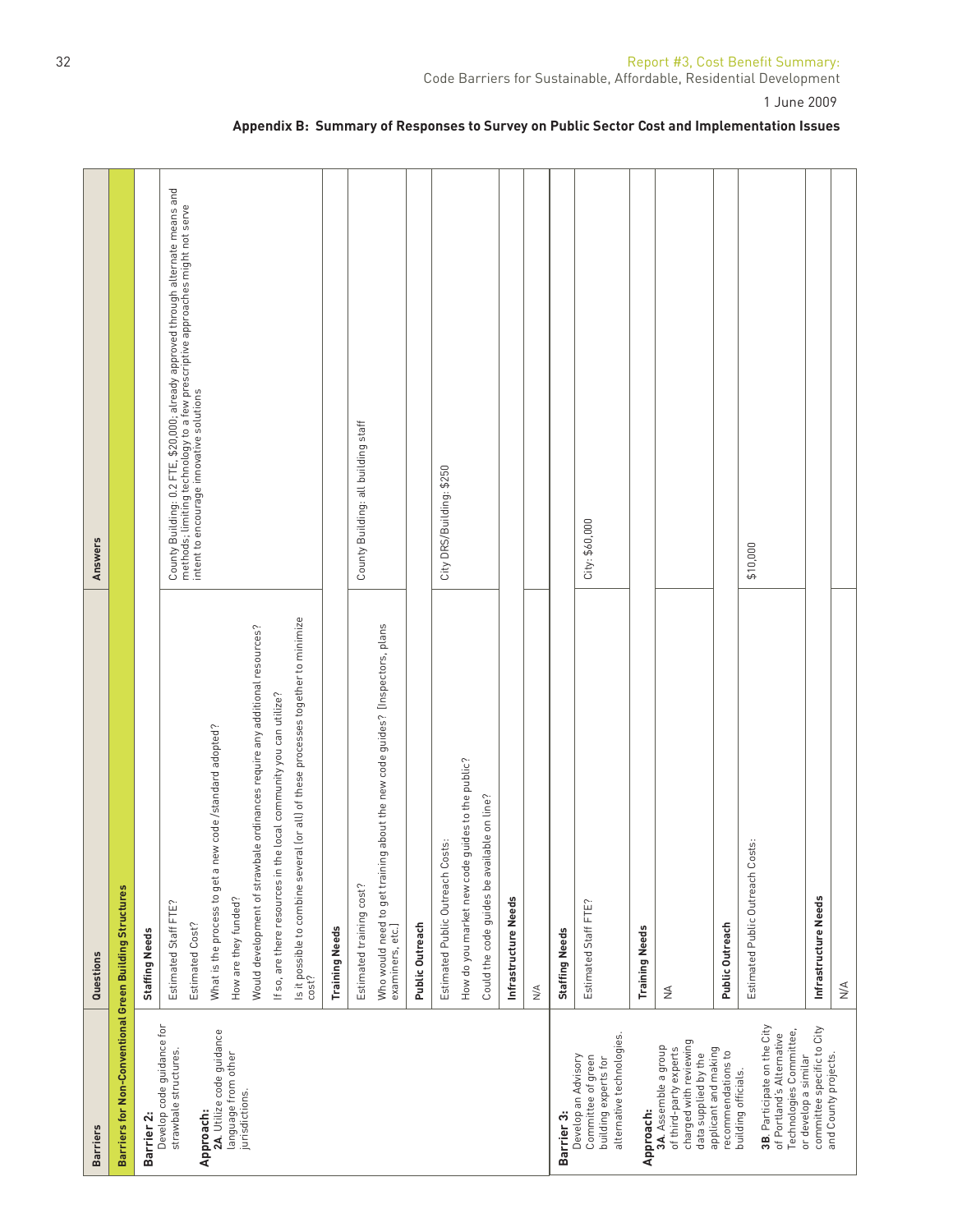| Report #3, Cost Benefit Summary:                                   |  |
|--------------------------------------------------------------------|--|
| Code Barriers for Sustainable, Affordable, Residential Development |  |

1 June 2009

|  |  |  |  |  |  | Appendix B: Summary of Responses to Survey on Public Sector Cost and Implementation Issues |  |
|--|--|--|--|--|--|--------------------------------------------------------------------------------------------|--|
|--|--|--|--|--|--|--------------------------------------------------------------------------------------------|--|

| <b>Barriers</b>                                      | Questions                                                                           | <b>Answers</b>                                                                                                |
|------------------------------------------------------|-------------------------------------------------------------------------------------|---------------------------------------------------------------------------------------------------------------|
|                                                      |                                                                                     |                                                                                                               |
| Driveway & Fire Access Road Widths                   |                                                                                     |                                                                                                               |
| Barrier 1:                                           | <b>Staffing Needs</b>                                                               |                                                                                                               |
| Develop code guidance<br>on acceptable and best      | Staff FTE required to develop LID ordinances:                                       | City Community Planning: 0.5 FTE planning, 0.5 FTE legal, 0.5 PW/stormwater                                   |
| practices for low impact<br>development.             | Estimated Cost:                                                                     | Estimated \$150,000/year                                                                                      |
|                                                      | ould be involved in creating a demonstration ordinance?<br>Who (what department) sh | City Transportation: 0.3 FTE planning, \$5,000                                                                |
| 1A. Provide education and<br>Approach:               | creation of a demonstration ordinance involve?<br>How much time would the           | County Transportation: 0.25 FTE for 1/2 year                                                                  |
| guidance to developers                               |                                                                                     | City Depts involved: Public Works, Planning, Development Review Services, Legal                               |
| on code-acceptable LID<br>practices.                 | <b>Training Needs</b>                                                               |                                                                                                               |
|                                                      | $\leq$                                                                              |                                                                                                               |
|                                                      | Public Outreach                                                                     |                                                                                                               |
|                                                      | Costs:<br>Estimated Public Outreach                                                 | City Community Planning: \$4,000 if it's a required program, stakeholder outreach                             |
|                                                      |                                                                                     | City Transportation: \$5,000 if bundled with other changes                                                    |
|                                                      |                                                                                     | County Transportation: in excess of 0.25 for 1/2 year - wide range possible                                   |
|                                                      | Infrastructure Needs                                                                |                                                                                                               |
|                                                      | $\frac{4}{2}$                                                                       | City Solid Waste: general concern for adequate access for haulers                                             |
| Barrier 2:                                           | <b>Staffing Needs</b>                                                               |                                                                                                               |
| streets, fire access roads,<br>Update standards for  | Staff FTE required to develop LID ordinances:                                       | County Planning: \$25,000                                                                                     |
| and private driveways.                               | Estimated Cost:                                                                     | County Transportation: 0.5 FTE for 1 year                                                                     |
| Approach:                                            | ould be involved in creating a demonstration ordinance?<br>Who (what department) sh | Involve: Public Works, Community Planning, Community Development,<br>Transportation, Fire                     |
| approaches that reduce<br>2A. Require LID            | creation of a demonstration ordinance involve?<br>How much time would the           |                                                                                                               |
| through the design of<br>impervious surfaces         | <b>Training Needs</b>                                                               |                                                                                                               |
| narrower roads and the use<br>of pervious pavements. | $\frac{4}{2}$                                                                       |                                                                                                               |
|                                                      | Public Outreach                                                                     |                                                                                                               |
|                                                      | Costs:<br>Estimated Public Outreach                                                 | City Transportation: \$5,000 - \$10,000, more if private sector seeks studies to<br>support proposed programs |
|                                                      | Infrastructure Needs                                                                |                                                                                                               |
|                                                      | $\frac{4}{2}$                                                                       | City Solid Waste: general concern for adequate access for haulers                                             |
|                                                      |                                                                                     |                                                                                                               |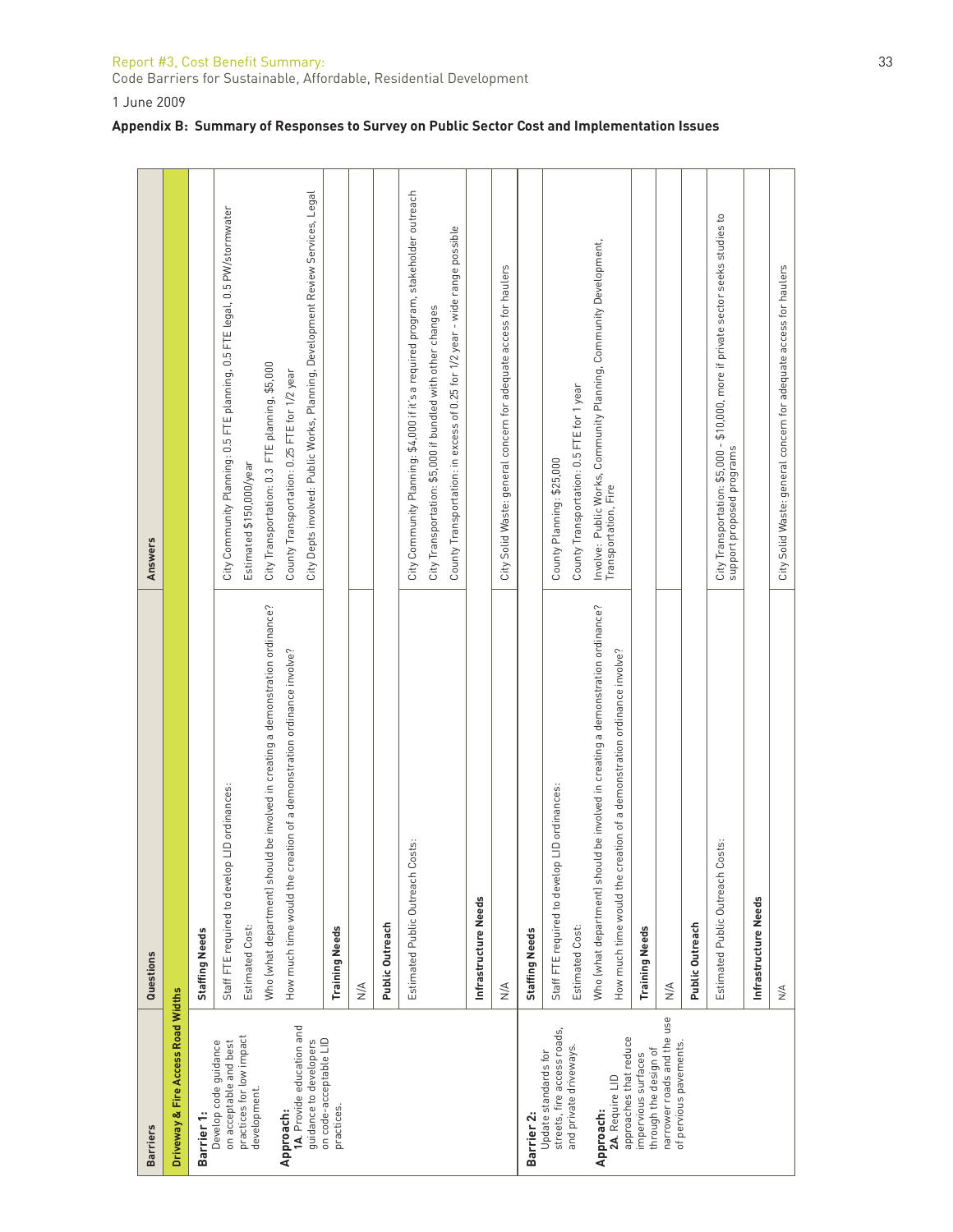| <b>Barriers</b>                                                                                                               | Questions                                                                                                                          | Answers                                                                                                                                                             |
|-------------------------------------------------------------------------------------------------------------------------------|------------------------------------------------------------------------------------------------------------------------------------|---------------------------------------------------------------------------------------------------------------------------------------------------------------------|
| Driveway & Fire Access Road Widths                                                                                            |                                                                                                                                    |                                                                                                                                                                     |
| Barrier 3:                                                                                                                    | Staffing Needs                                                                                                                     |                                                                                                                                                                     |
| management utility or SDC<br>Consider stormwater<br>fee reductions.                                                           | Staff FTE required to develop ordinance:                                                                                           | City Community Planning: 0 - already completed                                                                                                                      |
| Approach:                                                                                                                     | $\, \sigma$<br>Do you have staff available with expertise in Stormwater that could be utilized as<br>resource?<br>Estimated Costs: |                                                                                                                                                                     |
| manage stormwater on-<br>3A. Offer fee reductions<br>for LID approaches that                                                  | <b>Training Needs</b>                                                                                                              |                                                                                                                                                                     |
| site.                                                                                                                         | $\frac{4}{2}$                                                                                                                      |                                                                                                                                                                     |
| promote more aggressive<br>3B. Tier fee reductions to                                                                         | Public Outreach                                                                                                                    |                                                                                                                                                                     |
| include comprehensive<br>LID approaches that                                                                                  | Estimated Public Outreach Costs:                                                                                                   |                                                                                                                                                                     |
| natural drainage                                                                                                              | Are public hearings required to modify SDC rates?                                                                                  |                                                                                                                                                                     |
| strategies.                                                                                                                   | Infrastructure Needs                                                                                                               |                                                                                                                                                                     |
| Minimum Parking Requirements                                                                                                  |                                                                                                                                    |                                                                                                                                                                     |
| Barrier 1:                                                                                                                    | Staffing Needs                                                                                                                     |                                                                                                                                                                     |
| reduce minimum parking<br>Consider new policies to                                                                            | inance:<br>Staff FTE required to develop ordi                                                                                      | City Community Planning: 0.33 FTE                                                                                                                                   |
| overall strategy to increase<br>requirements as part of an                                                                    | Estimated staff time to review pilot projects water use:                                                                           | City Transportation: 0.2 FTE                                                                                                                                        |
| alternative transportation<br>in the next City/County                                                                         | Estimated Cost:                                                                                                                    | County Community Planning: 0.3 FTE to develop ordinance, 0.1 FTE to review pilot<br>project; \$34,000 Should combine with a full transit-oriented development (TOD) |
| Comprehensive Plan                                                                                                            | Who (what department) should be involved in creating comp plan update?                                                             | policy rather than treating parking as piecemeal                                                                                                                    |
| Update.                                                                                                                       | How much time would a comp plan update take?                                                                                       | Involve Public Works, Planning, and Community Development, Public Health C-Tran                                                                                     |
| Approach:                                                                                                                     | What are the opportunities to partner with other agencies?                                                                         | Timing: 10 months - 1 year                                                                                                                                          |
| in required on-site parking<br>1A. Allow for a reduction                                                                      | <b>Training Needs</b>                                                                                                              |                                                                                                                                                                     |
| in exchange for dedicated<br>car-share vehicle spaces.                                                                        | $\frac{4}{2}$                                                                                                                      |                                                                                                                                                                     |
| 1B. Reduced or eliminated<br>parking requirements for                                                                         | Public Outreach                                                                                                                    |                                                                                                                                                                     |
| developments located in                                                                                                       | Estimated Public Outreach Costs:                                                                                                   | City Transportation: 0.1 FTE, consultants to guide approvals process                                                                                                |
| mixed-use districts.                                                                                                          | Are public hearings required as part of the comp plan amendment process?                                                           | County Community Planning: the policy exists; further changes should be combined<br>with Clark County Development Code Title 40 upgrade that is just starting       |
| 1C. Define requirements for<br>bicycle storage facilities.                                                                    | What means is currently utilized to inform the public of comp plan amendments?                                                     |                                                                                                                                                                     |
| oriented street standards.<br>1D. Develop pedestrian-                                                                         | Infrastructure Needs                                                                                                               |                                                                                                                                                                     |
| <b>1E.</b> Require pedestrian<br>and nearby community<br>housing developments<br>connections between<br>services.             | $\stackrel{\triangle}{\geq}$                                                                                                       |                                                                                                                                                                     |
| housing projects to reduce<br>on-site parking provided<br>flexibility for affordable<br>1F. Allowing greater<br>based on need |                                                                                                                                    |                                                                                                                                                                     |

# **Appendix B: Summary of Responses to Survey on Public Sector Cost and Implementation Issues**

1 June 2009

Code Barriers for Sustainable, Affordable, Residential Development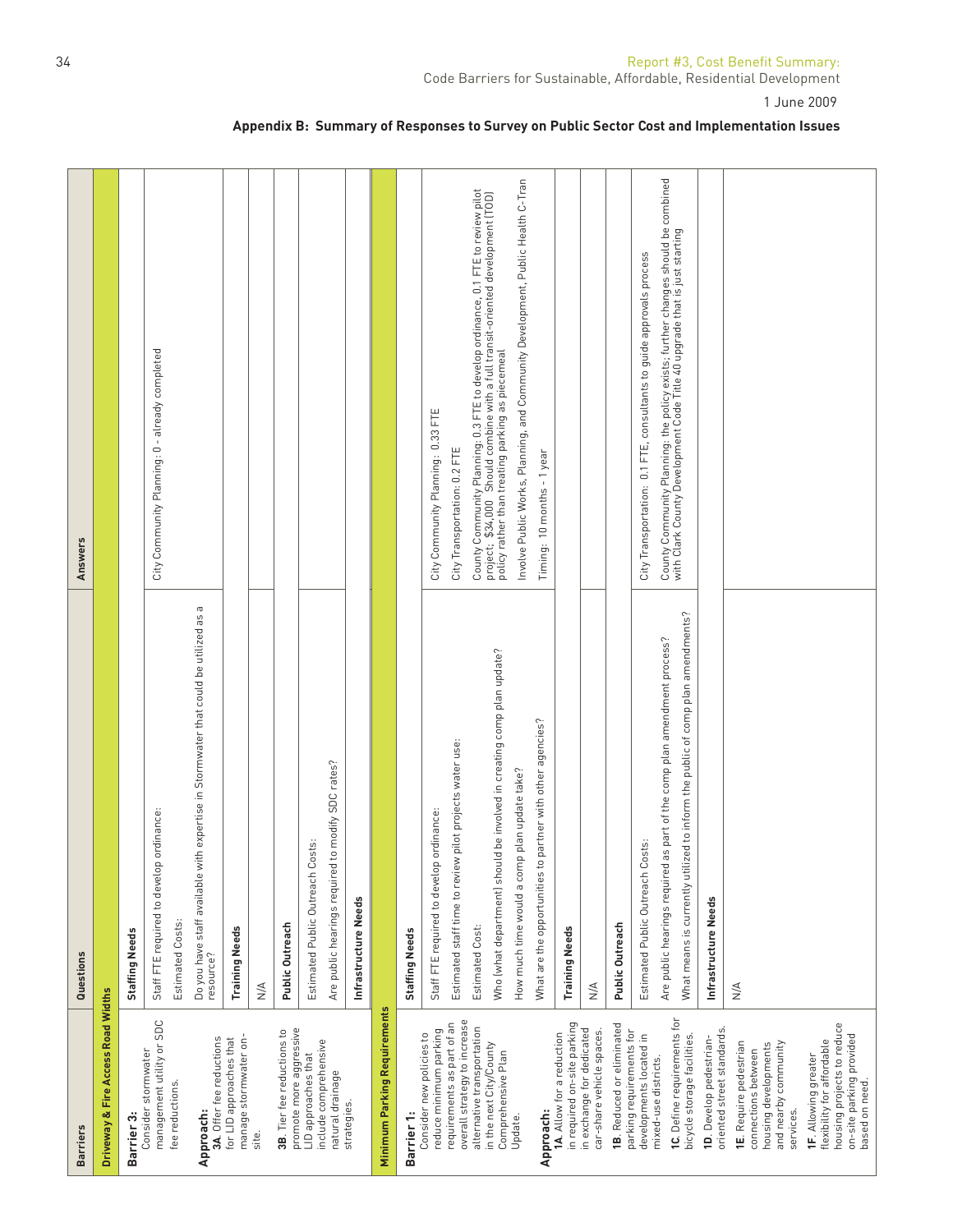### Report #3, Cost Benefit Summary: 35

Code Barriers for Sustainable, Affordable, Residential Development

1 June 2009

| <b>Barriers</b>                                                                                              | Questions                                                                                                                                                   | Answers                                                                                                                                                                              |
|--------------------------------------------------------------------------------------------------------------|-------------------------------------------------------------------------------------------------------------------------------------------------------------|--------------------------------------------------------------------------------------------------------------------------------------------------------------------------------------|
| Setbacks & Separation for Rain water Harvesting Cisterns                                                     |                                                                                                                                                             |                                                                                                                                                                                      |
| Barrier 1:                                                                                                   | <b>Staffing Needs</b>                                                                                                                                       |                                                                                                                                                                                      |
| designing, permitting,<br>Provide guidance on                                                                | Staff FTE required to develop rain water harvesting guideline:                                                                                              | City Community Planning: 0.2 FTE                                                                                                                                                     |
| installing, and maintaining<br>rainwater harvesting                                                          | Estimated Cost:                                                                                                                                             | County Community Planning: coordination with the Fire Department is critical,<br>minimal time expected                                                                               |
| cisterns.                                                                                                    | iew existing guides from other jurisdictions?<br>Is there staff available to rev                                                                            |                                                                                                                                                                                      |
| Approach:                                                                                                    | What is the process to adopt a code guide?                                                                                                                  |                                                                                                                                                                                      |
| 1A Review guidelines<br>created by other                                                                     | <b>Training Needs</b>                                                                                                                                       |                                                                                                                                                                                      |
| jurisdictions.                                                                                               | Estimated Training time for Inspectors:                                                                                                                     | City Community Planning: 2 hours training required                                                                                                                                   |
|                                                                                                              | Are existing inspectors qualified to inspect rainwater collection systems or is<br>additional training required?                                            |                                                                                                                                                                                      |
|                                                                                                              | Could a different entity inspect the rainwater harvesting system?                                                                                           |                                                                                                                                                                                      |
|                                                                                                              | Public Outreach                                                                                                                                             |                                                                                                                                                                                      |
|                                                                                                              | Estimated Public Outreach Costs:                                                                                                                            | City Community Planning: none expected                                                                                                                                               |
|                                                                                                              | the public about a new code guide?<br>What is involved in informing                                                                                         |                                                                                                                                                                                      |
|                                                                                                              | Infrastructure Needs                                                                                                                                        |                                                                                                                                                                                      |
|                                                                                                              | $\frac{4}{2}$                                                                                                                                               |                                                                                                                                                                                      |
| Barrier 2:                                                                                                   | <b>Staffing Needs</b>                                                                                                                                       |                                                                                                                                                                                      |
| Ground Rainwater Cisterns.<br>Revise Code Requirements<br>for Setbacks and Building<br>Separation for Above- | Is there staff available to review the existing guides in other jurisdictions?<br>separation guideline:<br>Staff FTE required to develop<br>Estimated Cost: | City Community Planning:0– 0.2 FTE for 6 months, \$30,000 - might be able to<br>accomplish with existing staffing.<br>City DRS/Building: continue to address on a case-by-case basis |
| 2A. Eliminate setback and<br>Approach:                                                                       | a code requirement?<br>What is the process to revise                                                                                                        | Resources: use Municipal Research & Services Center of Washington                                                                                                                    |
| for above ground cisterns.<br>separation requirements                                                        | <b>Training Needs</b>                                                                                                                                       |                                                                                                                                                                                      |
|                                                                                                              | Estimated Training time for Inspectors:                                                                                                                     | none identified                                                                                                                                                                      |
|                                                                                                              | Are existing inspectors qualified to inspect rainwater collection systems or is<br>additional training required?                                            |                                                                                                                                                                                      |
|                                                                                                              | Public Outreach                                                                                                                                             |                                                                                                                                                                                      |
|                                                                                                              | Estimated Public Outreach Costs:                                                                                                                            | City Community Planning: web update and bulletin                                                                                                                                     |
|                                                                                                              | the public about a code requirement?<br>What is involved in informing                                                                                       |                                                                                                                                                                                      |
|                                                                                                              | Infrastructure Needs                                                                                                                                        |                                                                                                                                                                                      |
|                                                                                                              | $\stackrel{\triangle}{\geq}$                                                                                                                                |                                                                                                                                                                                      |
|                                                                                                              |                                                                                                                                                             |                                                                                                                                                                                      |

# **Appendix B: Summary of Responses to Survey on Public Sector Cost and Implementation Issues**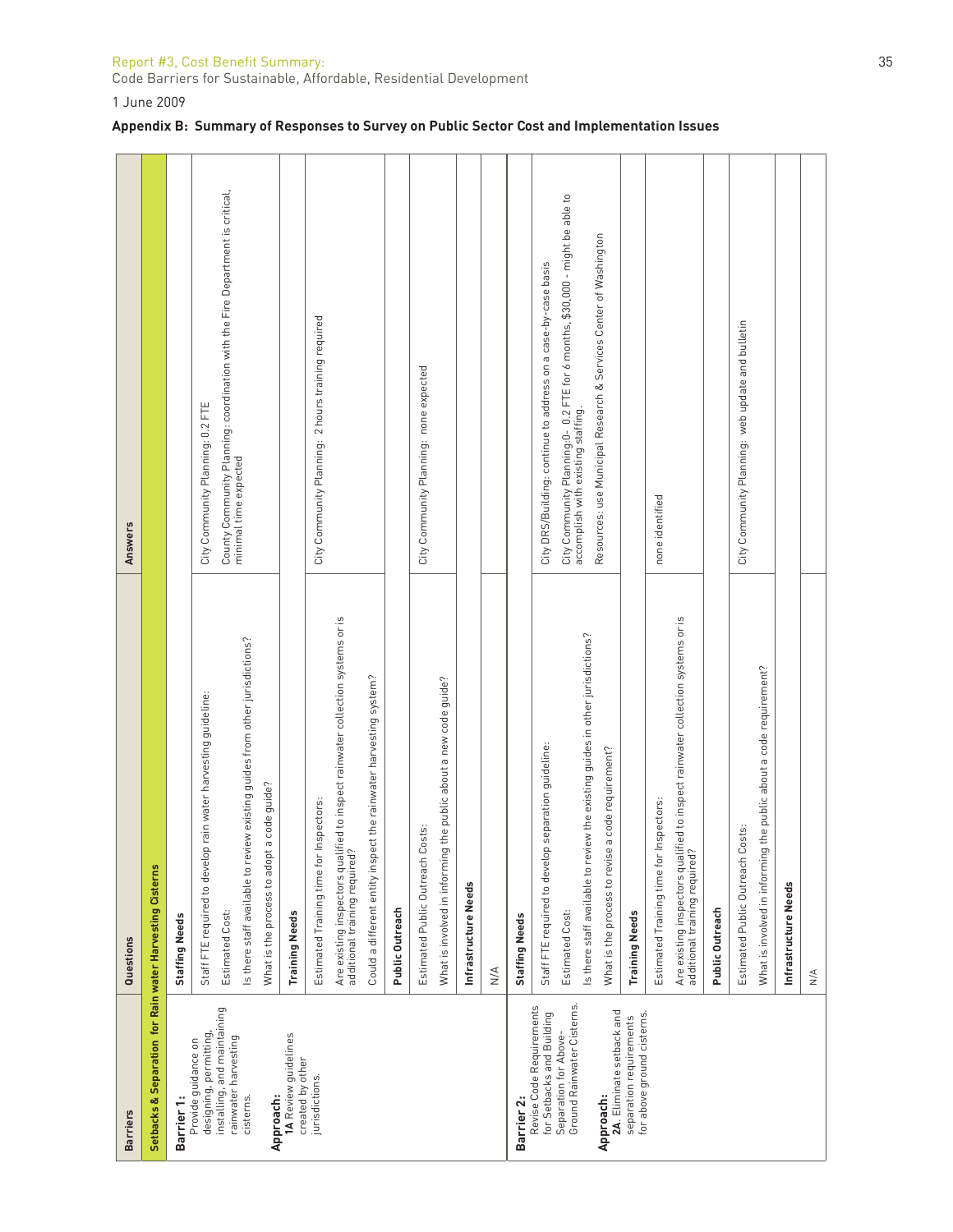| <b>Barriers</b>                                      | Questions                                                                                                           | Answers                                                                                                                   |
|------------------------------------------------------|---------------------------------------------------------------------------------------------------------------------|---------------------------------------------------------------------------------------------------------------------------|
| Cluster Developments/Cottage Housing                 |                                                                                                                     |                                                                                                                           |
| Barrier 1:                                           | <b>Staffing Needs</b>                                                                                               |                                                                                                                           |
| discouraged by structure of<br>Clustered housing is  | Staff FTE required to develop cottage housing codes                                                                 | City Community Planning: 0.5 FTE, \$30,000                                                                                |
| codes.                                               | Estimated Cost:                                                                                                     | County Community Planning: 0.05 FTE                                                                                       |
| Approach:                                            | similar ordinances from other jurisdictions?<br>Is there staff available to review                                  |                                                                                                                           |
| 1A. Develop new City and<br>County cottage housing   | new code guide?<br>What is the process to develop a                                                                 |                                                                                                                           |
| codes.                                               | <b>Training Needs</b>                                                                                               |                                                                                                                           |
|                                                      | Estimated training time for ordinance developments:                                                                 | County Community Planning: minimal                                                                                        |
|                                                      | Public Outreach                                                                                                     |                                                                                                                           |
|                                                      | Estimated Public Outreach Costs:                                                                                    | City Community Planning: Stakeholder meetings                                                                             |
|                                                      | What is involved in informing the public about a new code?                                                          | County Community Planning: Existing newsletters and other media                                                           |
|                                                      | Could existing forums (newsletters, meetings etc) be utilized to inform the public?                                 |                                                                                                                           |
|                                                      | Infrastructure Needs                                                                                                |                                                                                                                           |
|                                                      | $\stackrel{\triangle}{\geq}$                                                                                        |                                                                                                                           |
| Water Related Barriers                               |                                                                                                                     |                                                                                                                           |
| Barrier 1:                                           | <b>Staffing Needs</b>                                                                                               |                                                                                                                           |
| designing, permitting,<br>Provide guidance on        | Staff FTE required to develop rain water harvesting guideline:                                                      | City DRS/Building: recommends use of existing alternate methods and materials<br>process until statewide code is adopted. |
| installing, and maintaining<br>rainwater harvesting  | Estimated Cost:                                                                                                     |                                                                                                                           |
| cisterns.                                            | existing guides from other jurisdictions?<br>Is there staff available to review                                     | City Community Planning:0- 0.2 FTE - probably could rely on existing staffing                                             |
| Approach:                                            | What is the process to adopt a code guide?                                                                          |                                                                                                                           |
| 1A. Eliminate setback and<br>separation requirements | <b>Training Needs</b>                                                                                               |                                                                                                                           |
| for above-ground cisterns.                           | ectors:<br>Estimated Training time for Insp                                                                         | none identified                                                                                                           |
|                                                      | to inspect rainwater collection systems or is<br>Are existing inspectors qualified<br>additional training required? |                                                                                                                           |
|                                                      | Could a different entity inspect the rainwater harvesting system?                                                   |                                                                                                                           |
|                                                      | Public Outreach                                                                                                     |                                                                                                                           |
|                                                      | Estimated Public Outreach Costs:                                                                                    | none identified                                                                                                           |
|                                                      | What is involved in informing the public about a new code guide?                                                    |                                                                                                                           |
|                                                      | Infrastructure Needs                                                                                                |                                                                                                                           |
|                                                      | $\frac{4}{2}$                                                                                                       |                                                                                                                           |

# **Appendix B: Summary of Responses to Survey on Public Sector Cost and Implementation Issues**

Code Barriers for Sustainable, Affordable, Residential Development

1 June 2009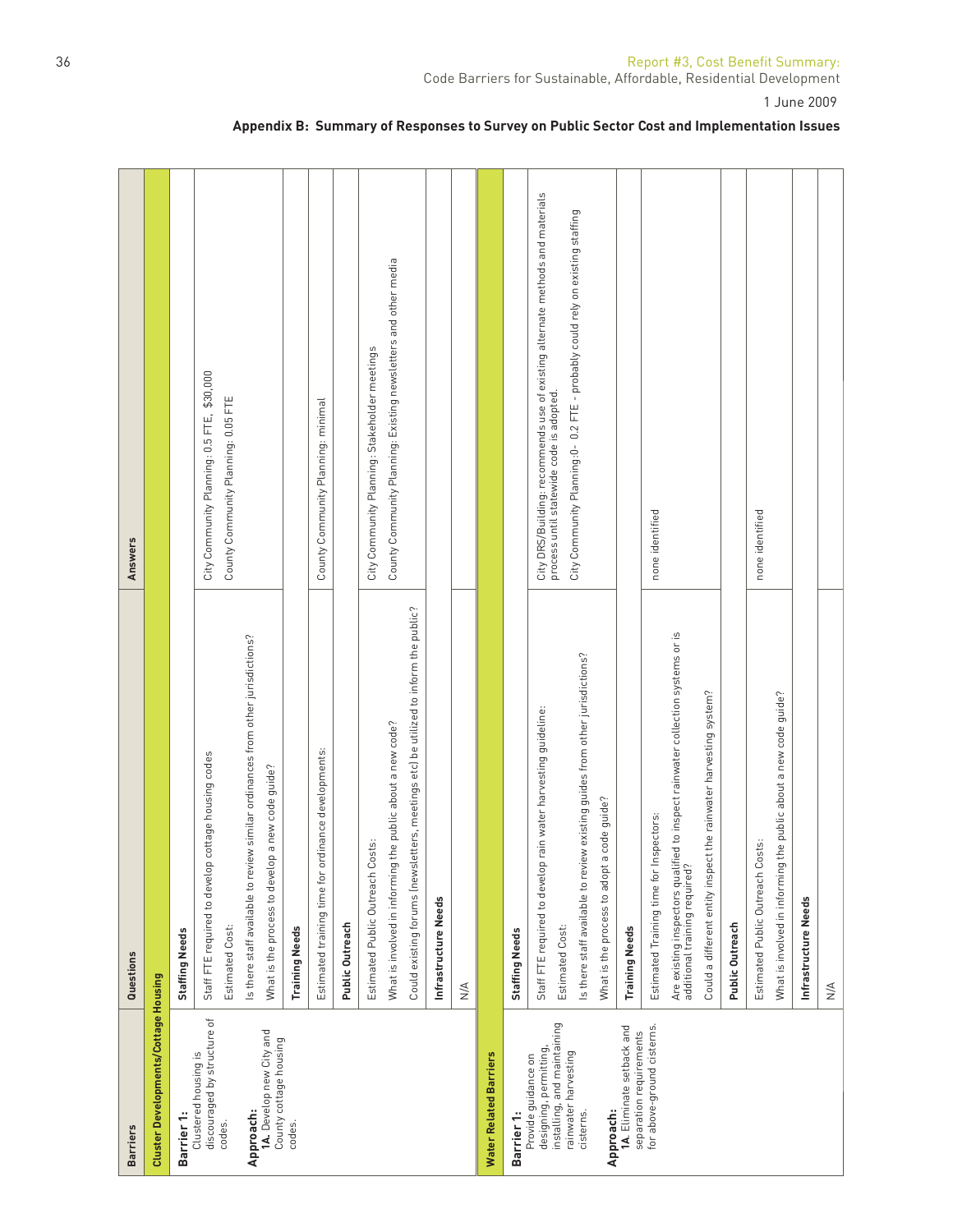#### Report #3, Cost Bene fi t Summary: 37

Code Barriers for Sustainable, Affordable, Residential Development

1 June 2009

| <b>Barriers</b>                                          | Questions                                                                                                | <b>Answers</b>                                                                        |
|----------------------------------------------------------|----------------------------------------------------------------------------------------------------------|---------------------------------------------------------------------------------------|
| Water Related Barriers                                   |                                                                                                          |                                                                                       |
| Barrier 2:                                               | <b>Staffing Needs</b>                                                                                    |                                                                                       |
| neighborhood-scale net<br>Collaborate in a               | Estimated staff FTE required to develop ordinance:                                                       | City Community Planning: 1.0 FTE, \$125,000                                           |
| zero water pilot project.                                | Estimated staff time to review pilot projects water use:                                                 | City: Water Engineers, Sewer/Public Works, Health, Building, Planning, Fire           |
| Approach:                                                | Estimated Cost:                                                                                          | Timing and size: 4 - 6 months, 3 projects max                                         |
| demonstration ordinance<br>2A. Develop a                 | Who (what department) should be involved in creating a demonstration ordinance?                          | 1 hour bimonthly per home                                                             |
| that allows for flexibility                              | How much time would the creation of a demonstration ordinance involve?                                   | City Water: State Health will need to approve water from non-City sources.            |
| for a neighborhood-scale<br>within the current codes     | What are the opportunities to partner with utilities to minimize reporting?                              | Fireflow not feasible to be "off grid" due to volumes/flow rates required.            |
| development with net zero                                | How many projects should be involved in a pilot program (1-2, 3-5, 6+)?                                  | City Transportation: 0.1 FTE for ordinance, and 0.1 to review pilot project           |
| water goals.                                             | Are there existing pilot programs that can be reviewed as a guide?                                       |                                                                                       |
| and reporting of water use<br>2B. Require monitoring     | <b>Training Needs</b>                                                                                    |                                                                                       |
| and wastewater reduction,<br>and utilize data to support | $\frac{4}{2}$                                                                                            |                                                                                       |
| future code updates.                                     | Public Outreach                                                                                          |                                                                                       |
|                                                          | Costs:<br>Estimated Public Outreach                                                                      | City: website, articles, meetings with building industry, stakeholders, targeted      |
|                                                          | How would you advertise the pilot program to encourage a good mix of projects?                           | mailings                                                                              |
|                                                          | Infrastructure Needs                                                                                     |                                                                                       |
|                                                          | Estimated Infrastructure Costs:                                                                          | Individual meters and connection to SCADA system                                      |
|                                                          | needed to verify water use and waste water reduction?<br>What equipment would be                         | Create a release form                                                                 |
|                                                          | Could the utilities report this information without violating privacy laws? to reduce<br>metering costs? | City Water: winter flow will give reliable baseline estimate for non-irrigation uses. |
|                                                          | freporting of pilot projects?<br>Is there precedence for sel                                             |                                                                                       |
|                                                          |                                                                                                          |                                                                                       |

### **Appendix B: Summary of Responses to Survey on Public Sector Cost and Implementation Issues**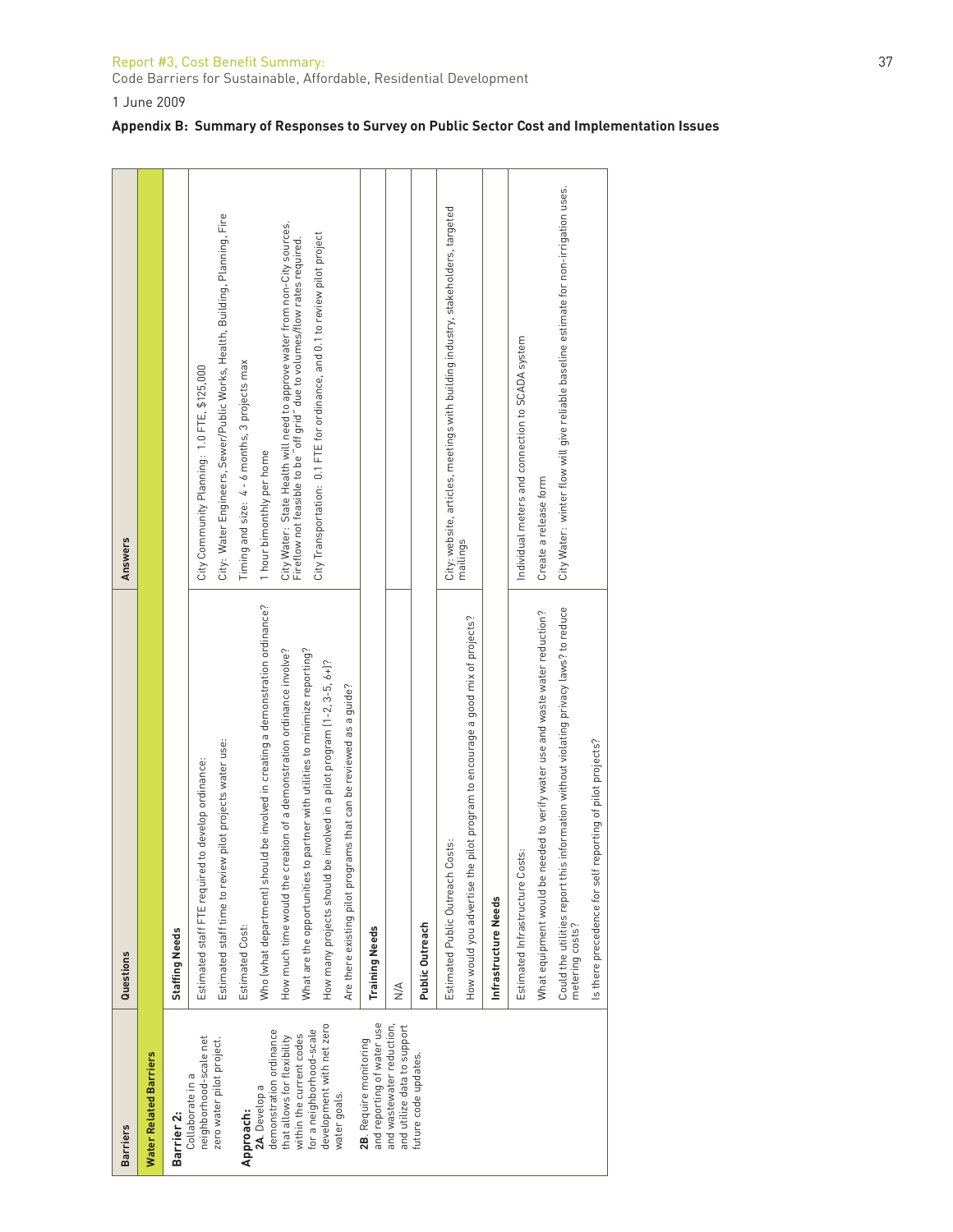1 June 2009

٦

#### **Appendix C: Private Sector Costs/Payback Calculations**

#### BUILDING TYPE: **SINGLE FAMILY RESIDENTIAL** BUILDING LOCATION: **VANCOUVER, WA**

# **SKANSKA**

| Base Building Gross SF =   | 1.840 |
|----------------------------|-------|
| Living Building Gross SF = | 1.840 |
| Site Gross Acreage =       | 0.11  |
|                            |       |

|                                                                                  | <b>Division</b><br>Premium<br>(%) | <b>Building</b><br>Premium<br>(%) | <b>LEED™ Gold Baseline</b> |         | <b>Living Building</b> |          |
|----------------------------------------------------------------------------------|-----------------------------------|-----------------------------------|----------------------------|---------|------------------------|----------|
|                                                                                  |                                   |                                   | <b>Total</b>               | Cost/SF | Total                  | Cost/SF  |
| <b>CONSTRUCTION COST</b>                                                         |                                   |                                   |                            |         |                        |          |
|                                                                                  |                                   |                                   |                            |         |                        |          |
| A Substructure                                                                   | 0.0%                              | 0.0%                              | \$63,527                   | \$34.53 | \$63,527               | \$34.53  |
| <b>Baseline Building</b>                                                         |                                   |                                   | \$63.527                   | \$34.53 | \$63.527               | \$34.53  |
| W2 Rainwater Containment - 10,000 gal Rainwater Tank (included in base building) |                                   |                                   |                            |         | \$0                    |          |
| <b>B</b> Shell                                                                   | 8.3%                              | 3.8%                              | \$131,226                  | \$71.32 | \$142,129              | \$77.24  |
| <b>Baseline Building</b>                                                         |                                   |                                   | \$131,226                  | \$71.32 | \$131,226              | \$71.32  |
| E1A Improved Glazing (reduce solar heat gain)                                    |                                   |                                   |                            |         | \$4,303                | \$2.34   |
| <b>Exterior Shading Devices</b><br>E <sub>1</sub> B                              |                                   |                                   |                            |         | \$6,600                | \$3.59   |
| M2H "High Mass" Concrete (existing exterior walls are ICF)                       |                                   |                                   |                            |         | \$0                    |          |
| C Interiors                                                                      | 11.6%                             | 1.5%                              | \$37,430                   | \$20.34 | \$41,780               | \$22.71  |
| <b>Baseline Building</b>                                                         |                                   |                                   | \$37,430                   | \$20.34 | \$37,430               | \$20.34  |
| M2A Thicken Lower Level Slab (2") and Gypcrete on Upper Level                    |                                   |                                   |                            |         | \$4,350                | \$2.36   |
| L1A Exposed Ceilings (white matte surfaces)                                      |                                   |                                   |                            |         | \$0                    |          |
| D.1 Services - Conveying Systems                                                 | 0.0%                              | 0.0%                              | \$0                        | \$0.00  | \$0                    | \$0.00   |
| <b>Baseline Building</b>                                                         |                                   |                                   | \$0                        |         | \$0                    |          |
| D.2 Services - Plumbing Systems                                                  | 57.3%                             | 2.1%                              | \$10,654                   | \$5.79  | \$16,754               | \$9.11   |
| <b>Baseline Building</b>                                                         |                                   |                                   | \$10,654                   | \$5.79  | \$10,654               | \$5.79   |
| W6 Low-Flow Fixtures / Optical Sensors                                           |                                   |                                   |                            |         | \$0                    |          |
| Rain Harvesting (piping & pumps and filtration)<br>W2                            |                                   |                                   |                            |         | \$0                    |          |
| <b>Composting Toilets</b><br>W7                                                  |                                   |                                   |                            |         | \$6,100                | \$3.32   |
| D.3 Services - HVAC Systems                                                      | 98.4%                             | 4.1%                              | \$12,008                   | \$6.53  | \$23,827               | \$12.95  |
| <b>Baseline Building</b>                                                         |                                   |                                   | \$12,008                   | \$6.53  | \$12,008               | \$6.53   |
| Baseline HVAC System Reduction (2/3 reduction in Air Handler and Ducting)        |                                   |                                   |                            |         | (\$7,381)              | (\$4.01) |
| M2A In-Slab Radiant Heating and Cooling                                          |                                   |                                   |                            |         | \$9,200                | \$5.00   |
| M2B Energy Recovery Wheel / Plate & Frame/Dedicated Outside Air System(DOAS)     |                                   |                                   |                            |         | \$0                    |          |
| M3C Solar Thermal System                                                         |                                   |                                   |                            |         | \$10,000               | \$5.43   |
| D.4 Services - Fire Protection Systems                                           | 0.0%                              | 0.0%                              | \$0                        | \$0.00  | \$0                    | \$0.00   |
| <b>Baseline Building</b>                                                         |                                   |                                   | \$0                        |         | \$0                    |          |
| D.5 Services - Electrical Systems                                                | 68.1%                             | 2.4%                              | \$10,136                   | \$5.51  | \$17,036               | \$9.26   |
| <b>Baseline Building</b>                                                         |                                   |                                   | \$10,136                   | \$5.51  | \$10,136               | \$5.51   |
| L2K Provide hardwired compact fluorescent fixtures in all spaces                 |                                   |                                   |                            |         | \$2,200                | \$1.20   |
| L2L Motion sensors for exterior lighting                                         |                                   |                                   |                            |         | \$300                  | \$0.16   |
| M2Z Ceiling Fans and window box fans (five of each)                              |                                   |                                   |                            |         | \$4,400                | \$2.39   |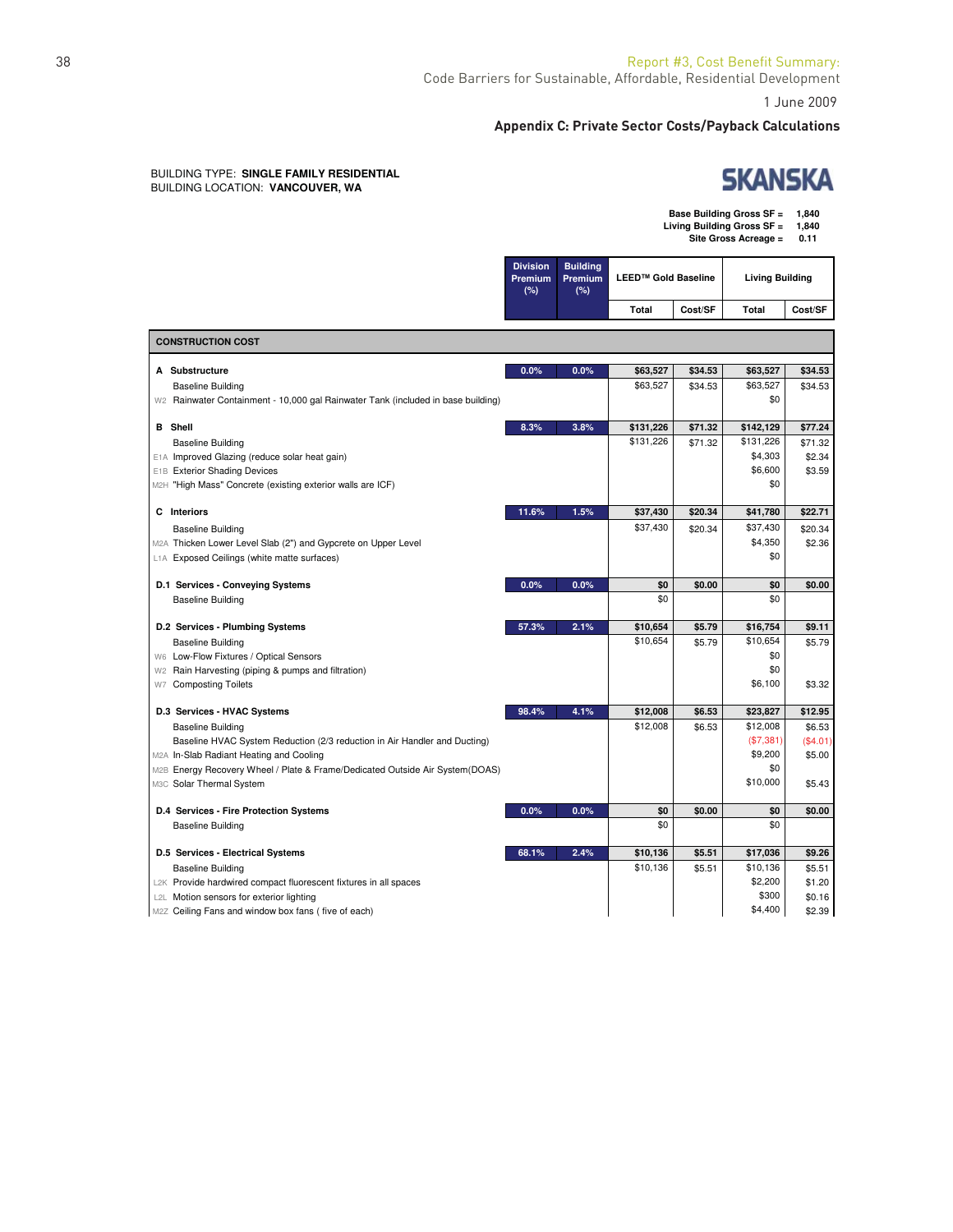### Report #3, Cost Benefit Summary: 39

Code Barriers for Sustainable, Affordable, Residential Development

1 June 2009

#### **Appendix C: Private Sector Costs/Payback Calculations**

BUILDING TYPE: **SINGLE FAMILY RESIDENTIAL** BUILDING LOCATION: **VANCOUVER, WA**



٦

| Base Building Gross SF =   | 1,840 |
|----------------------------|-------|
| Living Building Gross SF = | 1,840 |

T

**Site Gross Acreage = 0.11**

|                                                    |       | <b>Division</b><br>Premium<br>(%) | <b>Building</b><br>Premium<br>(%) | <b>LEED™ Gold Baseline</b> |          | <b>Living Building</b> |          |
|----------------------------------------------------|-------|-----------------------------------|-----------------------------------|----------------------------|----------|------------------------|----------|
|                                                    |       |                                   |                                   | Total                      | Cost/SF  | <b>Total</b>           | Cost/SF  |
|                                                    |       |                                   |                                   |                            |          |                        |          |
|                                                    |       |                                   |                                   |                            |          |                        |          |
| <b>E</b> Equipment and Furnishings                 |       | 0.0%                              | 0.0%                              | \$1,011                    | \$0.55   | \$1,011                | \$0.55   |
| <b>Baseline Building</b>                           |       |                                   |                                   | \$1,011                    | \$0.55   | \$1,011                | \$0.55   |
| <b>F</b> Special Construction                      |       | 0.0%                              | 0.0%                              | \$0                        | \$0.00   | \$0                    | \$0.00   |
| <b>Baseline Building</b>                           |       |                                   |                                   | \$0                        |          | \$0                    |          |
| <b>G</b> Sitework                                  |       | 60.9%                             | 4.2%                              | \$20,208                   | \$10.98  | \$32,508               | \$17.67  |
| <b>Baseline Building</b>                           |       |                                   |                                   | \$20,208                   | \$10.98  | \$20,208               | \$10.98  |
| W4 Stormwater Retention / Building Water Discharge |       |                                   |                                   |                            |          | \$12,300               | \$6.68   |
| H Logistics                                        |       | 0.0%                              | 0.0%                              | \$3,280                    | \$1.78   | \$3,280                | \$1.78   |
| <b>Baseline Building</b>                           |       |                                   |                                   | \$3,280                    | \$1.78   | \$3,280                | \$1.78   |
|                                                    |       |                                   |                                   |                            |          |                        |          |
| <b>Living Building Prerequisites</b>               |       |                                   |                                   | \$0                        | \$0.00   | \$13,603               | \$7.39   |
| PR5 - Materials Red List                           |       | 100.0%                            | 1.0%                              |                            |          | \$2,907                | \$1.58   |
| PR7 - Responsible Industry                         |       | 100.0%                            | 2.6%                              |                            |          | \$7,488                | \$4.07   |
| PR8 - Appropriate Materials / Services Radius      |       | 100.0%                            | 1.1%                              |                            |          | \$3,208                | \$1.74   |
| PR9 - Leadership in Construction Waste             |       | 0.0%                              | 0.0%                              |                            |          | \$0                    |          |
|                                                    |       |                                   |                                   |                            |          |                        |          |
| <b>Subtotal Direct Costs</b>                       |       |                                   | 22.8%                             | \$289,480                  | \$157.33 | \$355,456              | \$193.18 |
|                                                    |       |                                   |                                   |                            |          |                        |          |
| <b>General Conditions</b>                          | 9.5%  | 22.8%                             | 2.2%                              | \$27,383                   | \$14.88  | \$33,624               | \$18.27  |
| Fee, Construction Contingency, Insurance           | 10.5% | 22.8%                             | 2.6%                              | \$33,399                   | \$18.15  | \$41,011               | \$22.29  |
| Sales Tax on Permanent Materials                   | 8.1%  | 22.8%                             | 1.0%                              | \$12,767                   | \$6.94   | \$15,677               | \$8.52   |
| Location Modifier for VANCOUVER, WA                | 1.00  | 0.0%                              | 0.0%                              | \$0                        |          | \$0                    |          |
| <b>TOTAL MODIFIED CONSTRUCTION COST</b>            |       |                                   | 22.8%                             | \$363,030                  | \$197.30 | \$445,768              | \$242.27 |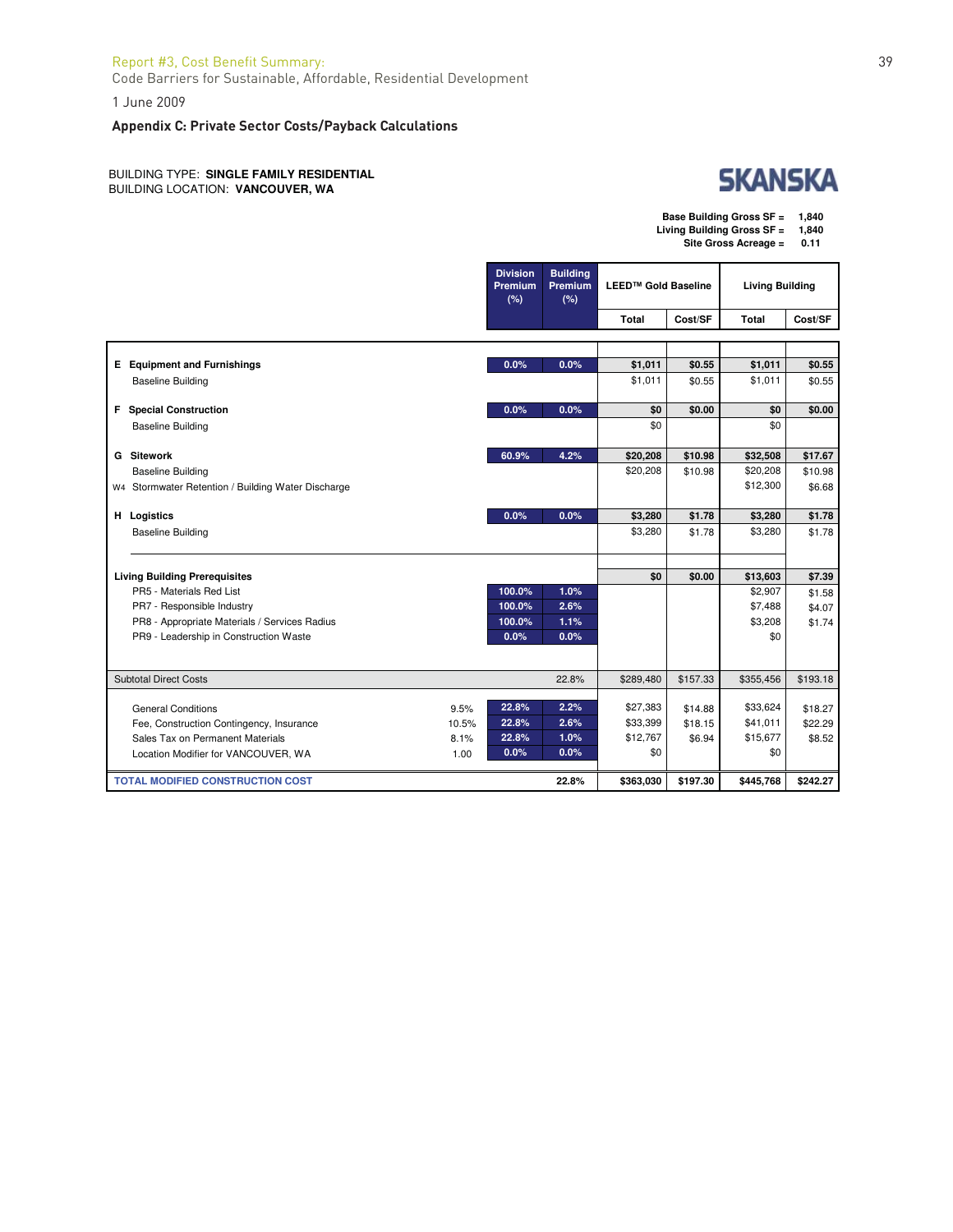1 June 2009

#### **Appendix C: Private Sector Costs/Payback Calculations**

#### BUILDING TYPE: **SINGLE FAMILY RESIDENTIAL** BUILDING LOCATION: **VANCOUVER, WA**

# **SKANSKA**

**Base Building Gross SF = 1,840**

**Living Building Gross SF = 1,840**

**Site Gross Acreage = 0.11**

| <b>Division</b><br>Premium<br>(%) | <b>Building</b><br><b>Premium</b><br>(%) | <b>LEED™ Gold Baseline</b> |         | <b>Living Building</b> |         |
|-----------------------------------|------------------------------------------|----------------------------|---------|------------------------|---------|
|                                   |                                          | Total                      | Cost/SF | Total                  | Cost/SF |

| <b>OWNER &amp; DESIGN-BUILD COSTS</b>                 |                |        |            |           |         |          |         |            |           |
|-------------------------------------------------------|----------------|--------|------------|-----------|---------|----------|---------|------------|-----------|
| Design/Build Owner Items                              |                |        |            |           |         |          |         |            |           |
| W3 Biological Bio-Reactor                             |                |        |            | 0.0%      | 0.0%    |          |         | \$0        |           |
| PV1 Photovoltaic Panels and Infrastructure            | 5,900          | Watts  |            | 100.0%    | 18.3%   |          |         | \$53,100   | \$28.86   |
| <b>ILB Prerequisite Items</b>                         |                |        |            |           |         |          |         |            |           |
| PR3 - Habitat Exchange                                | 0.114784 acres |        |            | 100.0%    | 0.2%    |          |         | \$574      | \$0.31    |
| PR6 - Construction Carbon Footprint                   | 50             | tons   |            | 100.0%    | 0.2%    |          |         | \$550      | \$0.30    |
| PR15 - Beauty and Spirit (included in A/E fees below) |                |        |            | 0.0%      | 0.0%    |          |         | \$0        |           |
| PR16 - Inspiration and Education                      |                |        |            | 100.0%    | 0.5%    |          |         | \$1,500    | \$0.82    |
| <b>Development Costs</b>                              |                | LEED   | <b>LBC</b> |           |         |          |         |            |           |
| <b>Develoment Costs</b>                               |                | 3.31%  | 2.69%      | 0.0%      | 0.0%    | \$12,000 | \$6.52  | \$12,000   | \$6.52    |
| Architecture & Engineering                            |                | 12.00% | 15.00%     | 53.5%     | 8.0%    | \$43,564 | \$23.68 | \$66,865   | \$36.34   |
| Credits / Rebates / Incentives                        |                |        |            |           |         |          |         |            |           |
| PV Credits-(state, city, utility)                     | 50%            |        |            | $-100.0%$ | $-9.2%$ | \$0      |         | (\$26,550) | (\$14.43) |
| <b>SDC Credits</b>                                    | 50%            |        |            | $-100.0%$ | $-1.0%$ | \$0      |         | (\$2,966)  | (\$1.61)  |
| WA State Solar PV Incentive                           | 8.738          | kWh    |            | $-100.0%$ | $-0.7%$ | \$0      |         | (\$2,000)  | (\$1.09)  |
| WA State Solar Thermal (sales tax exempt)             |                |        |            | $-100.0%$ | $-0.1%$ | \$0      |         | (\$365)    | (\$0.20)  |
| Clark Public Utilities Solar Thermal Rebate           |                |        |            | $-100.0%$ | $-0.3%$ | \$0      |         | (\$1,000)  | (\$0.54)  |
| <b>Clark Public Utilities Residential Rebates</b>     |                |        |            | $-100.0%$ | $-1.5%$ | \$0      |         | (\$4,225)  | (\$2.30)  |
| <b>TOTAL OWNER &amp; DESIGN-BUILD COSTS</b>           |                |        |            |           | 75.4%   | \$55,564 | \$30.20 | \$97,484   | \$52.98   |

**TOTAL CONCEPTUAL COST: \$418,593 \$227.50 \$543,252 \$295.25**

**LIVING BUILDING CONCEPTUAL PREMIUM RANGE: 27% TO 32%** SINGLE FAMILY RESIDENTIAL IN VANCOUVER, WA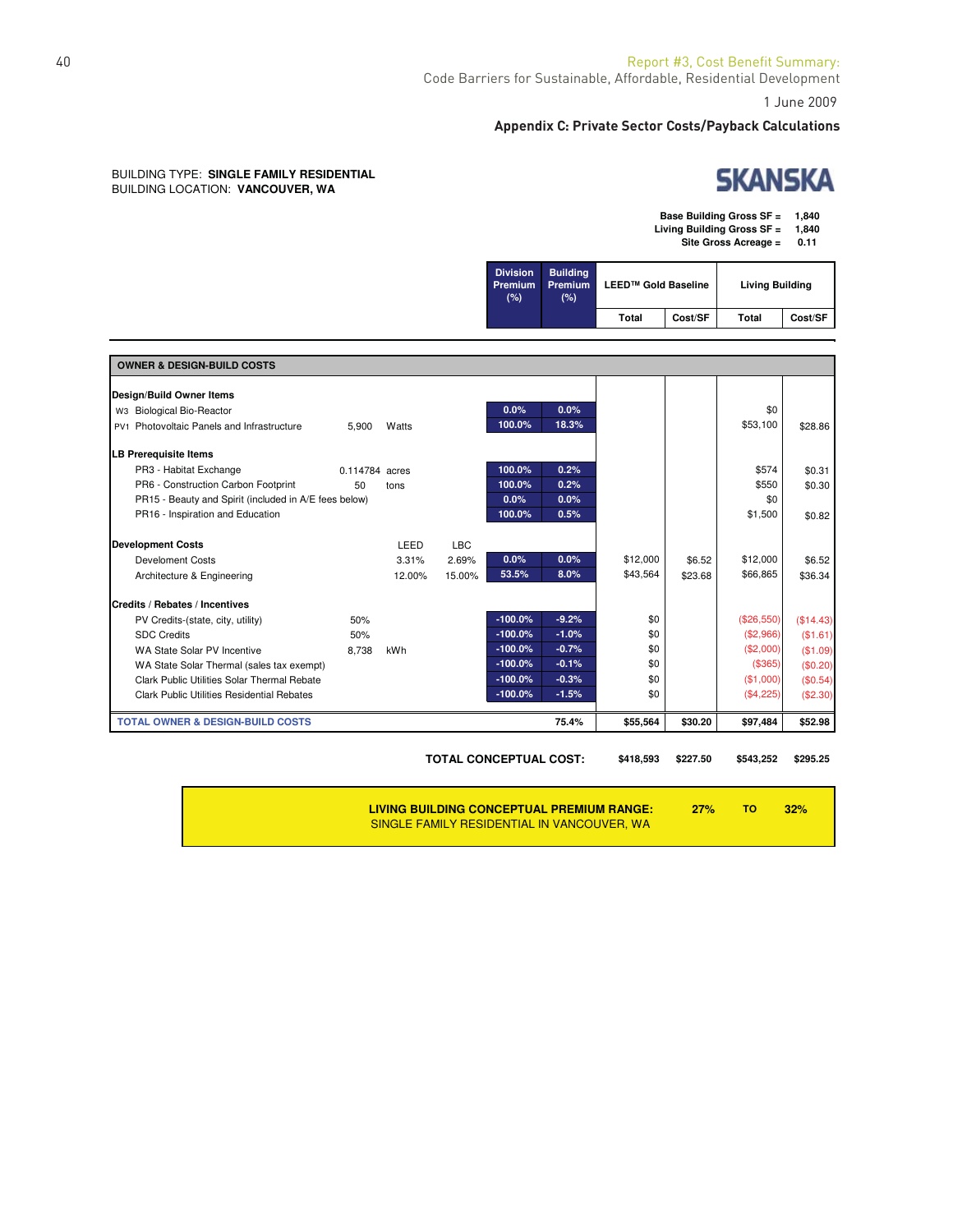#### Report #3, Cost Benefit Summary: 41

Code Barriers for Sustainable, Affordable, Residential Development

1 June 2009

#### **Appendix C: Private Sector Costs/Payback Calculations**

BUILDING TYPE: **MULTI-FAMILY HOUSING** BUILDING LOCATION: **VANCOUVER, WA**

|  | SKANSKA |  |
|--|---------|--|
|  |         |  |

٦

| Base Building Gross SF = 209,678     |      |
|--------------------------------------|------|
| Living Building Gross $SF = 209,678$ |      |
| Site Gross Acreage =                 | 2.87 |

Τ

|                                                                                                            | <b>Division</b><br>Premium<br>(%) | <b>Building</b><br>Premium<br>(%) | <b>LEED™ Gold Baseline</b> |         | <b>Living Building</b>     |          |
|------------------------------------------------------------------------------------------------------------|-----------------------------------|-----------------------------------|----------------------------|---------|----------------------------|----------|
|                                                                                                            |                                   |                                   | <b>Total</b>               | Cost/SF | Total                      | Cost/SF  |
| <b>CONSTRUCTION COST</b>                                                                                   |                                   |                                   |                            |         |                            |          |
| A Substructure                                                                                             | 10.3%                             | 0.3%                              | \$622,710                  | \$2.97  | \$686,735                  | \$3.28   |
| <b>Baseline Building</b>                                                                                   |                                   |                                   | \$622,710                  | \$2.97  | \$622,710                  | \$2.97   |
| W <sub>2</sub> Rainwater Containment - 30,000 gal Rainwater Tank                                           |                                   |                                   |                            |         | \$64,025                   | \$0.31   |
| <b>B</b> Shell                                                                                             | 5.0%                              | 1.6%                              | \$7,656,970                | \$36.52 | \$8,040,942                | \$38.35  |
| <b>Baseline Building</b>                                                                                   |                                   |                                   | \$7,656,970                | \$36.52 | \$7,656,970                | \$36.52  |
| E1D Reduce Glazing (30% of original window glazing)                                                        |                                   |                                   |                            |         | \$165,200                  | \$0.79   |
| E1A Improved Glazing (reduce solar heat gain)                                                              |                                   |                                   |                            |         | \$12,972                   | \$0.06   |
| E1B Exterior Shading Devices                                                                               |                                   |                                   |                            |         | \$468,000                  | \$2.23   |
| D2A Reduce Wall / Skin for Modified Design (not in base building design)                                   |                                   |                                   |                            |         | (\$405,600)                | (\$1.93) |
| D3 Relocate Elevator                                                                                       |                                   |                                   |                            |         | \$45,000<br>\$98,400       | \$0.21   |
| D3 Covered Walkway                                                                                         |                                   |                                   |                            |         |                            | \$0.47   |
| C Interiors                                                                                                | 5.3%                              | 1.3%                              | \$5,891,333                | \$28.10 | \$6,205,850                | \$29.60  |
| <b>Baseline Building</b>                                                                                   |                                   |                                   | \$5,891,333                | \$28.10 | \$5,891,333                | \$28.10  |
| M2A Topping Slab / Stair Premium for Underfloor Radiant System (3" concrete)                               |                                   |                                   |                            |         | \$314,517                  | \$1.50   |
| D.1 Services - Conveying Systems                                                                           | 0.0%                              | 0.0%                              | \$244,158                  | \$1.16  | \$244,158                  | \$1.16   |
| <b>Baseline Building</b>                                                                                   |                                   |                                   | \$244,158                  | \$1.16  | \$244,158                  | \$1.16   |
| D.2 Services - Plumbing Systems                                                                            | 8.0%                              | 0.6%                              | \$1,900,476                | \$9.06  | \$2,052,276                | \$9.79   |
| <b>Baseline Building</b>                                                                                   |                                   |                                   | \$1,900,476                | \$9.06  | \$1,900,476                | \$9.06   |
| W6 Low-Flow Fixtures / Optical Sensors                                                                     |                                   |                                   |                            |         | \$1,800                    | \$0.01   |
| W <sub>2</sub> Rain Harvesting (piping & pumps and filtration)                                             |                                   |                                   |                            |         | \$150,000                  | \$0.72   |
| D.3 Services - HVAC Systems                                                                                | 387.3%                            | 11.5%                             | \$717,870                  | \$3.42  | \$3,498,260                | \$16.68  |
| <b>Baseline Building</b>                                                                                   |                                   |                                   | \$717,870                  | \$3.42  | \$717,870                  | \$3.42   |
| Baseline HVAC System Reduction (2/3 reduction in Air Handler and Ducting)                                  |                                   |                                   |                            |         | (\$535,000)                | (\$2.55) |
| M2A In-Slab Radiant Heating and Cooling                                                                    |                                   |                                   |                            |         | \$1,048,390<br>\$1,959,000 | \$5.00   |
| M3A Ground Source Heat Pump                                                                                |                                   |                                   |                            |         | \$308,000                  | \$9.34   |
| M2B Energy Recovery Wheel / Plate & Frame/Dedicated Outside Air System(DOAS)<br>M2C Carbon Dioxide Sensors |                                   |                                   |                            |         | \$0                        | \$1.47   |
|                                                                                                            |                                   |                                   |                            |         |                            |          |
| D.4 Services - Fire Protection Systems                                                                     | 0.0%                              | 0.0%                              | \$462,507                  | \$2.21  | \$462,507                  | \$2.21   |
| <b>Baseline Building</b>                                                                                   |                                   |                                   | \$462,507                  | \$2.21  | \$462,507                  | \$2.21   |
| D.5 Services - Electrical Systems                                                                          | 0.6%                              | 0.1%                              | \$3,452,618                | \$16.47 | \$3,471,778                | \$16.56  |
| <b>Baseline Building</b>                                                                                   |                                   |                                   | \$3,416,018                | \$16.29 | \$3,416,018                | \$16.29  |
| L2E Occupancy Sensor for Transient Lighting (corridors/stairs)                                             |                                   |                                   | \$28,000                   | \$0.13  |                            |          |
| L2I Dual day/night light levels in corridors; occupancy sensors                                            |                                   |                                   | \$8,600                    | \$0.04  |                            |          |
| L2K Provide hardwired compact fluorescent fixtures in all spaces                                           |                                   |                                   |                            |         | \$55,760                   | \$0.27   |
|                                                                                                            |                                   |                                   |                            |         |                            |          |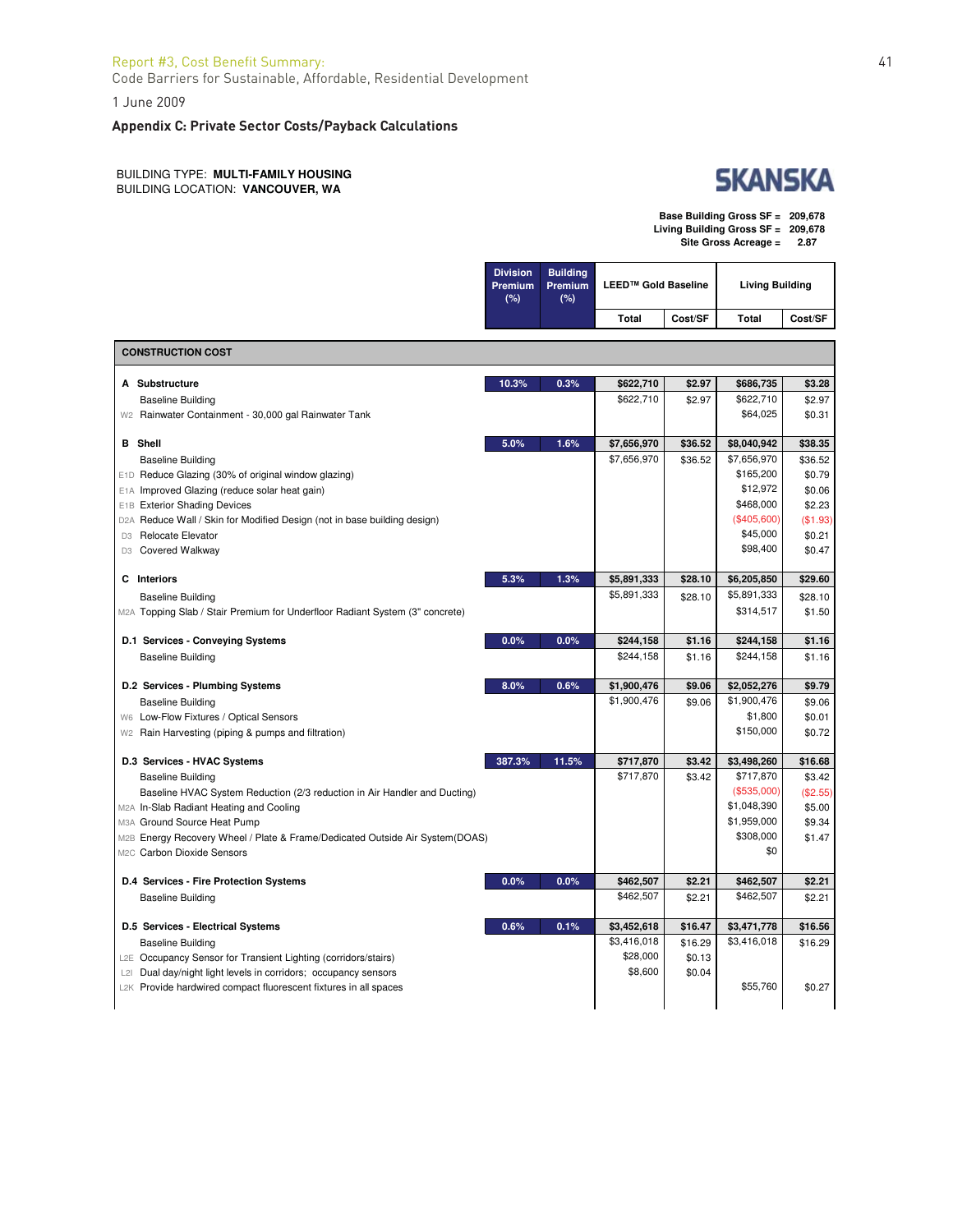٦

#### **Appendix C: Private Sector Costs/Payback Calculations**

#### BUILDING TYPE: **MULTI-FAMILY HOUSING** BUILDING LOCATION: **VANCOUVER, WA**

**Base Building Gross SF = 209,678 Living Building Gross SF = 209,678 Site Gross Acreage = 2.87**

Τ

|                                                                  |      | <b>Division</b><br>Premium<br>(%) | <b>Building</b><br>Premium<br>(%) | LEED™ Gold Baseline |          | <b>Living Building</b> |                  |
|------------------------------------------------------------------|------|-----------------------------------|-----------------------------------|---------------------|----------|------------------------|------------------|
|                                                                  |      |                                   |                                   | <b>Total</b>        | Cost/SF  | Total                  | Cost/SF          |
|                                                                  |      |                                   |                                   |                     |          |                        |                  |
| <b>E</b> Equipment and Furnishings                               |      | 0.0%                              | 0.0%                              | \$948,170           | \$4.52   | \$948,170              | \$4.52           |
| <b>Baseline Building</b>                                         |      |                                   |                                   | \$948,170           | \$4.52   | \$948,170              | \$4.52           |
| <b>F</b> Special Construction                                    |      | 0.0%                              | 0.0%                              | \$0                 | \$0.00   | \$0                    | \$0.00           |
| <b>Baseline Building</b>                                         |      |                                   |                                   | \$0                 |          | \$0                    |                  |
| <b>G</b> Sitework                                                |      | 6.2%                              | 0.6%                              | \$2,221,462         | \$10.59  | \$2,358,962            | \$11.25          |
| <b>Baseline Building</b>                                         |      |                                   |                                   | \$2,221,462         | \$10.59  | \$2,221,462            | \$10.59          |
| W2 Stormwater Retention / Building Water Discharge               |      |                                   |                                   |                     |          | \$50,000               | \$0.24           |
| D3 Added Courtyard                                               |      |                                   |                                   |                     |          | \$87,500               | \$0.42           |
| H Logistics                                                      |      | 0.0%                              | 0.0%                              | \$0                 | \$0.00   | \$0                    | \$0.00           |
| <b>Baseline Building</b>                                         |      |                                   |                                   | \$0                 |          | \$0                    |                  |
|                                                                  |      |                                   |                                   | \$0                 |          |                        |                  |
| <b>Living Building Prerequisites</b><br>PR5 - Materials Red List |      | 100.0%                            | 0.8%                              |                     | \$0.00   | \$657,243<br>\$194,424 | \$3.13           |
| PR7 - Responsible Industry                                       |      | 100.0%                            | 0.8%                              |                     |          | \$202,298              | \$0.93<br>\$0.96 |
| PR8 - Appropriate Materials / Services Radius                    |      | 100.0%                            | 1.1%                              |                     |          | \$260,521              | \$1.24           |
| PR9 - Leadership in Construction Waste                           |      | 0.0%                              | 0.0%                              |                     |          |                        |                  |
|                                                                  |      |                                   |                                   |                     |          |                        |                  |
| <b>Subtotal Direct Costs</b>                                     |      |                                   | 18.7%                             | \$24,118,274        | \$115.03 | \$28,626,881           | \$136.53         |
| <b>General Conditions</b>                                        | 4.0% | 18.7%                             | 0.7%                              | \$964,731           | \$4.60   | \$1,145,075            | \$5.46           |
| Fee, Construction Contingency, Insurance                         | 4.0% | 18.7%                             | 0.8%                              | \$1,003,320         | \$4.79   | \$1,190,878            | \$5.68           |
| Sales Tax on Permanent Materials                                 | 8.1% | 18.7%                             | 0.7%                              | \$950,847           | \$4.53   | \$1,128,595            | \$5.38           |
| Location Modifier for VANCOUVER, WA                              | 1.00 | 0.0%                              | 0.0%                              | \$0                 |          | \$0                    |                  |
| <b>TOTAL MODIFIED CONSTRUCTION COST</b>                          |      |                                   | 18.7%                             | \$27,037,172        | \$128.95 | \$32,091,430           | \$153.05         |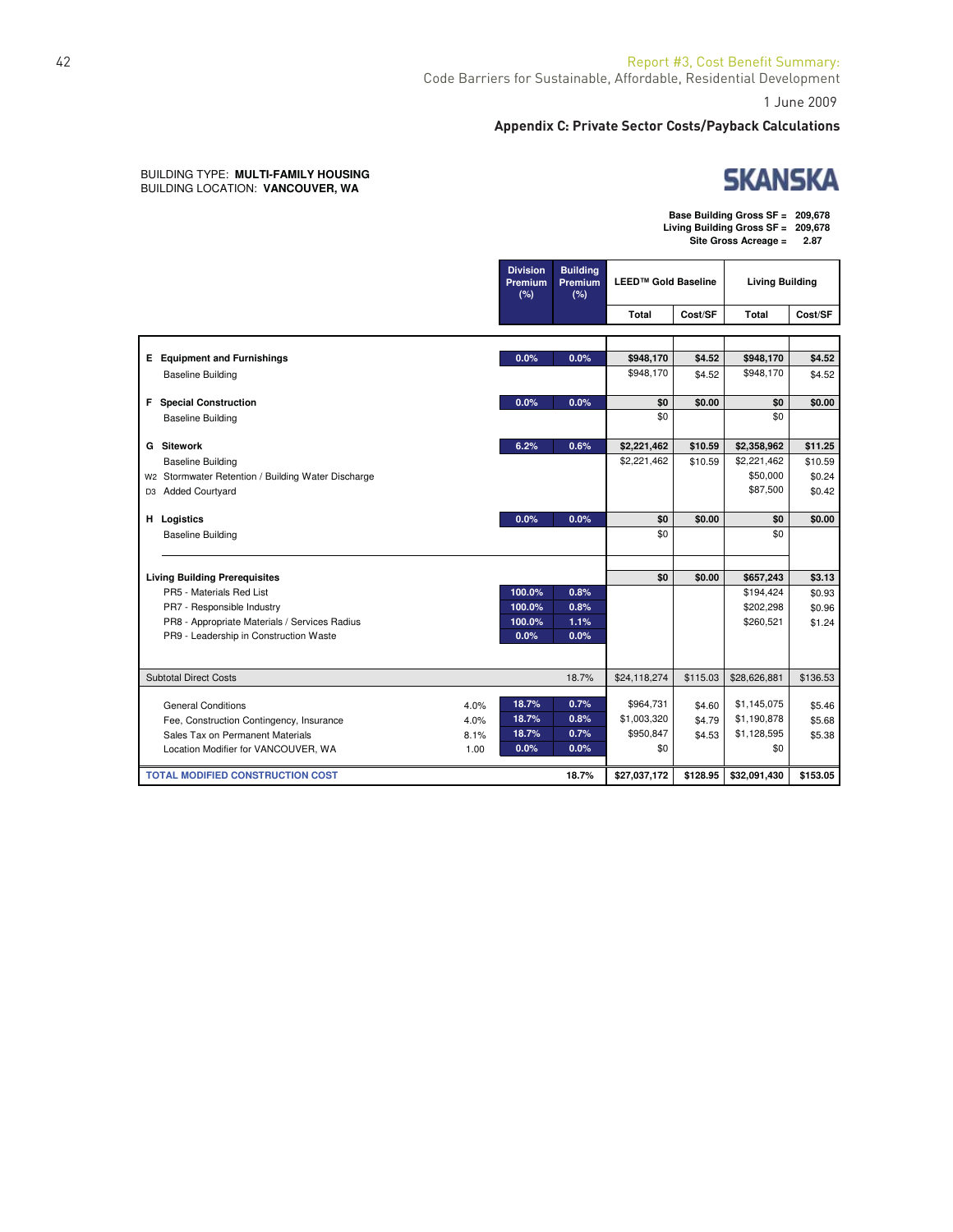#### Report #3, Cost Benefit Summary: 43

Code Barriers for Sustainable, Affordable, Residential Development

1 June 2009

#### **Appendix C: Private Sector Costs/Payback Calculations**

BUILDING TYPE: **MULTI-FAMILY HOUSING** BUILDING LOCATION: **VANCOUVER, WA**



**Base Building Gross SF = 209,678 Living Building Gross SF = 209,678 Site Gross Acreage = 2.87**

| <b>Division</b><br>Premium<br>$(\% )$ | <b>Building</b><br>Premium<br>(%) | LEED™ Gold Baseline |         | <b>Living Building</b> |         |
|---------------------------------------|-----------------------------------|---------------------|---------|------------------------|---------|
|                                       |                                   | Total               | Cost/SF | Total                  | Cost/SF |

| <b>OWNER &amp; DESIGN-BUILD COSTS</b>                 |               |            |           |          |             |         |               |           |
|-------------------------------------------------------|---------------|------------|-----------|----------|-------------|---------|---------------|-----------|
| Design/Build Owner Items                              |               |            |           |          |             |         |               |           |
| W3 Biological Bio-Reactor                             |               |            | 100.0%    | 4.1%     |             |         | \$1,000,000   | \$4.77    |
| PV1 Photovoltaic Panels and Infrastructure            | 825,000 Watts |            | 100.0%    | 25.7%    |             |         | \$6,187,500   | \$29.51   |
| <b>LB Prerequisite Items</b>                          |               |            |           |          |             |         |               |           |
| PR3 - Habitat Exchange                                | 2.86961 acres |            | 100.0%    | 0.1%     |             |         | \$14,348      | \$0.07    |
| PR6 - Construction Carbon Footprint                   | 6.400<br>tons |            | 100.0%    | 0.3%     |             |         | \$70,400      | \$0.34    |
| PR15 - Beauty and Spirit (included in A/E fees below) |               |            | 0.0%      | 0.0%     |             |         | \$0           |           |
| PR16 - Inspiration and Education                      |               |            | 100.0%    | 0.2%     |             |         | \$43,500      | \$0.21    |
| <b>Development Costs</b>                              | LEED          | <b>LBC</b> |           |          |             |         |               |           |
| <b>Develoment Costs</b>                               | 28.00%        | 31.00%     | 31.4%     | 9.9%     | \$7,570,408 | \$36.10 | \$9,948,343   | \$47.45   |
| Architecture & Engineering                            | 7.00%         | 9.00%      | 52.6%     | 4.1%     | \$1,892,602 | \$9.03  | \$2,888,229   | \$13.77   |
| Credits / Rebates / Incentives                        |               |            |           |          |             |         |               |           |
| PV Credits-(state, city, utility)                     | 50%           |            | $-100.0%$ | $-12.8%$ | \$0         |         | (\$3,093,750) | (\$14.75) |
| <b>SDC Credits</b>                                    | 50%           |            | $-100.0%$ | $-1.4%$  | \$0         |         | (\$343,583)   | (\$1.64)  |
| WA State Solar PV Incentive                           | 913.844 kWh   |            | $-100.0%$ | 0.0%     | \$0         |         | (\$2,000)     | (\$0.01)  |
| WA State Solar Thermal (sales tax exempt)             |               |            | 0.0%      | 0.0%     | \$0         |         | \$0           |           |
| Clark Public Utilities Solar Thermal Rebate           |               |            | 0.0%      | 0.0%     | \$0         |         | \$0           |           |
| <b>Clark Public Utilities Residential Rebates</b>     |               |            | $-100.0%$ | $-0.1%$  | \$0         |         | (\$14,075)    | (\$0.07)  |
| <b>TOTAL OWNER &amp; DESIGN-BUILD COSTS</b>           |               |            |           | 76.5%    | \$9,463,010 | \$45.13 | \$16,698,912  | \$79.64   |

**TOTAL CONCEPTUAL COST: \$36,500,182 \$174.08 \$48,790,342 \$232.69**

**LIVING BUILDING CONCEPTUAL PREMIUM RANGE: 31% TO 36%** MULTI-FAMILY HOUSING IN VANCOUVER, WA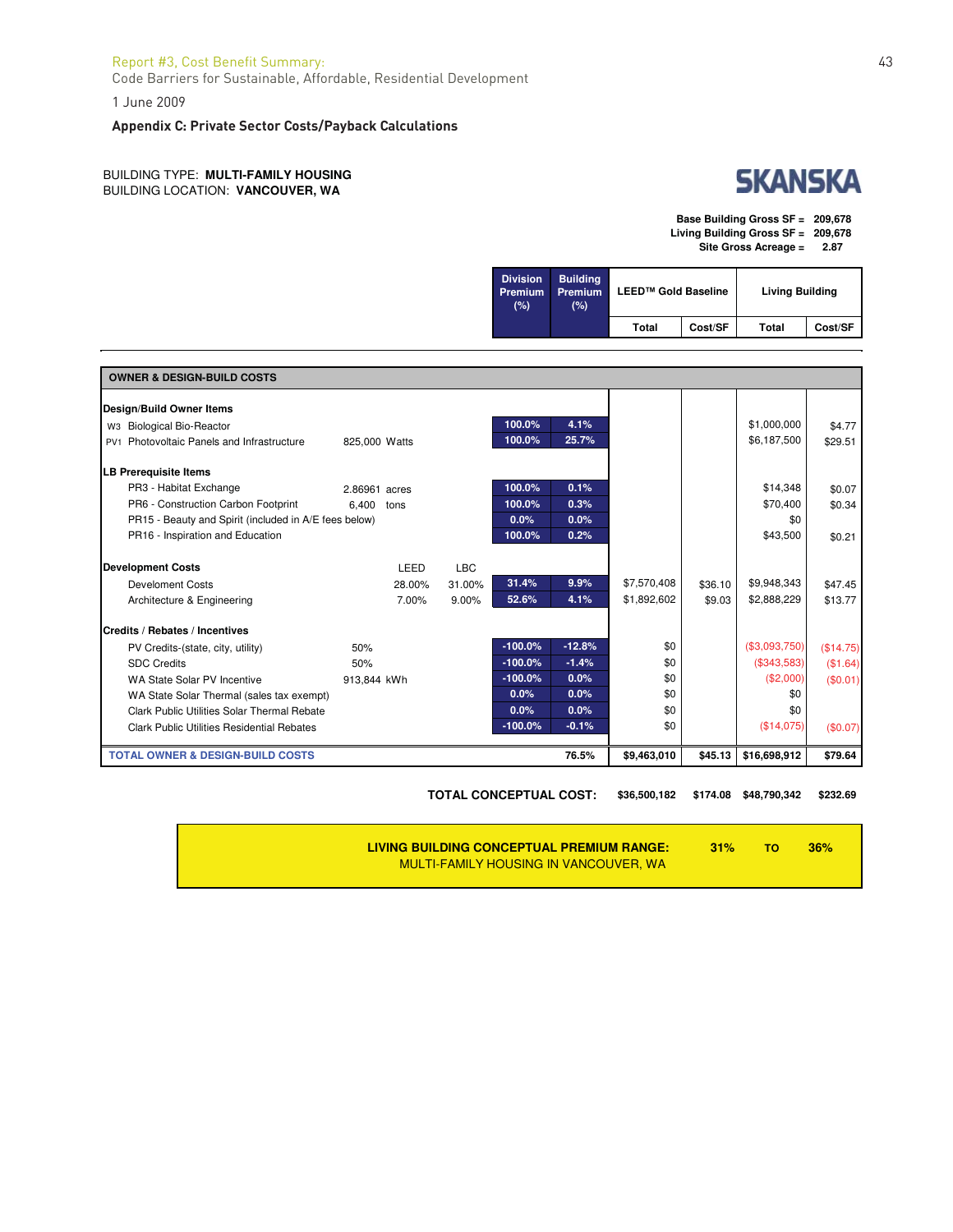# **Appendix C: Private Sector Costs/Payback Calculations**

| <b>Life Cycle Cost Analysis Worksheet</b><br><b>Single Family Residential</b><br>Project:<br>Location:<br>Vancouver, WA |                                                                                                                                                                                                                                                             |                             |              |                  | <b>Baseline</b> | <b>Living Building</b> |                         |  |
|-------------------------------------------------------------------------------------------------------------------------|-------------------------------------------------------------------------------------------------------------------------------------------------------------------------------------------------------------------------------------------------------------|-----------------------------|--------------|------------------|-----------------|------------------------|-------------------------|--|
| Project:                                                                                                                | <b>Living Building Challenge Financial Study</b>                                                                                                                                                                                                            |                             |              | <b>Estimated</b> | <b>Present</b>  | <b>Estimated</b>       | Present                 |  |
|                                                                                                                         | Discount Rate:<br>4.5%<br>Date:<br>5/20/2009                                                                                                                                                                                                                |                             |              | Costs            | Worth           | Costs                  | Worth                   |  |
|                                                                                                                         | Life Cycle (Yrs.)<br>30                                                                                                                                                                                                                                     |                             |              |                  |                 |                        |                         |  |
| INITIAL / COLLATERAL                                                                                                    | Initial/Collateral Costs<br><b>Initial Costs</b><br>Α.<br>В.<br>С.<br><u> 1989 - Johann John Stone, markin film yn y brening yn y brening yn y brening yn y brening y brening yn y bre</u><br>D.<br>E.<br><u> 1989 - Johann Barn, mars et al. (b. 1989)</u> |                             |              | \$<br>363,030    | 363,030         | \$<br>445,768          | 445,768                 |  |
|                                                                                                                         | F.<br>G.<br><b>Total Initial/Collateral Costs</b>                                                                                                                                                                                                           |                             |              | \$363,030        | \$363,030       | \$445,768              | \$445,768               |  |
|                                                                                                                         | <b>Difference</b>                                                                                                                                                                                                                                           |                             |              |                  |                 |                        | (\$82,738)              |  |
|                                                                                                                         | Replacement/Salvage<br>(Single Expenditures)<br>Α.<br>B.                                                                                                                                                                                                    | Year                        | PW<br>Factor |                  |                 |                        |                         |  |
| REPLACEMENT / SALVAGE<br>COSTS                                                                                          | C.<br>D.<br>Е.<br>F.                                                                                                                                                                                                                                        |                             |              |                  |                 |                        |                         |  |
|                                                                                                                         | G.                                                                                                                                                                                                                                                          |                             |              |                  |                 |                        |                         |  |
|                                                                                                                         | <b>Total Replacement/Salvage Costs</b>                                                                                                                                                                                                                      |                             |              |                  |                 |                        |                         |  |
|                                                                                                                         | <b>Annual Costs</b>                                                                                                                                                                                                                                         | Differential<br>Escal. Rate | PW<br>Factor |                  |                 |                        |                         |  |
|                                                                                                                         | <b>Energy Costs</b><br>Α.                                                                                                                                                                                                                                   | 3.0%                        | 24.165       | 1,609            | 38,882          |                        |                         |  |
| ANNUAL COSTS                                                                                                            | <b>Water Costs</b><br>В.<br>Carbon Offset<br>С.<br>D.                                                                                                                                                                                                       | 3.0%                        | 24.165       | 216              | 5.220           |                        |                         |  |
|                                                                                                                         | E.<br>F.                                                                                                                                                                                                                                                    |                             |              |                  |                 |                        |                         |  |
|                                                                                                                         | G.                                                                                                                                                                                                                                                          |                             |              |                  |                 |                        |                         |  |
|                                                                                                                         | <b>Total Annual Costs</b>                                                                                                                                                                                                                                   |                             |              | \$1,825          | \$44,102        |                        |                         |  |
| LIFE CYCLE<br>COSTS                                                                                                     | Total Life Cycle Costs (Present Worth)<br>Life Cycle Cost PW Difference                                                                                                                                                                                     |                             |              |                  | \$407,132       |                        | \$445,768<br>(\$38,636) |  |
|                                                                                                                         | Discounted Payback (Living Building vs. Baseline)                                                                                                                                                                                                           |                             |              |                  |                 |                        | 30.6                    |  |
|                                                                                                                         | Total Life Cycle Costs - Annualized                                                                                                                                                                                                                         |                             |              | Per Year:        | \$24,994        | Per Year:              | \$27,366                |  |